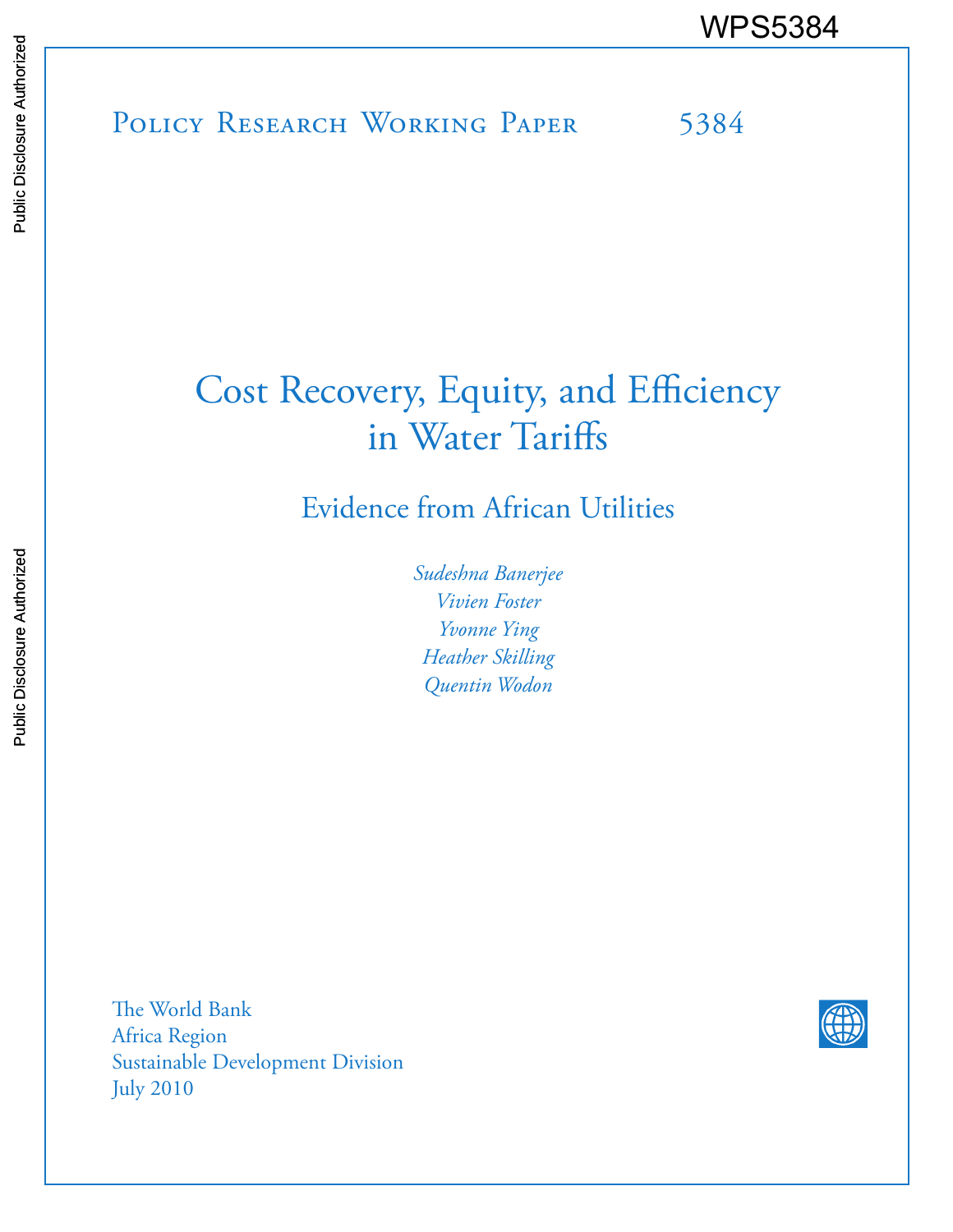### **Abstract**

 Water and sanitation utilities in Africa operate in a high-cost environment. They also have a mandate to at least partially recover their costs of operations and maintenance (O&M). As a result, water tariffs are higher than in other regions of the world.

 The increasing block tariff (IBT) is the most common tariff structure in Africa. Most African utilities are able to achieve O&M cost recovery at the highest block tariffs, but not at the first-block tariffs, which are designed to provide affordable water to low-volume consumers, who are often poor. At the same time, few utilities can recover even a small part of their capital costs, even in the highest tariff blocks.

 Unfortunately, the equity objectives of the IBT structure are not met in many countries. The subsidy to the lowest tariff-block does not benefit the poor exclusively, and the minimum consumption charge is often burdensome for the poorest customers. Many poor households cannot even afford a connection to the piped water network. This can be a significant barrier to expansion for utilities. Therefore, many countries have begun to subsidize household connections.

 For many households, standposts managed by utilities, donors, or private operators have emerged as an alternative to piped water. Those managed by utilities or that supply utility water are expected to use the formal utility tariffs, which are kept low to make water affordable for low-income households. The price for water that is resold through informal channels, however, is much more expensive than piped water.

This paper—a product of the Sustainable Development Division, Africa Region—is part of a larger effort in the department to improve the global knowledge base on African infrastructure as part of the Africa Infrastructure Country Diagnostic. Policy Research Working Papers are also posted on the Web at http://econ.worldbank.org. The author may be contacted at sgbanerjee@worldbank.org.

*The Policy Research Working Paper Series disseminates the findings of work in progress to encourage the exchange of ideas about development*  issues. An objective of the series is to get the findings out quickly, even if the presentations are less than fully polished. The papers carry the *names of the authors and should be cited accordingly. The findings, interpretations, and conclusions expressed in this paper are entirely those of the authors. They do not necessarily represent the views of the International Bank for Reconstruction and Development/World Bank and its affiliated organizations, or those of the Executive Directors of the World Bank or the governments they represent.*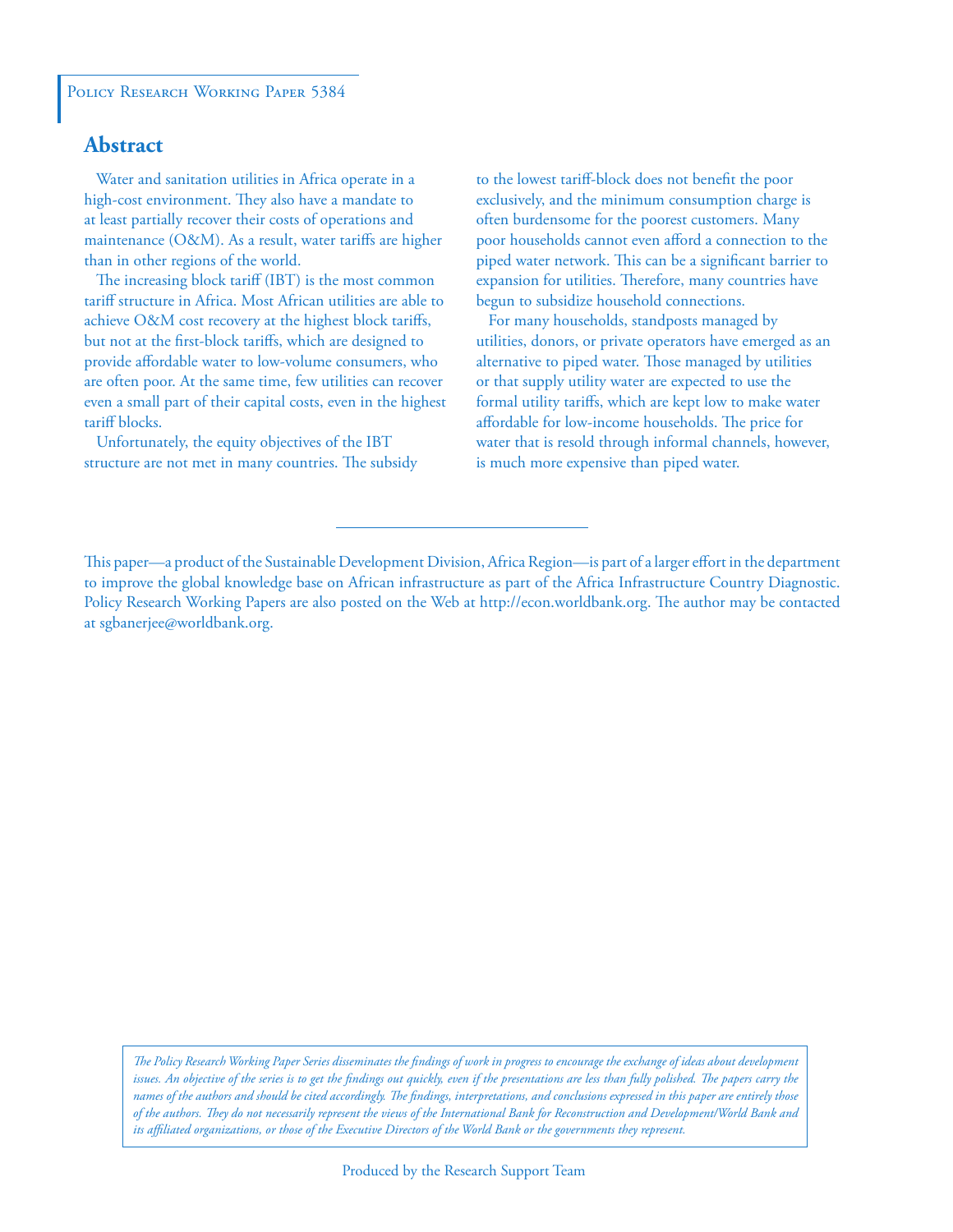# Cost Recovery, Equity, and Efficiency in Water Tariffs: Evidence from African Utilities

*Sudeshna Banerjee, Vivien Foster, Yvonne Ying, Heather Skilling, and Quentin Wodon*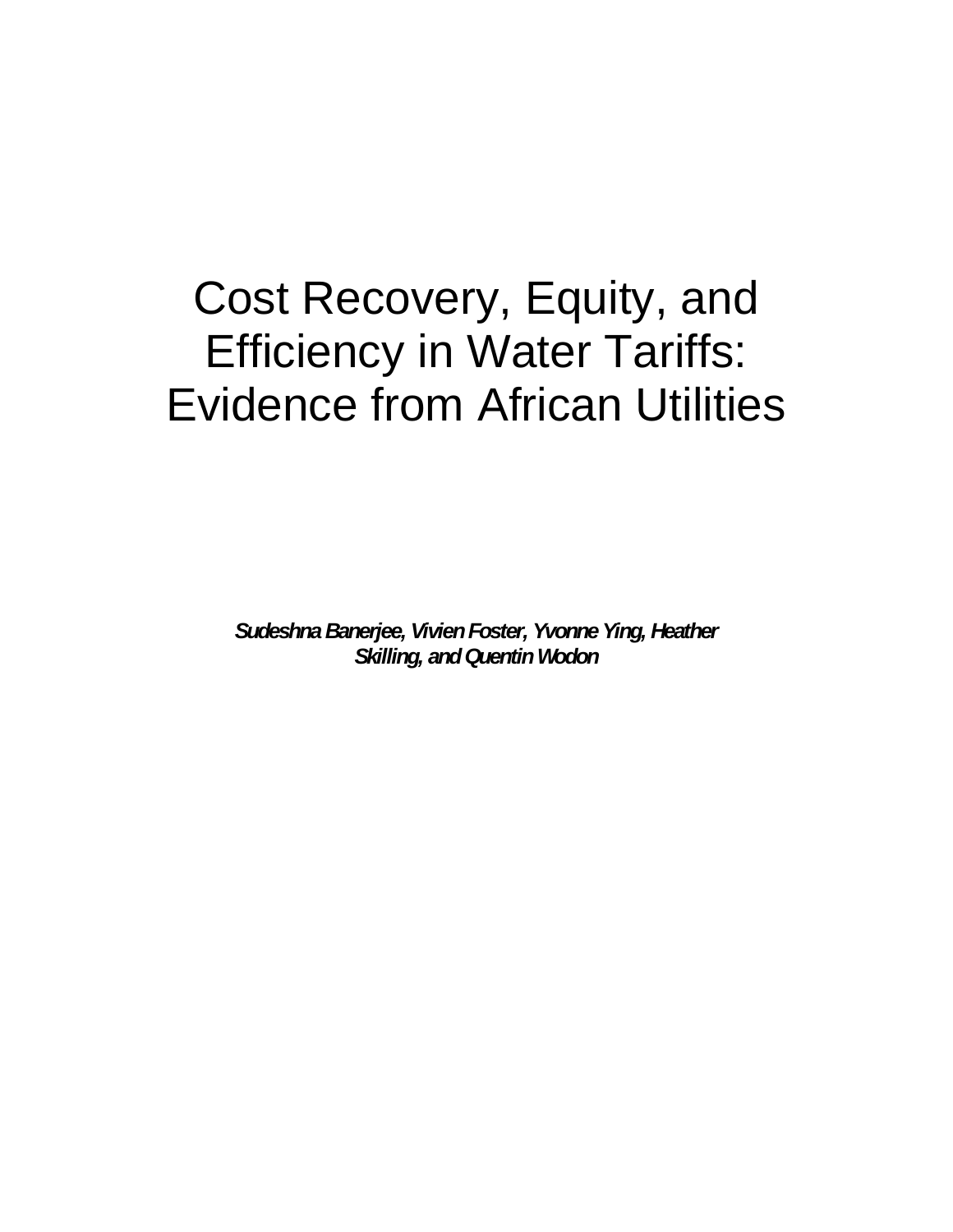## **Contents**

Acronyms and abbreviations iv 1 The conflicting goals of tariff design 1 2 An overview of WSS tariffs in Africa 2 3 Do tariffs recover costs? 9 4 Do tariffs provide efficient price signals? 13 5 Are tariffs equitable? 13 6 A scorecard of tariff performance 23 7 Conclusions 24 8 References 26 Annex A Characteristics of water utilities and service providers 27 Annex B Categories of water tariff structure in African utilities 29 Annex C Tariffs by level of water consumption 30 Annex D Water tariffs in African utilities 31 Annex E Structure and levels of nonresidential tariffs 33 Annex F Structure of wastewater tariffs 35 Annex G O&M cost per unit of consumption 37 Annex H Cost recovery of African utilities 39 Annex I Structure of tariffs for standposts and public fountains 41 Annex J Scorecard on cost recovery, efficiency, and equity in tariff structure 43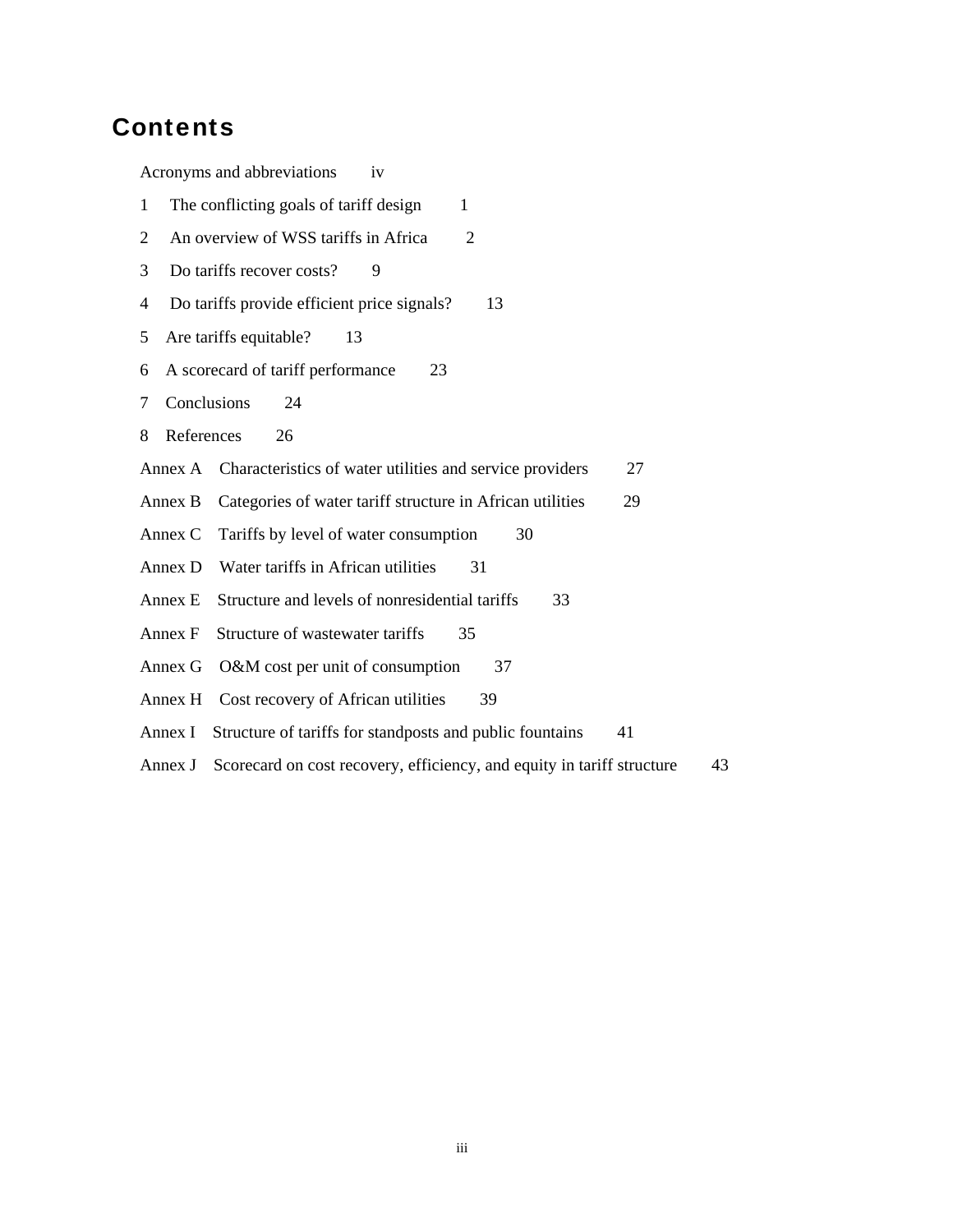# Acronyms and abbreviations

| Addis Ababa Water and Sewerage Authority                           | AWSA            |
|--------------------------------------------------------------------|-----------------|
| Africa Infrastructure Country Diagnostic                           | AICD            |
| <b>Blantyre Water Board</b>                                        | <b>BWB</b>      |
| Central Region Water Board                                         | CRWB            |
| Chad Water and Electric Society                                    | <b>STEE</b>     |
| Company of Electricity and Water                                   | ELECTRA         |
| Dar es Salaam Water and Sewerage Corporation                       | <b>DAWASCO</b>  |
| Democratic Republic of Congo                                       | DRC             |
| Dodoma Urban Water & Sewerage                                      | <b>DUWASA</b>   |
| Federal Capital Territory Water Board                              | <b>FCTWB</b>    |
| Ghana Water Company Limited                                        | GWCL            |
| Global Water Intelligence                                          | GWI             |
| gross national income                                              | GNI             |
| increasing block tariff                                            | <b>IBT</b>      |
| International Benchmarking Initiative                              | <b>IBNET</b>    |
| the Kisumu Water and Sewerage Company Limited                      | <b>KIWASCO</b>  |
| Latin America and Caribbean                                        | LAC             |
| Lilongwe Water Board                                               | <b>LWB</b>      |
| long-run marginal cost                                             | <b>LRMC</b>     |
| low-income country                                                 | LIC             |
| Lusaka Water and Sewerage Company                                  | LWSC            |
| middle-income country                                              | <b>MIC</b>      |
| Millennium Development Goals                                       | MDG             |
| Municipality Water Services Agencies                               | MWSA            |
| National Water and Wastewater Office of Burkina Faso               | <b>ONEA</b>     |
| National Water Company of Benin                                    | <b>SONEB</b>    |
| National Water Corporation                                         | <b>NWC</b>      |
| National Water and Sewerage Corporation                            | <b>NWSC</b>     |
| Network for Distribution of Water and Electricity                  | <b>REGIDESO</b> |
| operations and maintenance                                         | O&M             |
| Organisation for Economic Co-operation and Development             | OECD            |
| Poverty and social impact analysis                                 | <b>PSIA</b>     |
| Sénégalaise des Eaux                                               | SDE             |
| Senegal National Sanitation Agency                                 | <b>ONAS</b>     |
| Society for the Development of Employment in Industry and Services | SODESI          |
| Kaduna Water Board                                                 | Kaduna WB       |
| Water Electricity Malagasy Company                                 | <b>JIRAMA</b>   |
| Water Supply and Sanitation                                        | WSS             |
| World Health Organisation                                          | WHO             |
| <b>Water Utility Partnership</b>                                   | <b>WUP</b>      |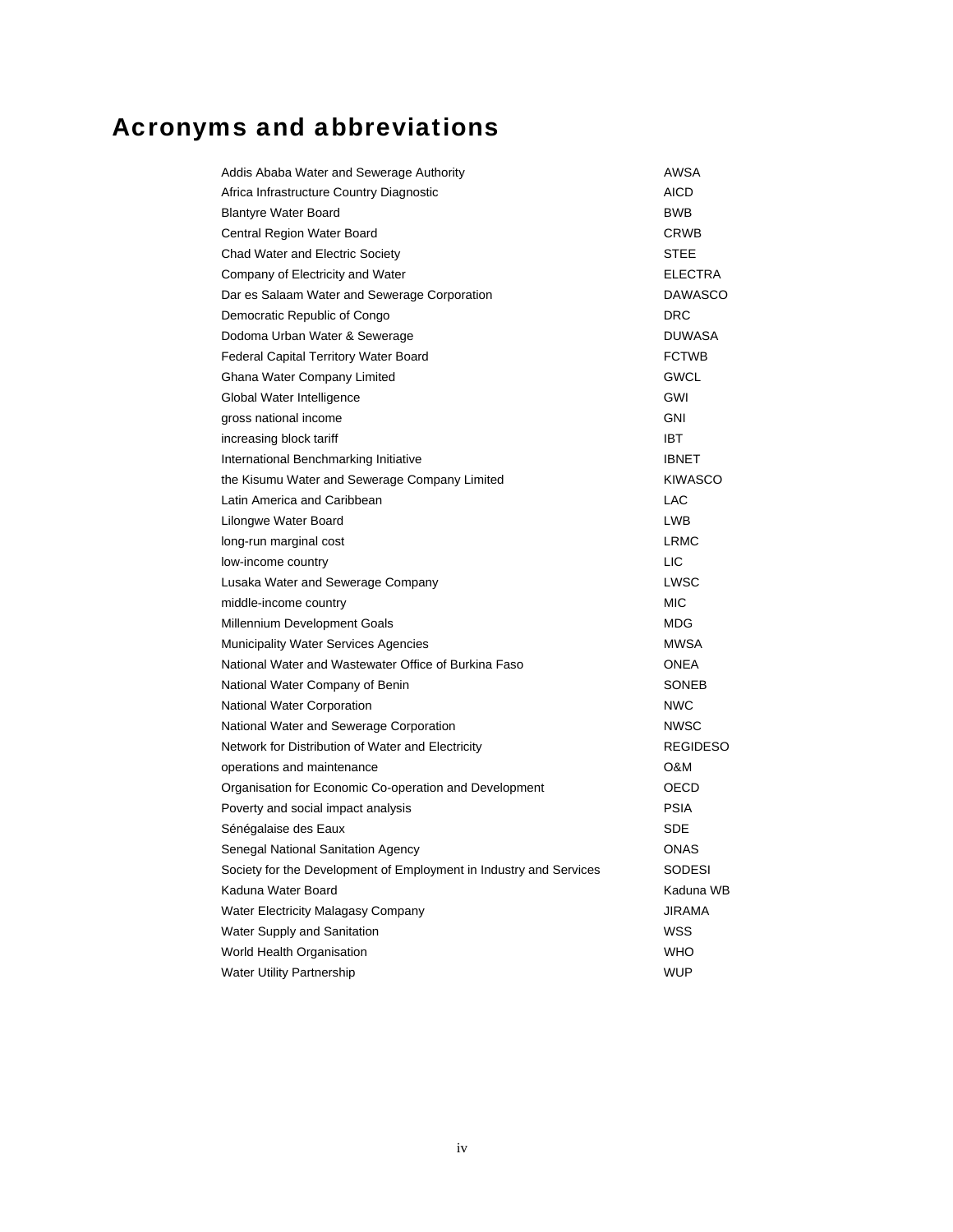# 1 The conflicting goals of tariff design

Water systems in developing countries must (1) provide services that are safe, desirable, and affordable to consumers; and (2) ensure an institutional and commercial system capable of actually recovering costs (Stalker and Komives, 2001). These often conflicting goals have significant political and economic implications. The effort to balance them is particularly challenging in developing countries and can lead to the implementation of price structures that do not help meet either goal and, in fact, have an adverse impact on poor consumers (Whittington, Boland, and Foster, 2002).

Like any business, utilities must recover their costs if they are to sustain their operations. Tariffs are the most common way of doing so. But tariffs serve other goals beyond raising revenues to cover all or part of costs. They also are used to ensure access across socioeconomic groups, to send price signals to users about the relationship between water use and water scarcity, and to ensure fairness in water service delivery (Cardone and Fonseca, 2003).

In developing countries, tariffs are controversial for many reasons. For policy makers, one objective can be more important than another, which can lead to the adoption of different tariff structures. The impact of such structures on consumers is ambiguous. Despite recent advances,<sup>1</sup> policy makers are not sufficiently informed of the effects on consumer behavior. A lack of competition in the water market implies that policy makers do not have a market test of whether a tariff structure is functioning effectively, with consumers unable to reject a tariff structure that is negatively impacting them (Whittington, Boland, and Foster, 2002).

In most developing countries, prices are usually set below full cost recovery for historical and political reasons, and there are implicit and explicit subsidies associated with the tariff structure. That is the conventional wisdom, but there has been insufficient focus on Africa to evaluate whether its water tariffs are meeting the desired goals. This paper looks at water and sanitation<sup>2</sup> tariffs in Africa, along with their relationship to cost recovery, cross-subsidies, and financial sustainability. Water tariff structures are measured against the criteria of cost recovery, efficiency, and equity. Questions include: do tariffs recover costs? are customers metered? are there cross subsidies between large and small consumers, public standposts, and private residential consumers? are water usage charges equitable, and are water connection charges fair?

The data presented in this paper represent tariffs for 45 water utilities from 23 countries in Africa, collected during 2006–07. Four of those countries (Cape Verde, Lesotho, Namibia, and South Africa) are considered middle-income countries (MICs); the rest are low-income countries (LICs). The tariffs are those that are currently enforced by the utilities (those approved but not yet enforced are not included), from which detailed descriptions of technical, financial, and governance performance were elicited. These data were collected in the context of the Africa Infrastructure Country Diagnostic (AICD) study,<sup>3</sup> which

 $\overline{a}$ 

<sup>&</sup>lt;sup>1</sup> For instance, the poverty and social impact analysis (PSIA) has been undertaken in many developing countries to understand the *ex ante* and *ex post* impact of tariff changes on consumer behavior.

 $2^2$  For utilities that provide wastewater services.

 $3$  For more information on AICD, please go to the project website, www.infrastructureafrica.org.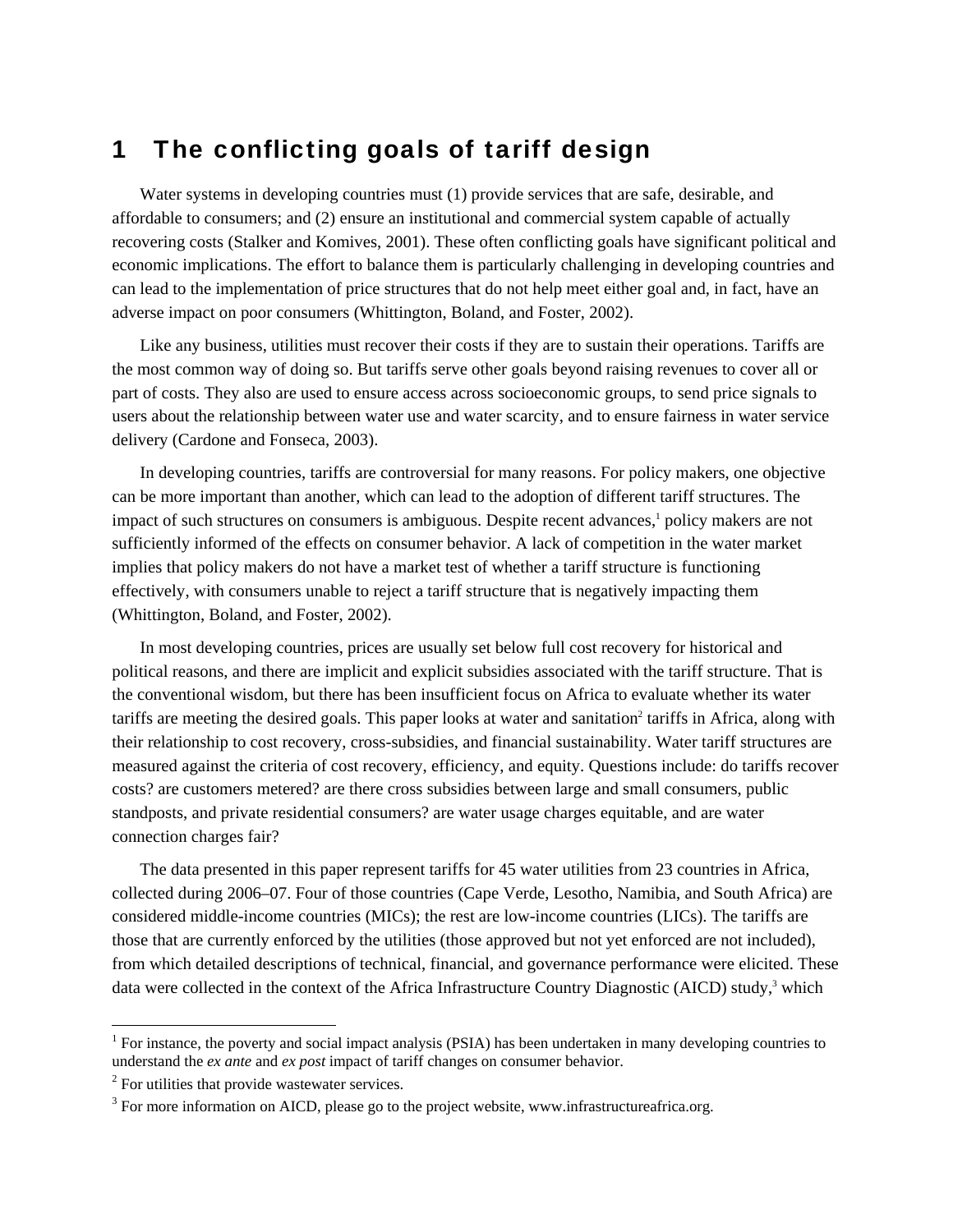constitutes a major knowledge base designed to achieve a substantial improvement of data on infrastructure sectors in Africa. The AICD Water Supply and Sanitation (WSS) Survey Database, which includes indicators on institutional structure, sector performance, and tariff structures, is referred to throughout the text.

Utilities covered are (1) national in the countries where there is a single utility, and (2) regional or provincial where there are many service providers in a decentralized system. In the case of the latter, we tried to include only the three largest utilities in a given country. Except in Nigeria, which has 36 state utilities, the database represents either all or a major share of the urban service areas in the countries represented. Nine countries have a single supplier, and only four countries—Cape Verde, Chad, Madagascar, and Rwanda—have the same service provider for both water and electricity. All but six of the utilities in the database belong to countries that have experienced recent reforms in the sector. Interestingly, though private investment in WSS has been relatively limited in Africa, 30 utilities in the sample have experienced private sector participation in the past 15 years (annex A).

### 2 An overview of WSS tariffs in Africa

Water service costs include (1) an initial infrastructure and connection cost and (2) operations and maintenance (O&M) and rehabilitation costs. The first is considered fixed, and the second variable. Rehabilitation can be considered as the "enhanced maintenance" of assets that need to be replaced on a periodic basis in a well-functioning system (Kingdom and others, 2004). Production and O&M costs are typically recovered from water tariffs that, theoretically, can have either one part or two parts. One-part tariffs have either a fixed charge or a water-use charge, which may be uniformly volumetric, a block tariff (increasing or decreasing), or an increasing linear tariff. The two-part tariff generally comprises both a fixed charge and a water-use charge (Whittington and others, 2002). The consumer has no control over the fixed charges, which can be exogenously determined by pipe size, location, number of rooms, and so on. The volumetric tariff, which is based on water use, usually takes the form of an increasing block tariff (IBT). Linear tariffs and flat charges are rarely used.

#### The structure of metered water tariffs

The IBT has long been a common structure in developing countries. Under it, unit prices in the lower brackets of consumption (expressed in cubic meters per month) tend to be lower than the prices in higher brackets. In theory, the IBT allows utilities to meet the goals of efficiency and equity. Lowerconsumption bands are priced at a low level (sometime even at 0), or subsidized heavily to allow lowvolume consumers to take advantage of infrastructure services. It is believed that the poor who are connected to the network have lower levels of consumption, and that by reducing prices for the lower brackets of consumption, the service is made more affordable to the poor. At the other end, high-volume consumers pay a higher price, which is expected to be closer to the long-term marginal cost (Olivier, 2006).

Many countries in Africa have adopted a two-part tariff structure, which incorporates both a fixed and a water-use charge. Two-part tariffs aim to recover both production and administrative costs (such as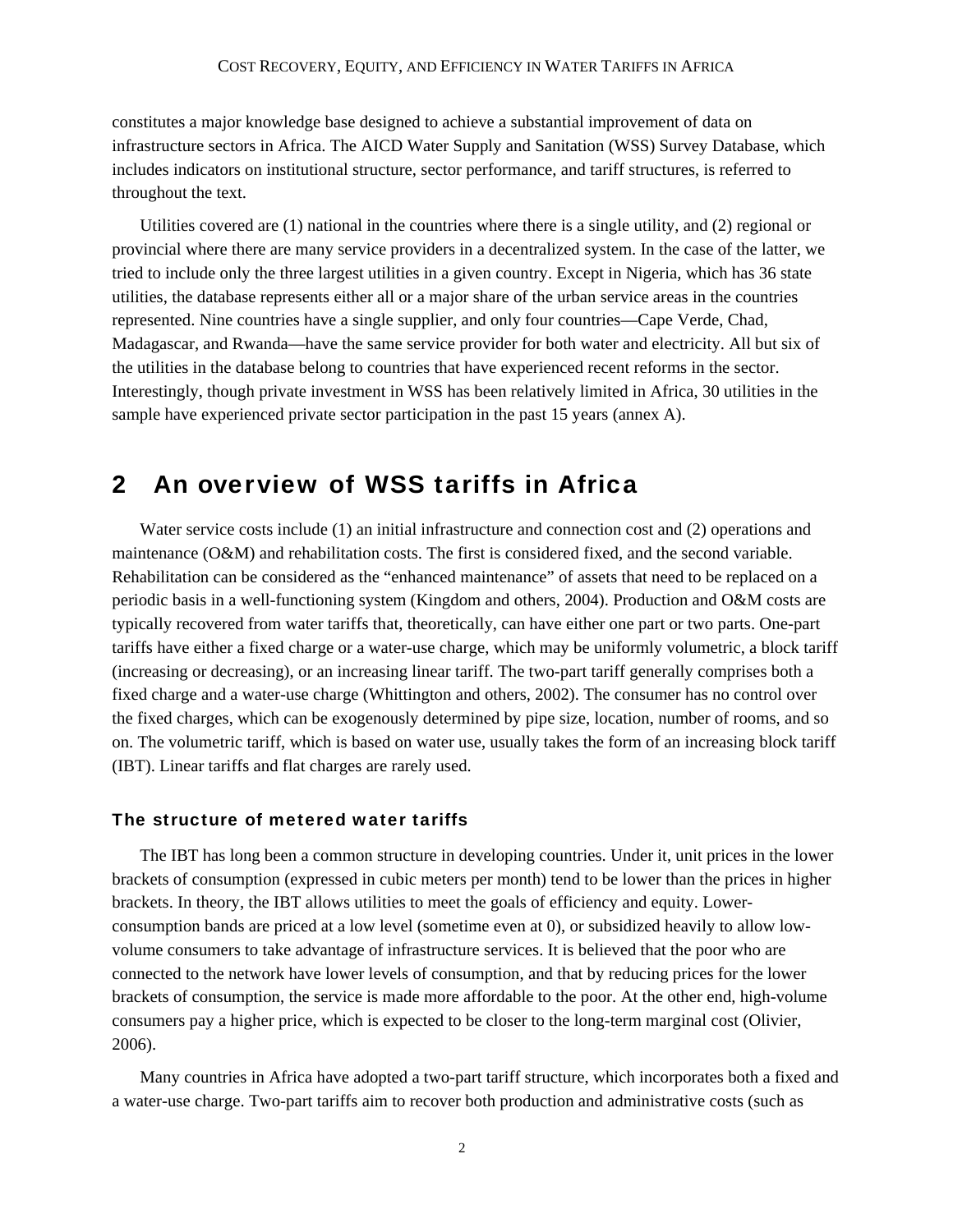billing and meter reading) from the fixed part of the tariff, while the water-use part covers partial O&M costs. The fixed-cost element of the two-part tariff allows the recovery of investment costs without distorting price signals. Two-part tariffs are designed to simultaneously meet economic efficiency and cost-recovery goals (Whittington, Boland, and Foster, 2002).

About 14 utilities have designed a two-part tariff, including 13 that enforce a "fixed charge + IBT"; only NWSC in Uganda imposes a "fixed charge + linear tariff" structure. (The names of the surveyed utilities are spelled out in the list of acronyms and abbreviations on page v.) In addition to these utilities, seven utilities have a "minimum consumption + IBT" structure. Among the remaining 24 utilities, there is an interesting variety. Nineteen impose an IBT structure. Three enforce a linear structure, which means that households pay the same price per unit of consumption. These are FCT WB in Nigeria, and the NWC in South Darfur and the Upper Nile in Sudan. Two other utilities have a different tariff structure. The CRWB in Malawi charges a flat fee or fixed charge for the first 32 units of consumption, and the KIWASCO in Kenya has a U-shaped structure in which tariffs decline after the first block and rise again after the third (figure 1B and annex B).

The block structure can add to the complexity of tariffs. It can range from one block (linear) to seven, with the average being just above three blocks. Only four utilities have a single-block (or linear) tariff. At the other extreme, Drakenstein in South Africa has seven. Electrogaz in Rwanda, and Johannesburg and Tygerburg in South Africa, have a six-block water tariff structure. The MIC average is just above four blocks, while the LIC average is just under three. The most common is a three-tiered block structure; 16 utilities fall into this category. This is followed by a four-block structure; 10 water utilities in Africa exercise this tariff structure (figure 1A).





*Source:* AICD WSS Survey Database, 2007.

Fixed charges can take two forms: a minimum consumption charge, and a monthly fixed fee. The monthly fixed fee is evident in about 13 of the sampled water utilities in Africa. This fee is usually based on pipe size (which varies). The lower end of the range, corresponding to the usual residential pipe size of 15–20 millimeters (mm), is considered. In countries such as Benin, Cape Verde, Chad, the Democratic Republic of Congo (DRC), Ethiopia, Ghana, Nigeria, Kenya, Sudan, Rwanda, and Senegal, none of the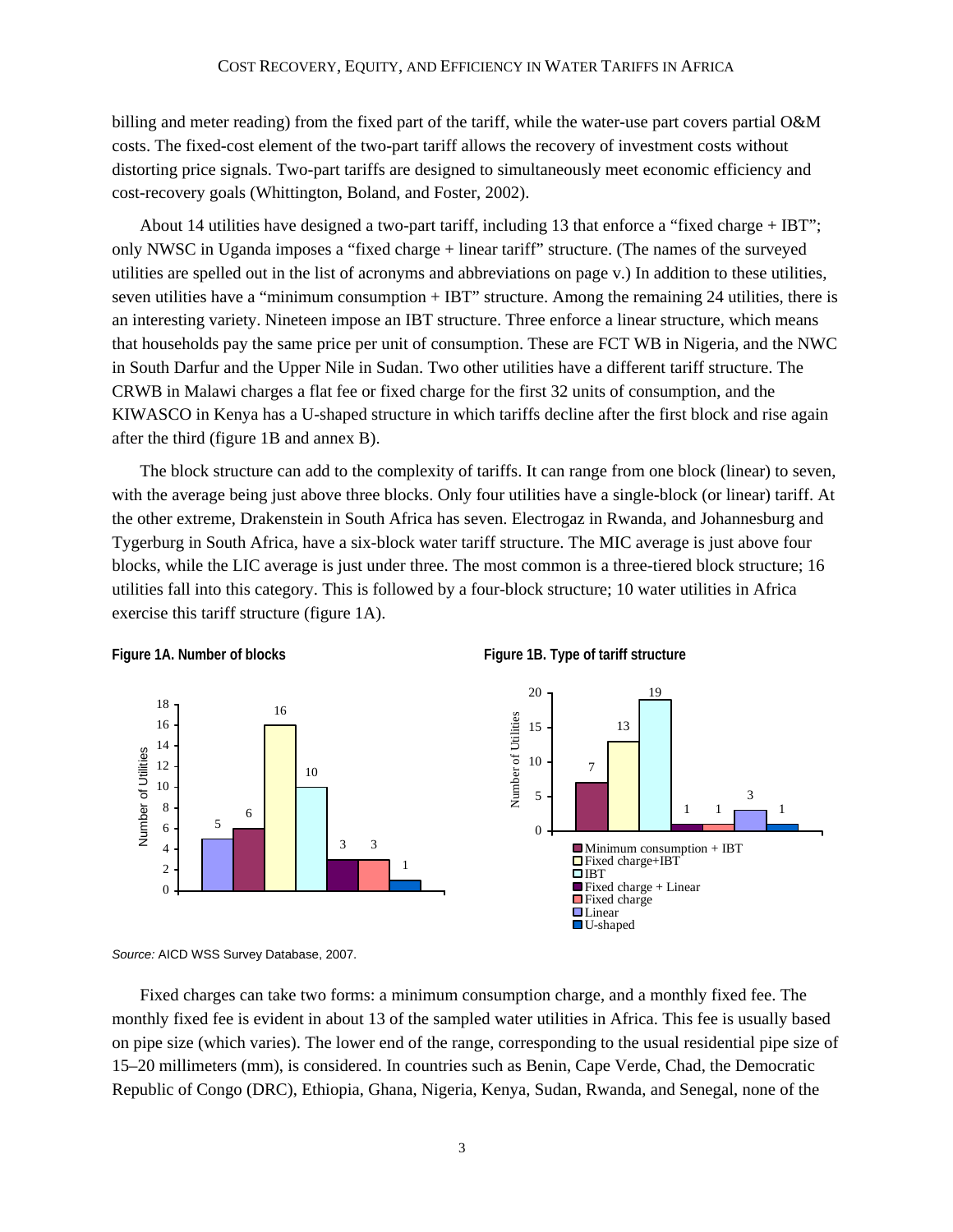utilities impose fixed charges on the water bill. The other mode of fixed fee is a monthly minimum charge for a fixed amount of consumption. This charge is levied to cover the fixed part of the O&M cost. Seven utilities have this charge; in all cases, the charge includes consumption of, at most, 10 cubic meters  $(m^3)$ . SODESI in Cote d'Ivoire and BWB in Malawi levy a minimum consumption charge for less than 10 m<sup>3</sup>, with the lowest volume of 5  $m<sup>3</sup>$  enforced in BWB. In the five utilities in Mozambique, the minimum consumption is 10  $m<sup>3</sup>$ , regardless of actual consumption.

The size of the first block can vary. In most countries, it is usually below 10  $m^3$ ; only nine utilities have designed a first block that is higher than 10  $m^3$ . Only 16 utilities have a first block that is less than 6 m<sup>3</sup>/month, considered almost subsistence consumption. At the other extreme are utilities with a large consumption spread in the first block. In Kaduna and Katsina, for instance, the first block captures consumption of up to 30 m<sup>3</sup>. Similar are the GWCL, NWC Khartoum, SDE in Senegal, and MWSA in Tanzania, where the first block is more than  $20 \text{ m}^3$ . The size of the last block also reveals interesting patterns. The last block can start from 5  $m<sup>3</sup>$ , for instance in the SONEB in Benin or the DAWASCO in Tanzania. It can also start at 1,000 m<sup>3</sup>, as it does in Drakenstein, South Africa, or Katsina, Nigeria. Interestingly, the tariff structure in Drakenstein has seven blocks, and Katsina has only three blocks. In 29 or 64 percent of the utilities, the starting point of the last block is less than or equal to 50  $m<sup>3</sup>$  (table 1, annexes C and D).

| Utility           | Type of<br>tariff | Metering<br>ratio<br>(% ) | Minimum<br>con-<br>sumption<br>(m <sup>3</sup> ) | Fixed<br>charge | Number<br>of blocks | Size of<br>1st block<br>(m <sup>3</sup> ) | Size of<br>nth block<br>(m <sup>3</sup> ) | Price<br>of 1st<br>block<br>(3) | Price of<br>nth<br>block<br>(3) |
|-------------------|-------------------|---------------------------|--------------------------------------------------|-----------------|---------------------|-------------------------------------------|-------------------------------------------|---------------------------------|---------------------------------|
| <b>SONEB</b>      | <b>IBT</b>        | 89.1                      | $\mathbf 0$                                      | n               | 2                   | 5                                         | $5+$                                      | 0.41                            | 0.85                            |
| <b>ONEA</b>       | <b>IBT</b>        | 98.2                      | $\mathbf 0$                                      | у               | 3                   | 6                                         | $30+$                                     | 0.39                            | 2.13                            |
| <b>ELECTRA</b>    | <b>IBT</b>        | 91.2                      | 0                                                | у               | 5                   | $\overline{7}$                            | $20+$                                     | 0.00                            | 1.20                            |
| <b>STEE</b>       | <b>IBT</b>        | $\overline{\phantom{0}}$  | $\mathbf 0$                                      | $\mathsf{n}$    | 3                   | 8                                         | $300+$                                    | 2.67                            | 4.67                            |
| <b>REGIDESO</b>   | <b>IBT</b>        | 28.2                      | 0                                                | $\mathsf{n}$    | 4                   | 10                                        | $40+$                                     | 0.05                            | 0.12                            |
| <b>SODESI</b>     | <b>IBT</b>        | 100.0                     | 9                                                | n               | 3                   | $\overline{7}$                            | $20+$                                     | 0.19                            | 0.42                            |
| <b>AWSA</b>       | <b>IBT</b>        | —                         | $\mathbf 0$                                      | $\mathsf n$     | 4                   | 5                                         | $30+$                                     | 0.26                            | 0.44                            |
| <b>ADAMA</b>      | <b>IBT</b>        | 90.1                      | 0                                                | n               | 4                   | 5                                         | $50+$                                     | 0.14                            | 0.34                            |
| Dire Dawa         | <b>IBT</b>        |                           | $\mathbf 0$                                      | n               | $\overline{2}$      | 20                                        | $20+$                                     | 0.52                            | 0.73                            |
| <b>GWCL</b>       | <b>IBT</b>        |                           | 0                                                | $\mathsf{n}$    | 4                   | 10                                        | $60+$                                     | 0.18                            | 0.52                            |
| <b>NWASCO</b>     | <b>IBT</b>        | —                         | 0                                                | n               | 5                   | 10                                        | $60+$                                     | 0.60                            | 0.60                            |
| <b>KIWASCO</b>    | U-shape           | 58.2                      | 0                                                | у               | 4                   | 5                                         | $24+$                                     | 0.29                            | 1.18                            |
| <b>WASA</b>       | <b>IBT</b>        | 98.2                      | $\mathbf 0$                                      | у               | 2                   | 10                                        | $10+$                                     | 0.03                            | 0.08                            |
| <b>Beira</b>      | <b>IBT</b>        | 99.9                      | 10                                               | у               | 3                   | 9                                         | $30+$                                     | 0.00                            | 0.66                            |
| Maputo            | <b>IBT</b>        | 98.2                      | 10                                               | у               | 3                   | 9                                         | $30+$                                     | 0.00                            | 0.71                            |
| Nampula           | <b>IBT</b>        | 100.0                     | 10                                               | у               | 3                   | 9                                         | $30+$                                     | 0.00                            | 0.58                            |
| Pemba             | <b>IBT</b>        | 99.1                      | 10                                               | у               | 3                   | 9                                         | $30+$                                     | 0.00                            | 0.57                            |
| Quelimane         | <b>IBT</b>        | 100.0                     | 10                                               | у               | 3                   | 9                                         | $30+$                                     | 0.00                            | 0.57                            |
| <b>JIRAMA</b>     | <b>IBT</b>        | 97.1                      | 0                                                | у               | 1                   | 10                                        | $30+$                                     | 0.30                            | 0.61                            |
| <b>LWB</b>        | <b>IBT</b>        | 98.1                      | $\mathbf 0$                                      | у               | 3                   | 4                                         | $40+$                                     | 0.00                            | 0.52                            |
| <b>BWB</b>        | <b>IBT</b>        | 22.6                      | 5                                                | n               | 0                   | 0                                         | 0                                         | 0.00                            | 0.00                            |
| <b>CRWB</b>       | Flat              |                           | 0                                                | n               | 4                   | 15                                        | $85+$                                     | 0.71                            | 3.48                            |
| <b>Walvis Bay</b> | <b>IBT</b>        | 100.0                     | 0                                                | у               | 3                   | 6                                         | $45+$                                     | 0.80                            | 2.46                            |

| Table 1. Structure of tariffs implemented by water utilities, 2007 |
|--------------------------------------------------------------------|
|--------------------------------------------------------------------|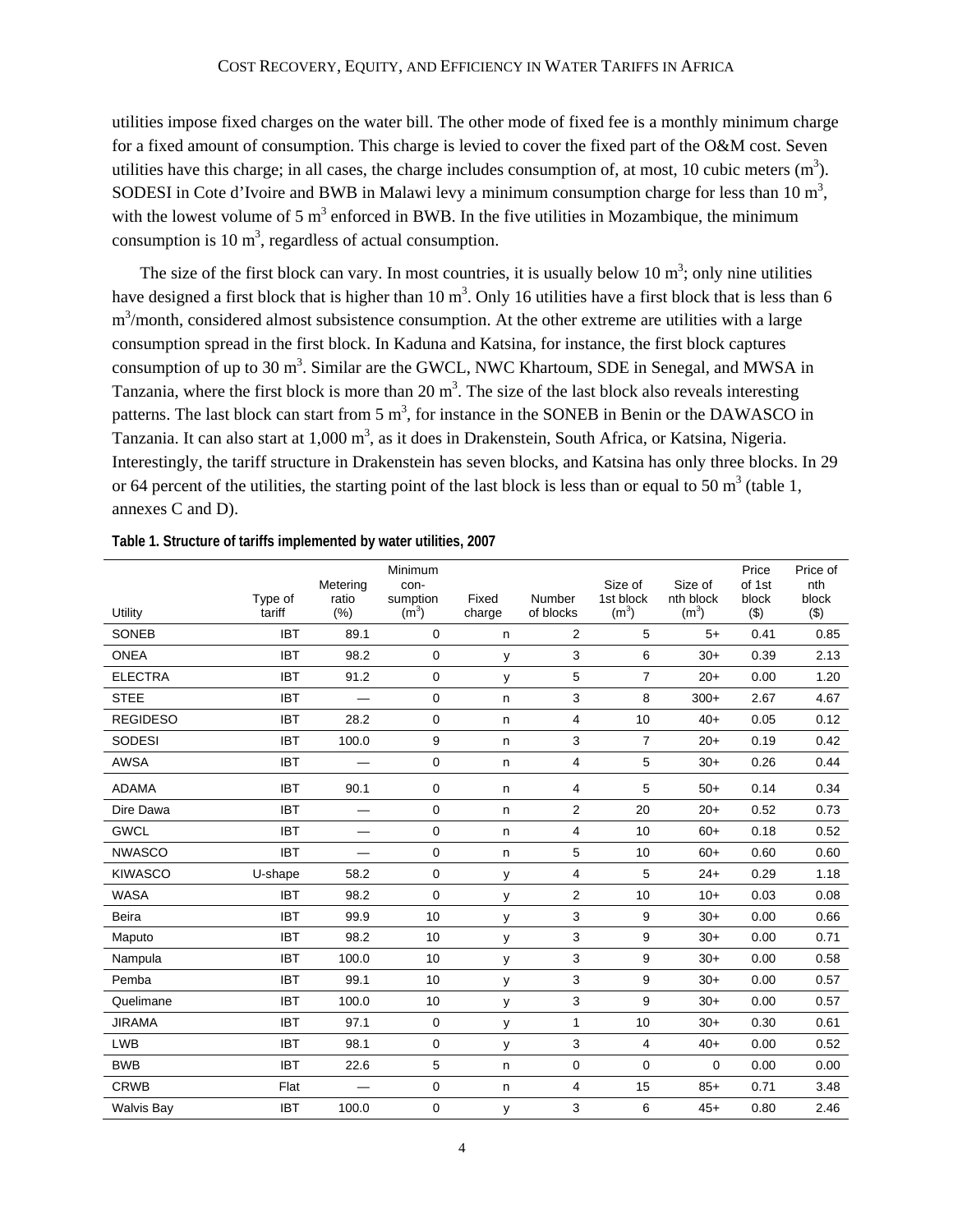#### COST RECOVERY, EQUITY, AND EFFICIENCY IN WATER TARIFFS IN AFRICA

| Utility                 | Type of<br>tariff | Metering<br>ratio<br>(% ) | Minimum<br>con-<br>sumption<br>$(m^3)$ | Fixed<br>charge | Number<br>of blocks | Size of<br>1st block<br>(m <sup>3</sup> ) | Size of<br>nth block<br>(m <sup>3</sup> ) | Price<br>of 1st<br>block<br>(3) | Price of<br>nth<br>block<br>(3) |
|-------------------------|-------------------|---------------------------|----------------------------------------|-----------------|---------------------|-------------------------------------------|-------------------------------------------|---------------------------------|---------------------------------|
| Windhoek                | <b>IBT</b>        |                           | $\Omega$                               | у               | 4                   | 6                                         | $40+$                                     | 1.01                            | 1.94                            |
| Oshakati                | <b>IBT</b>        | 96.5                      | $\mathbf 0$                            | у               | 3                   | 10                                        | $40+$                                     | 0.26                            | 0.92                            |
| <b>SEEN</b>             | <b>IBT</b>        | 96.8                      | $\mathbf 0$                            | n               | 1                   | $\mathbf 0$                               | $\Omega$                                  | 0.39                            | 0.39                            |
| <b>FCT WB</b>           | Linear            | 23.6                      | 0                                      | n               | $\overline{2}$      | 30                                        | $30+$                                     | 0.16                            | 0.19                            |
| Kaduna WB               | <b>IBT</b>        | 16.1                      | $\mathbf 0$                            | n               | 3                   | 30                                        | $1000+$                                   | 0.19                            | 0.28                            |
| Katsina WB              | <b>IBT</b>        | 6.5                       | 0                                      | n               | 6                   | 5                                         | $500+$                                    | 0.44                            | 1.09                            |
| Electrogaz              | <b>IBT</b>        | 98.7                      | $\mathbf 0$                            | n.              | 4                   | 20                                        | $60+$                                     | 0.37                            | 0.73                            |
| <b>NWC Khartoum</b>     | <b>IBT</b>        |                           | 0                                      | n               | 1                   | $\mathbf 0$                               | 0                                         | 0.64                            | 0.64                            |
| <b>NWC South Darfur</b> | Linear            | -                         | $\mathbf 0$                            | n               | $\mathbf{1}$        | $\mathbf 0$                               | $\mathbf 0$                               | 0.59                            | 0.59                            |
| <b>NWC Upper Nile</b>   | Linear            | 0.0                       | $\mathbf 0$                            | n               | 3                   | 20                                        | $40+$                                     | 0.37                            | 1.46                            |
| <b>SDE</b>              | <b>IBT</b>        | 117.3                     | $\mathbf 0$                            | n               | $\overline{2}$      | 15                                        | $15+$                                     | 0.22                            | 0.47                            |
| <b>DAWASCO</b>          | <b>IBT</b>        | 70.5                      | $\mathbf 0$                            | n               | $\mathbf{2}$        | 5                                         | $5+$                                      | 0.39                            | 0.52                            |
| <b>DUWASA</b>           | <b>IBT</b>        | 27.9                      | 10                                     | у               | 3                   | 14                                        | $25+$                                     | 0.00                            | 0.51                            |
| <b>MWSA</b>             | <b>IBT</b>        | 100.0                     | $\mathbf 0$                            | у               | 3                   | 24                                        | $75+$                                     | 0.24                            | 0.28                            |
| <b>NWSC</b>             | Linear            | 94.5                      | $\mathbf 0$                            | у               | $\mathbf{1}$        | $\mathbf 0$                               | $\mathbf 0$                               | 0.65                            | 0.65                            |
| Drakenstein             | <b>IBT</b>        | 60.7                      | $\mathbf 0$                            | у               | $\overline{7}$      | 6                                         | $1000+$                                   | 0.00                            | 1.86                            |
| Tygerberg               | <b>IBT</b>        | 60.3                      | 0                                      | у               | 6                   | 6                                         | $50+$                                     | 0.00                            | 1.86                            |
| eThekwini               | <b>IBT</b>        | 66.4                      | 0                                      | у               | 3                   | 6                                         | $30+$                                     | 0.00                            | 1.77                            |
| Johannesburg            | <b>IBT</b>        | 52.4                      | $\mathbf 0$                            | n               | 6                   | 6                                         | $40+$                                     | 0.00                            | 1.40                            |
| <b>SWSC</b>             | <b>IBT</b>        |                           | 6                                      | n               | $\overline{4}$      | 10                                        | $50+$                                     | 0.30                            | 0.47                            |
| LWSC                    | <b>IBT</b>        | 33.3                      | $\mathbf 0$                            | у               | 5                   | 6                                         | $170+$                                    | 0.25                            | 0.55                            |
| <b>NWSC</b>             | <b>IBT</b>        |                           | 0                                      | n               | 4                   | 6                                         | $50+$                                     | 0.25                            | 0.37                            |
| <b>MIC</b> average      | 78.2              |                           |                                        |                 | 4.4                 |                                           |                                           | 0.23                            | 1.50                            |
| LIC average             | 66.4              |                           |                                        |                 | 2.9                 |                                           |                                           | 0.34                            | 0.80                            |

*Source:* AICD WSS Survey Database, 2007.

*Note*: MIC = middle-income countries; LIC = low-income countries.

 $=$  = data not available.

Developing countries have often used the price of a first block as a social tariff or lifeline, so that the poor can have access to at least a minimum quantity of safe water at a subsidized price. Most of the policy debates over the impact of tariffs on equity revolve around this issue and whether it is actually serving the poor. The average price of the first block in African water utilities is about \$0.32/m<sup>3</sup>. About 20 utilities charge less than \$0.20/ $m<sup>3</sup>$  for the first block. South Africa is unique in that it has a free water policy, with the first  $6 \text{ m}^3$  delivered at no charge. This gives small consumers the opportunity to meet their minimum consumption needs for free. (It is also the reason why the average first-block tariff shown in table 1 is lower in the MICs than in the LICs.)

ELECTRA in Cape Verde is an outlier, with the first-block tariff amounting to \$2.7/ $m^3$ , followed by Oshakati in Namibia, which has a first-block tariff of just above  $1/m<sup>3</sup>$ . In a number of countries with a minimum consumption charge—such as Cote d'Ivoire, Malawi (BWB), and Mozambique—the block structure begins with block two, and the price of block one is therefore zero.

The price of the last block in an IBT structure is often set with an eye on cost recovery and water conservation. In about one-third of utilities, the tariffs are set higher than  $$0.8/m^3$ : of these, 13 have last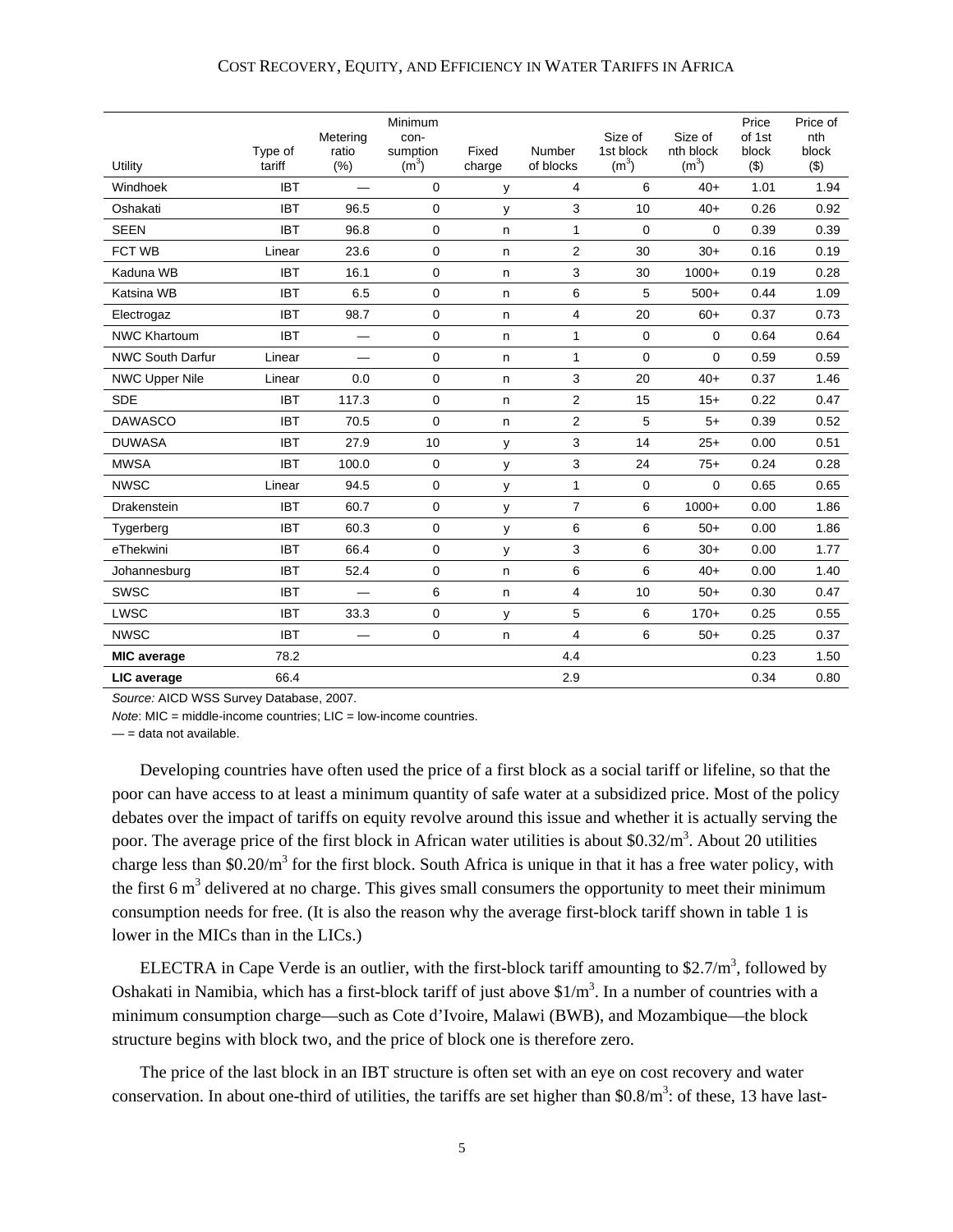block prices of more than \$1. ELECTRA, ONEA, Walvis Bay, and Windhoek have adopted a last-block tariff of more than  $2/m<sup>3</sup>$ . The fixed charges, which are expected to be paid every month irrespective of consumption, are usually set at less than \$4. Of the 20 utilities that enforce a fixed-fee or minimumconsumption charge, about half are set between \$2 and \$4. Only eThekwini in South Africa charges a fixed fee of more than \$4.

Figure 2A. Price of first block (\$/m<sup>3</sup>) Figure 2B. Price of nth block (\$/m<sup>3</sup>) Figure 2C. Fixed charges (\$)



*Source:* AICD WSS Survey Database, 2007.

#### Structure of unmetered water tariffs

In Africa, water metering is surprisingly widespread, with many utilities reporting 100 percent metering in their service areas. Nine utilities have implemented operating meters for all residential and nonresidential connections. For 35 utilities for which detailed information is available, the average metering ratio is 75 percent. Other utilities, including those in Nigeria and Sudan, have almost negligible or no metering. Most others fall somewhere in between. Those households without meters, however, can escape water utilities' enforcement mechanism, resulting in revenue losses. To capture the cost of unmetered customers, a fixed charge is typically levied on a monthly basis (table 2).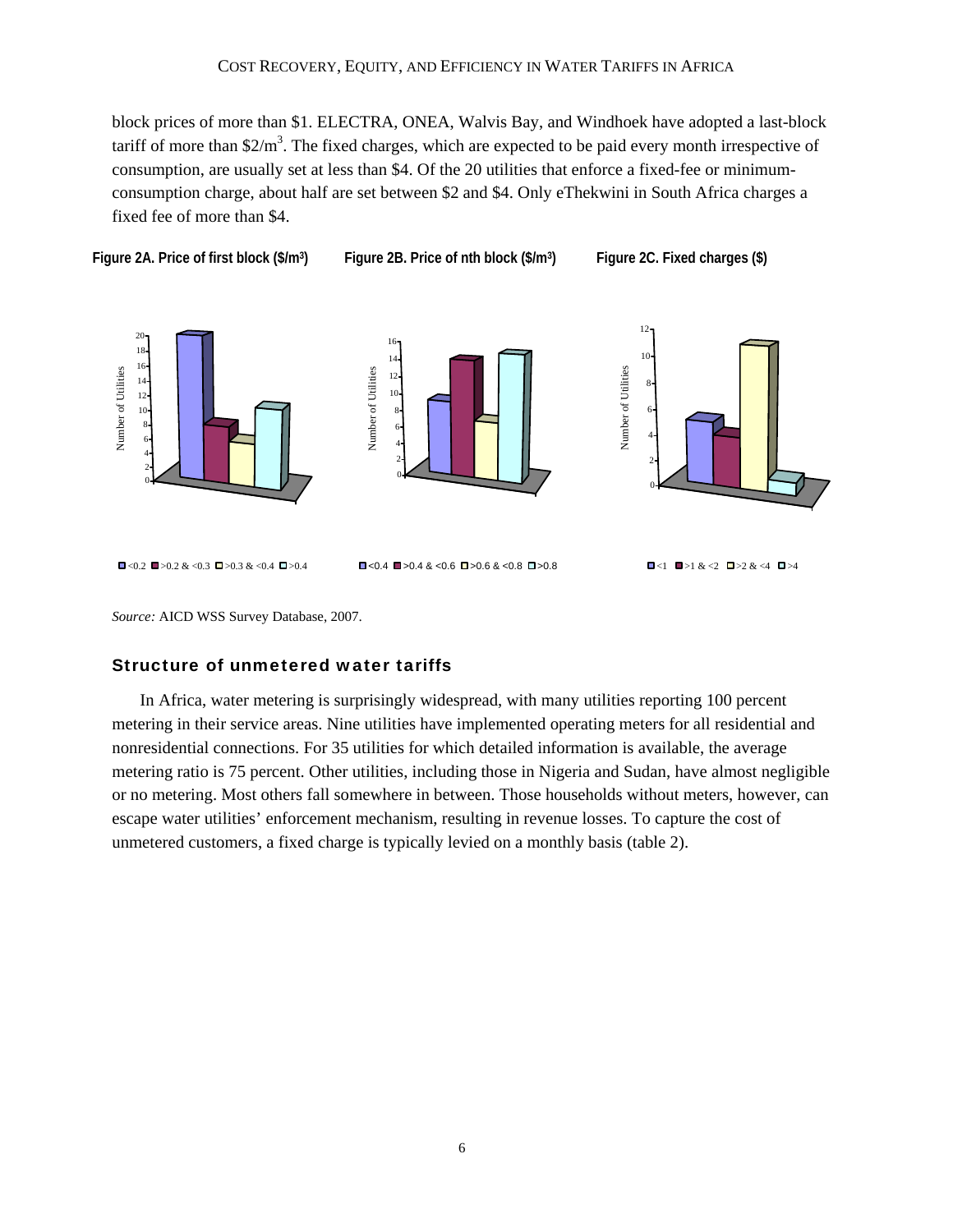#### Structure of nonresidential water tariffs

The average industrial price for the first block is  $$4.5/m<sup>3</sup>$ ; the commercial price is about  $$3.7/m^3$ ; and the government and institutional price is about  $$3.9/m<sup>3</sup>$ , with a median commercial tariff of around  $$0.75/m<sup>3</sup>$ . These prices **Table 2. Structure of unmetered tariffs** 

| Utility     | Country                                 | Type of tariff | Fixed charge<br>(\$) | Connection fee<br>(\$) |
|-------------|-----------------------------------------|----------------|----------------------|------------------------|
| <b>GWCL</b> | Ghana                                   | Fixed charge   | 3.11                 | 235.29                 |
| FCT WB      | Nigeria                                 | Fixed charge   | 3.14                 | 15.68                  |
| Kaduna WB   | Nigeria                                 | Fixed charge   | 10.59                | 55.41                  |
| Katsina WB  | Nigeria                                 | Fixed charge   | 5.45                 | n.a.                   |
| <b>SWSC</b> | Zambia                                  | Fixed charge   | 12.16                | 50.00                  |
| <b>LWSC</b> | Zambia                                  | Fixed charge   | 7.84                 | n.a.                   |
| <b>NWSC</b> | Zambia                                  | Fixed charge   | 6.53                 | 235.29                 |
|             | Source: AICD WSS Survey Database, 2007. |                |                      |                        |

n.a. = not applicable.

are driven by utilities that charge exorbitant tariffs, such as those in Mozambique, Oshakati, and Dodoma. In Mozambique, for instance, minimum consumption of up to 25  $m<sup>3</sup>$  is enforced, at a price of about \$16. The effective cost is reduced to about \$4/m<sup>3</sup> only when nonresidential consumers use about 100 m<sup>3</sup>, an average consumption level for industrial and commercial customers. About 17 utilities enforce a linear commercial tariff, and the rest have adopted an IBT structure. About 21 utilities levy the same charge on industrial, commercial, and government consumers (annex E).

#### Structure of wastewater tariffs

The majority of Africans use on-site sanitation to meet their basic needs, as sewerage facilities are very limited. The responsibility of providing sewerage services may rest with water utilities or the government. Only in Senegal does a separate sanitation utility (ONAS) provide these facilities to the population. Of the 45 utilities in the sample, 18 do not have any wastewater responsibility. The structure of payment for sanitation varies; it can either be part of the water bill, calculated as a percentage, or it can be a block or fixed-tariff structure. In the case of eight utilities, the sanitation charge is levied as part of the water bill, which can range from 30 percent in Zambia to 85 percent in Lesotho, with an average of 53 percent. Oshakati enforces a fixed charge, and Walvis Bay levies both a fixed charge and a block tariff structure (figure 3 and annex E).





Wastewater tariff part of water bill ■ Fixed fee ■Block tariff  $\Box$  Fixed fee + Block tariff

*Source:* AICD WSS Survey Database, 2007.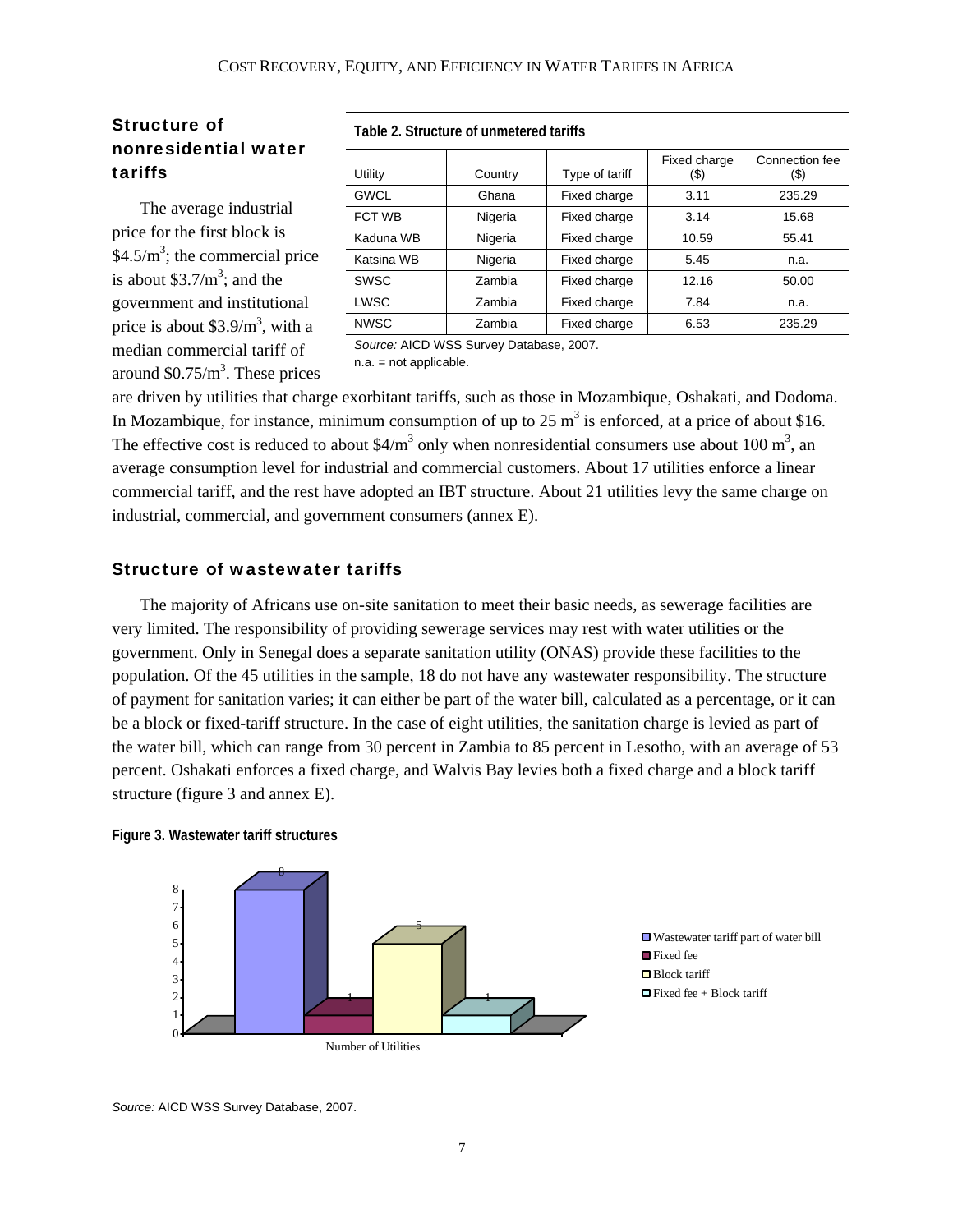The block tariff structure for sewerage is evident in six utilities in Africa, and the number of blocks can vary between one and five. ONEA in Burkina Faso and AWSA in Ethiopia maintain only one tariff block (a linear tariff), and households pay the same effective price irrespective of consumption. At the other extreme is KIWASCO in Kenya, which enforces a five-block tariff structure. Walvis Bay in Namibia has a block tariff in which prices decline with rising blocks. A specific connection fee for sewerage is found in eight utilities. In other cases, it may be implicitly accounted for by the waterconnection fee for utilities that have a wastewater responsibility. Among the utilities that have a block tariff structure, only KIWASCO in Kenya levies a connection fee of \$90 (table 3 and annex F).

|                   |            |                |                |              |                  |                   |                   | Price<br>οf<br>1st | Price<br>0f<br>nth |
|-------------------|------------|----------------|----------------|--------------|------------------|-------------------|-------------------|--------------------|--------------------|
| Utility           | Country    | Type of tariff | Connection fee | Fixed charge | Number of blocks | Size of 1st block | Size of nth block | block              | block              |
| <b>ONEA</b>       | <b>BFA</b> | Flat           | n.a            | 0            |                  | $0+$              | n.a.              | 0.04               | 0.04               |
| <b>AWSA</b>       | <b>ETH</b> | Flat           | n.a            | 0            |                  | $7.1+$            | n.a.              | 0.07               | 0.07               |
| <b>NWASCO</b>     | <b>KEN</b> | <b>IBT</b>     | n.a            | 0            | 4                | $0 - 10$          | $60+$             | 0.13               | 0.21               |
| <b>KIWASCO</b>    | <b>KEN</b> | <b>IBT</b>     | \$90           |              | 5                | $0 - 10$          | $60+$             | 0.21               | 0.42               |
| <b>Walvis Bay</b> | <b>NAM</b> | DBT            | n.a            | \$2.69       | 4                | $0 - 15$          | $85+$             | 0.34               | 0.02               |
| <b>ONAS</b>       | <b>SEN</b> | <b>IBT</b>     | n.a            | 0            | 3                | $0 - 20$          | $40+$             | 0.02               | 0.13               |

**Table 3. Structure and level of wastewater tariffs** 

*Source:* AICD WSS Survey Database, 2007.

n.a. = not applicable.

#### Cost of water and overall economic development

Water costs appear to be positively correlated with countries' overall level of economic development (figure 4). The coefficient of the relationship is estimated to be 0.42. Cost per cubic meter at an average consumption of 10  $m<sup>3</sup>$  increases as the country's gross national income (GNI) per capita increases, which is expressed by an upward slope. The countries in the sample include the LICs and countries—such as South Africa, Cape Verde, Lesotho, and Namibia—that have a GNI per capita of more than or close to \$1,000. These extreme cases may disproportionately push up the slope. For instance, GNI per capita in South Africa is much higher than in other countries—for example, it is more than 40 times that of the DRC, the lowest-income country in the group. But even if the utilities in South Africa, Cape Verde, and Namibia are excluded from this group, the relationship would still remain positive, though the slope would decline.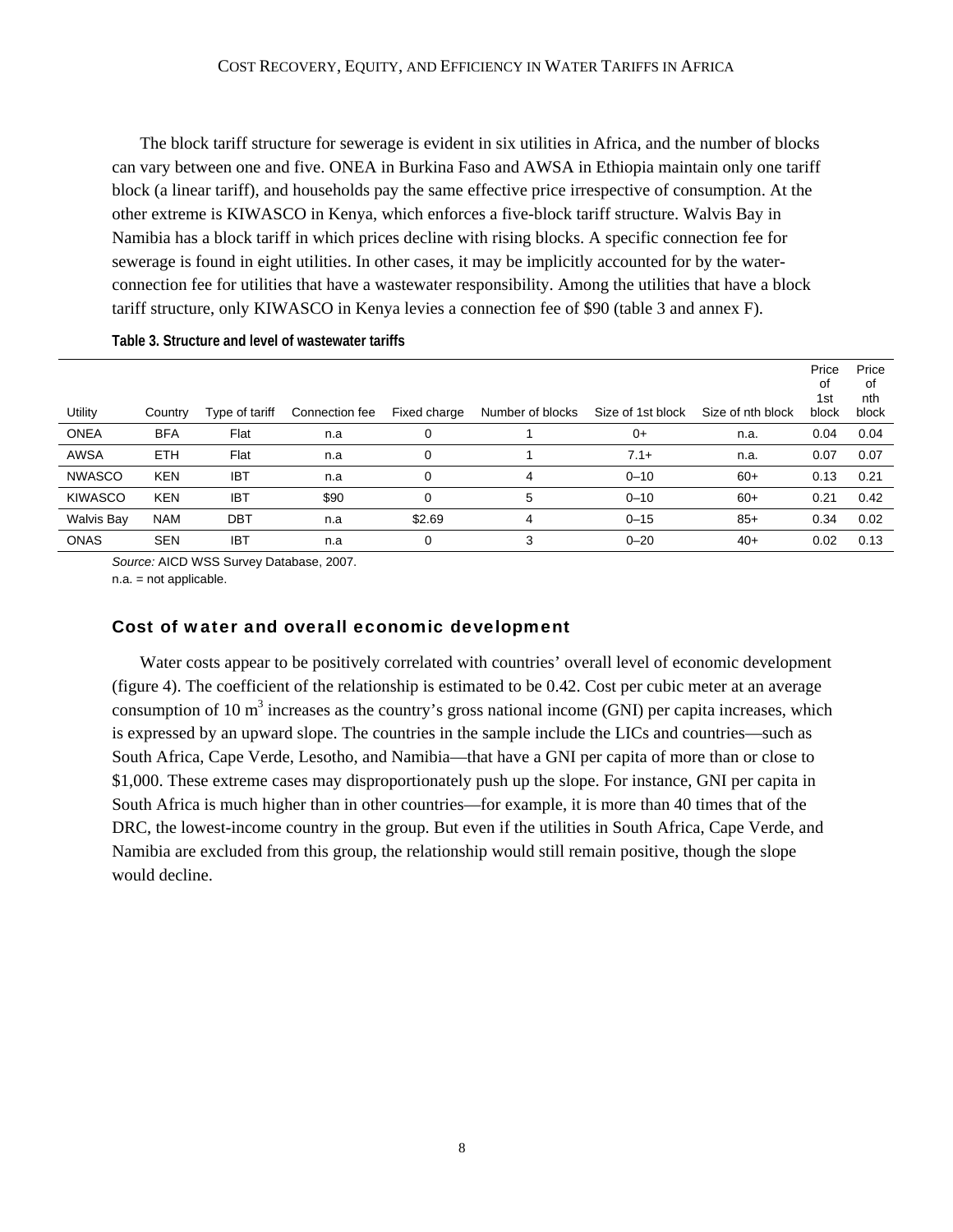**Figure 4. Cost of water and GNI per capita** 



*Source:* AICD WSS Survey Database, 2007; World Development Indicators (WDI), 2007.

### 3 Do tariffs recover costs?

#### Cost-recovery policies in African utilities

New demographic trends have made the challenge of meeting service-delivery objectives acutely felt in Africa; consequently, the drive toward cost recovery is even more urgent. Population numbers in the service areas of utilities and operators are continuously increasing, often in periurban areas because of rising trends in urbanization. To service previously unserved areas and to maintain existing connections on a sustainable basis requires investment in new networks and the maintenance of existing systems at least partially funded by the internally generated revenues of service providers. From the supply side, service providers need to recover costs by imposing and collecting consumer tariffs in order to be financially sustainable. Enforcing cost-recovery tariffs enables utilities to leverage resources from other sources—donors and, particularly, the private sector. From the demand side, the ability of consumers to pay tariffs influences the capacity of utilities to be financially capable of expanding access and ensuring service quality.

Recovering the cost of providing service, at least for O&M, is a stated objective of water utilities around the world. The majority of African countries also report that their water tariffs are set with the goal of cost recovery. Only Chad reports that tariffs are set without a specified cost-recovery mandate. Benin also states that there is no specified tariff policy, although in practice the utilities aim to recover O&M costs, plus some investment costs. Including Benin, 19 countries are expected to fully recover O&M costs as well as some amount of investment costs through tariffs. Two countries (Sudan and Ghana) indicated that there was no requirement to recover investment costs, only O&M. In the case of urban wastewater, no country requires covering any part of the investment cost. For the 10 utilities for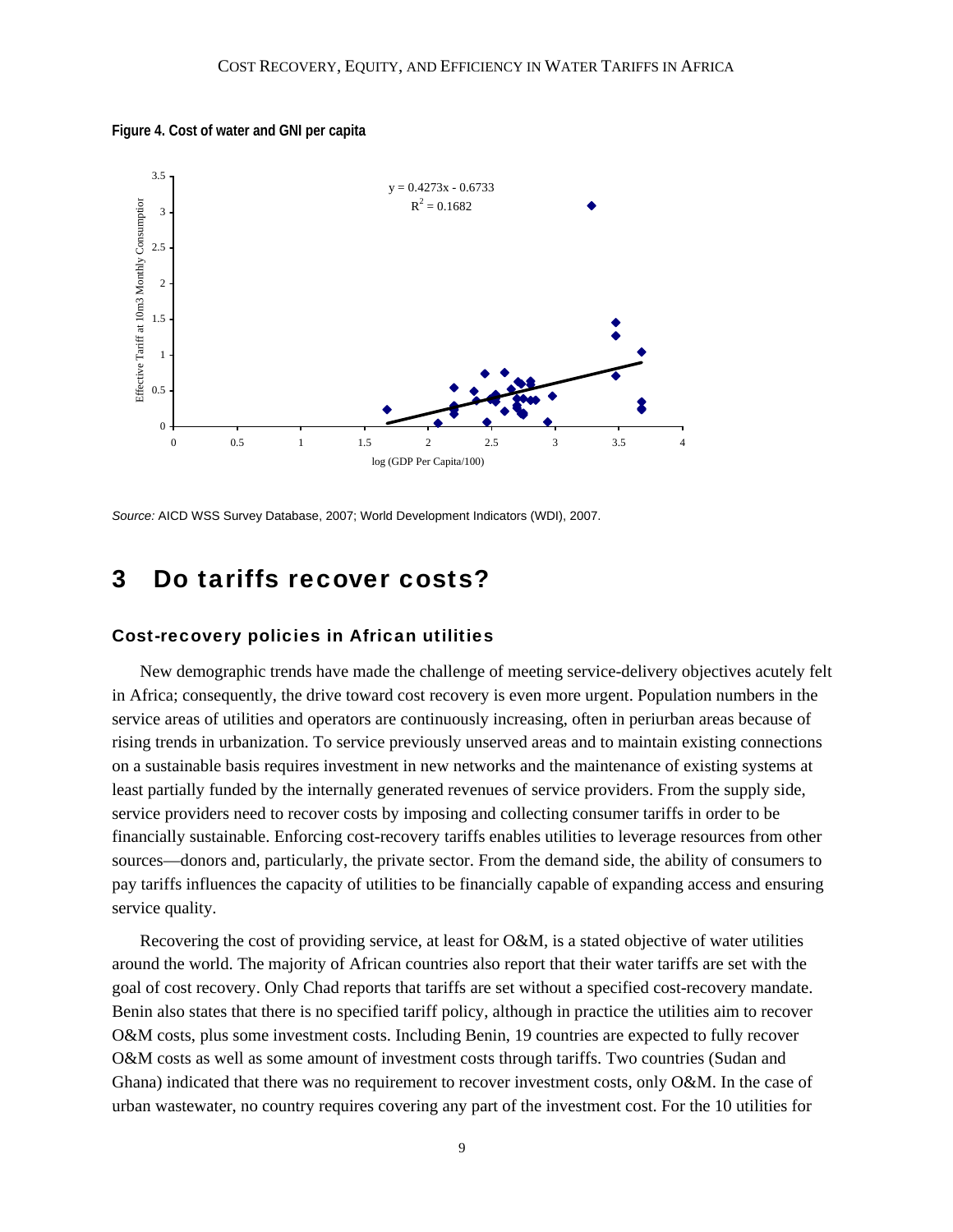which information is available, seven expect all O&M to be recouped, and three require only partial O&M costs to be met (table 4).

| Sector                            | Countries (%) | Sector                            | Countries<br>$(\% )$ |
|-----------------------------------|---------------|-----------------------------------|----------------------|
| Urban Water                       |               | Urban Wastewater                  |                      |
| Existence of cost-recovery policy | 91(21)        | Existence of cost-recovery policy | 55 (10)              |
| Cost-recovery policy              |               | Cost-recovery policy              |                      |
| All O&M and some investment       | 83 (19)       | All O&M and some investment       | 0(0)                 |
| All O&M and no investment         | 8(2)          | All O&M and no investment         | 39(7)                |
| Partial O&M and no investment     |               | Partial O&M and no investment     | 16(3)                |
| Cost shortfall met by             |               |                                   |                      |
| Central government                | 52 (12)       |                                   |                      |
| Regional government               | 13(3)         |                                   |                      |
| Local government                  | 4(1)          |                                   |                      |
| Donors                            | 13(3)         |                                   |                      |
| <b>Others</b>                     | 22(5)         |                                   |                      |

**Table 4. Cost-recovery policy for WSS** 

*Source:* AICD WSS Survey Database, 2007.

The burden of covering operating shortfalls is shared among government levels and donors, sometimes with more than one contributing stakeholder. Twelve countries reported that the central government is responsible, while four (Ethiopia, Malawi, Nigeria, and Sudan) saw a responsibility at the regional and local government level. Kenya, Lesotho, and Zambia responded that donors have a shared responsibility. Interestingly, only 12 of 24 countries stated that costs and revenues related to the provision of water services were ring-fenced. It is not clear whether this is because ring-fencing is not being effectively implemented, or whether institutional arrangements make it impossible to isolate and track the costs and revenues related to water services. The ring-fencing of costs is even more difficult for wastewater—only nine utilities reported that revenues and costs are specifically related to the provision of wastewater systems.

#### Structure of O&M costs

To measure whether tariffs reflect market conditions, it is important to understand the nature of service-provision costs. While piped-water and wastewater systems bring productivity, health, and environmental benefits, these cannot be quantified; this section only focuses on the financial recovery of the capital and O&M cost. The tariffs imposed on consumers can be compared against the average cost of production to arrive at the exact degree of cost recovery. Therefore, an operational cost-recovery target for African utilities should ideally emerge from financial and technical performance data.

There have been two recent sources of utility performance data in Africa. First, the International Benchmarking Initiative (IBNET) collected operational cost data for water and wastewater systems in Africa. The unit cost of water sold by African utilities ranges between \$0.30/ $m^3$  in 2001 to \$1.10/ $m^3$  in 2005 (IBNET, 2007). The number of utilities reporting this information is, however, different each year, and the 2005 cost is representative of only South African utilities. The IBNET data were also used by Kingdom and others (2006), who used the cost of 41 Asian, East European, and African utilities to arrive at acceptable cost-recovery thresholds. The average O&M cost/m<sup>3</sup> was reported as  $0.30/m^3$ , with the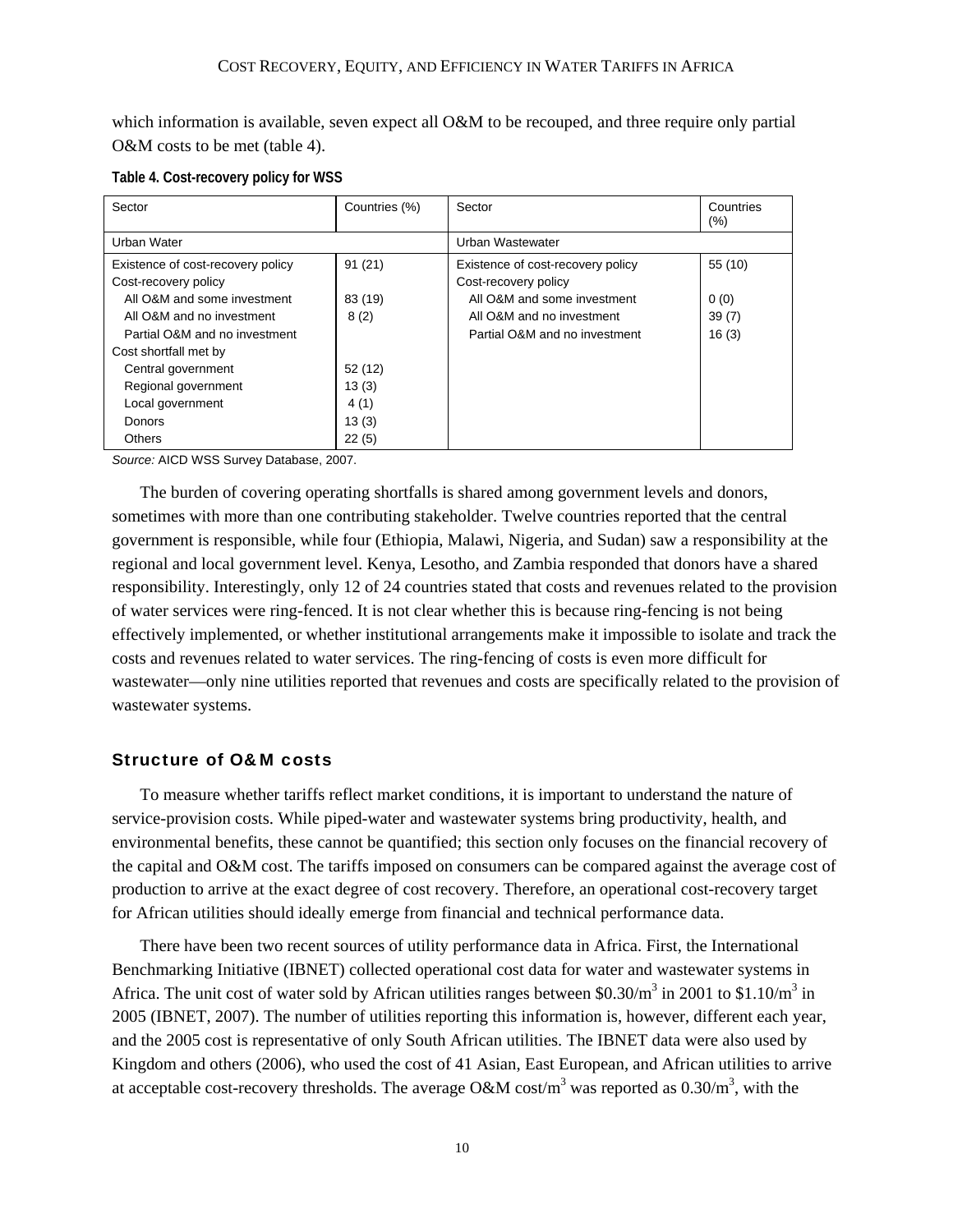estimates for African utilities being  $$0.34/m^3$ . Rehabilitation and renewal costs, in addition to the average O&M cost, would amount to  $$0.35/m^3$ . Second, the AICD WSS Survey Database (2007) collected information on operational expenses per unit of water produced and sold for about 53 water utilities in Africa. This survey contains information on reported annual O&M costs, and annual production and consumption, which is used to arrive at the O&M cost/m<sup>3</sup> from 2002 to 2005. The operational expense per unit of water produced and sold is estimated to be  $$0.41/m<sup>3</sup>$  and  $$0.62/m<sup>3</sup>$  respectively in 2005, and has continually increased in nominal terms since 2002. Two-thirds of utilities operate within the operating cost band of  $$0.4/m3 - $0.8/m<sup>3</sup>$  (annex G).









 $\Box$ <0.2  $\Box$ >0.2 & <0.4  $\Box$ >0.4 & <0.6  $\Box$ >0.6 & <0.8  $\Box$ >0.8

*Source:* AICD WSS Survey Database, 2007.

 $\overline{a}$ 

The average O&M cost/m<sup>3</sup> is driven by the high cost (more than \$1) of providing services in MICs, including South Africa and Namibia. In fact, in Windhoek, the operating cost of each unit of water is more than \$2. The average O&M cost/m<sup>3</sup> for utilities in MICs is \$1.16/m<sup>3</sup>, and in LICs it is \$0.48m<sup>3</sup>. The internationally acceptable threshold of \$0.4/ m3 for cost recovery of O&M using Global Water Intelligence (GWI) reports is a rather conservative estimate for Africa (Foster and Yepes, 2006). In summary, two levels of operating cost-recovery thresholds are used in the rest of this paper: the GWI O&M cost threshold of \$0.4/m<sup>3</sup>, and the AICD actual O&M cost/m<sup>3</sup> for each utility.

Arriving at capital cost estimates is more complicated. Kingdom and others (2004) estimate that capital costs in addition to O&M and rehabilitation costs would be \$0.91/ $m<sup>3</sup>$ . This is based on an average consumption of 60 liters per capita/day, an average capital cost of \$120 per capita, and a lifetime asset use of 20 years. The per capita cost of \$12.22 is arrived at using the above assumptions, at an 8 percent discount rate. Foster and Yepes (2006) use a similar figure of \$0.8/ $m<sup>3</sup>$  from GWI as an internationally acceptable benchmark for partial capital-cost recovery to evaluate cost recovery in Latin America.

Meeting the actual O&M cost is achieved in many utilities in Africa. Of the 38 utilities for which detailed O&M cost information is available from the AICD WSS Survey Database, about 22 meet the cost with an average consumption of 10  $m<sup>3</sup>$ . Similarly, a high proportion of African water utilities meet their O&M cost at the GWI cost-recovery threshold.4 Out of the 45 African utilities under consideration,

<sup>&</sup>lt;sup>4</sup> The scope of this paper is limited to analyzing the possibility of tariffs to cover costs, and not whether the utilities are actually raising the revenues to meet the costs. That is, the collection ratio and enforcement mechanisms are not explored in this study.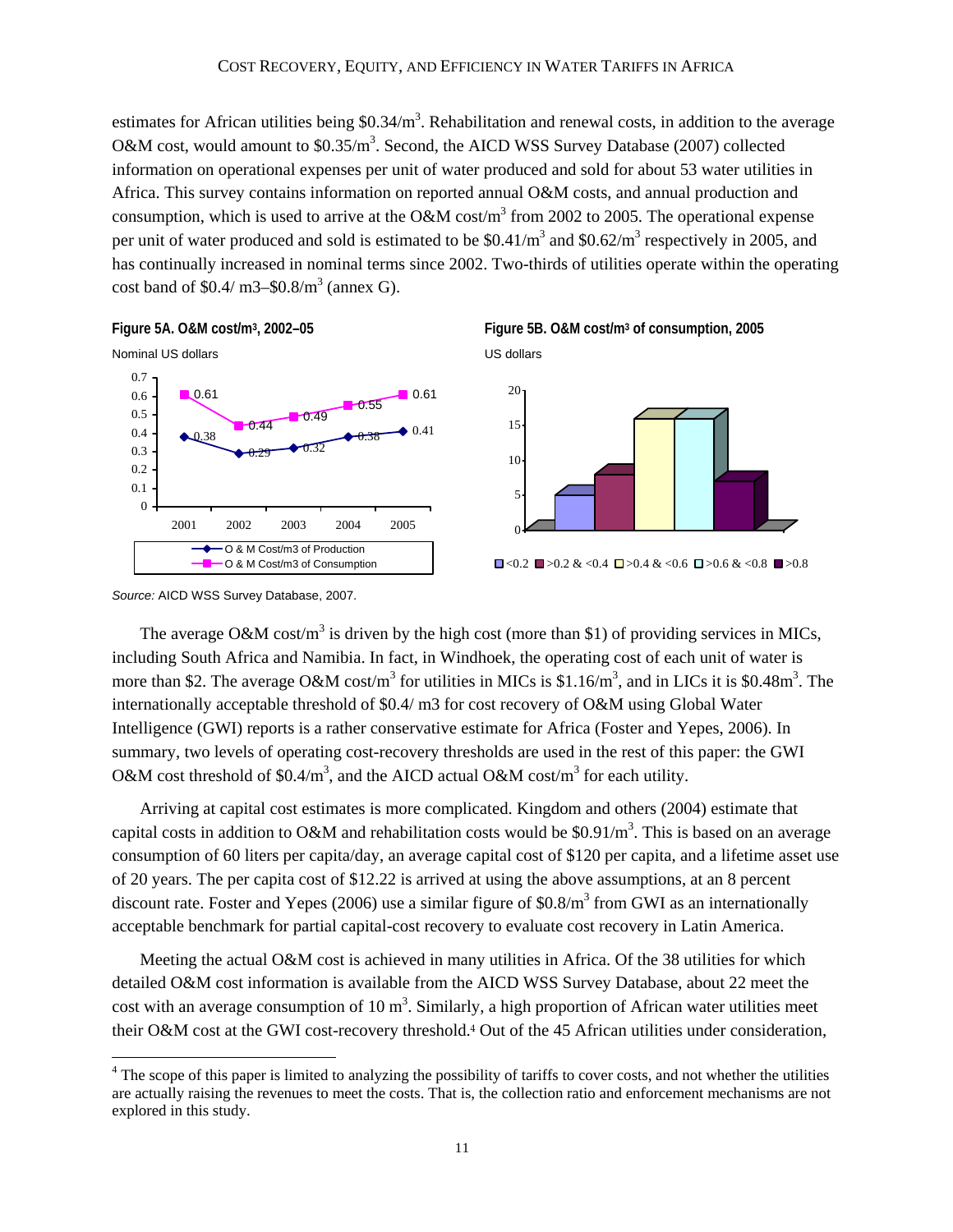17 have average tariffs (calculated at 10  $m<sup>3</sup>$ ) higher than \$0.40/ $m<sup>3</sup>$ , and only four utilities have a tariff more than \$0.80/ $m<sup>3</sup>$ , which is high enough to cover O&M and partial capital cost. These four utilities that enforce a tariff of more than \$1 are in South Africa, Namibia, and Cape Verde—all MICs. Cost recovery is much more evident in nonresidential tariffs. About 20 utilities enforce a commercial tariff of more than  $$0.8/m<sup>3</sup>$  in the first block. About 95 percent of the utilities charge a price of more than the O&M costrecovery threshold of \$0.4/m<sup>3</sup>, at an average commercial consumption level of 100 m<sup>3</sup> (table 5).

|                                                                                                                                               |                                                                                                                               | % of utilities achieving the<br>threshold                | % of utilities achieving the<br>threshold                |
|-----------------------------------------------------------------------------------------------------------------------------------------------|-------------------------------------------------------------------------------------------------------------------------------|----------------------------------------------------------|----------------------------------------------------------|
| Threshold                                                                                                                                     | African utilities                                                                                                             | (average residential<br>consumption = $10 \text{ m}^3$ ) | (average commercial<br>consumption = $100 \text{ m}^3$ ) |
| <us\$0.20 m3<="" td=""><td>Tariff <i>insufficient</i> to cover basic<br/>operating and maintenance costs</td><td>16</td><td>3</td></us\$0.20> | Tariff <i>insufficient</i> to cover basic<br>operating and maintenance costs                                                  | 16                                                       | 3                                                        |
| US\$0.20-0.40/ m3                                                                                                                             | Tariff sufficient to cover operating and<br>some maintenance costs                                                            | 49                                                       | 3                                                        |
| US\$0.40-1.00/ m3                                                                                                                             | Tariff sufficient to cover operating,<br>maintenance, and most investment<br>needs                                            | 27                                                       | 24                                                       |
| >US\$1.00/ m3                                                                                                                                 | Tariff sufficient to cover operating,<br>maintenance, and most investment<br>needs in the face of extreme supply<br>shortages | 9                                                        | 71                                                       |

#### **Table 5. GWI cost-recovery thresholds**

*Source:* GWI, 2004; Foster and Yepes, 2006; Kingdom and others, 2006; AICD WSS Survey Database, 2007.

More utilities are able to cover costs at extremely low or extremely high levels of consumption than at average levels. Though the capital cost figures vary based on the assumed consumption levels, it is still useful to compare cost recovery across different consumption blocks (figure 6). The degree of cost recovery decreases from 58 percent at 4 m<sup>3</sup>, to 38 percent at 10 m<sup>3</sup>, and rises to 64 percent at 40 m<sup>3</sup>. At even a higher consumption of 50 m<sup>3</sup> per month, 12 utilities cover O&M and partial capital costs compared to 10 utilities at 40  $m<sup>3</sup>$ . It is clear that households at the low and high ends of consumption are contributing more to cost recovery than the average consumer (annex H).

Many utilities do not meet their investment cost threshold levels even at the highest block prices. The expectation of an IBT is that the prices at higher blocks will reflect the marginal cost of water provision. Not surprisingly, the highest block tariff is more successful in meeting the O&M cost than the capital cost in many utilities. Only nine utilities are unable to meet O&M expenses, while the same is true for capital cost of 30 utilities. All seven utilities represented from South Africa and Namibia realize investment costs at the highest block tariff levels; other utilities that achieve this are in Cape Verde, Benin, Niger, Rwanda, Senegal, Burkina Faso, Lesotho, and Cote d'Ivoire.

In sum, the experience of recovering WSS operating costs in Africa is positive, with many utilities setting tariffs at levels high enough to recoup O&M costs. The performance of African utilities is superior to that found elsewhere in the world. For instance, in Latin America and the Caribbean (LAC), which has the best record among developing countries, the degree of partial O&M cost recovery is only 38 percent (Foster and Yepes, 2005). In Africa, the tariff structures are designed in a way more conducive to meeting O&M costs at the high or low ends of consumption. At the highest block levels, 80 percent of the utilities are able to regain operating costs.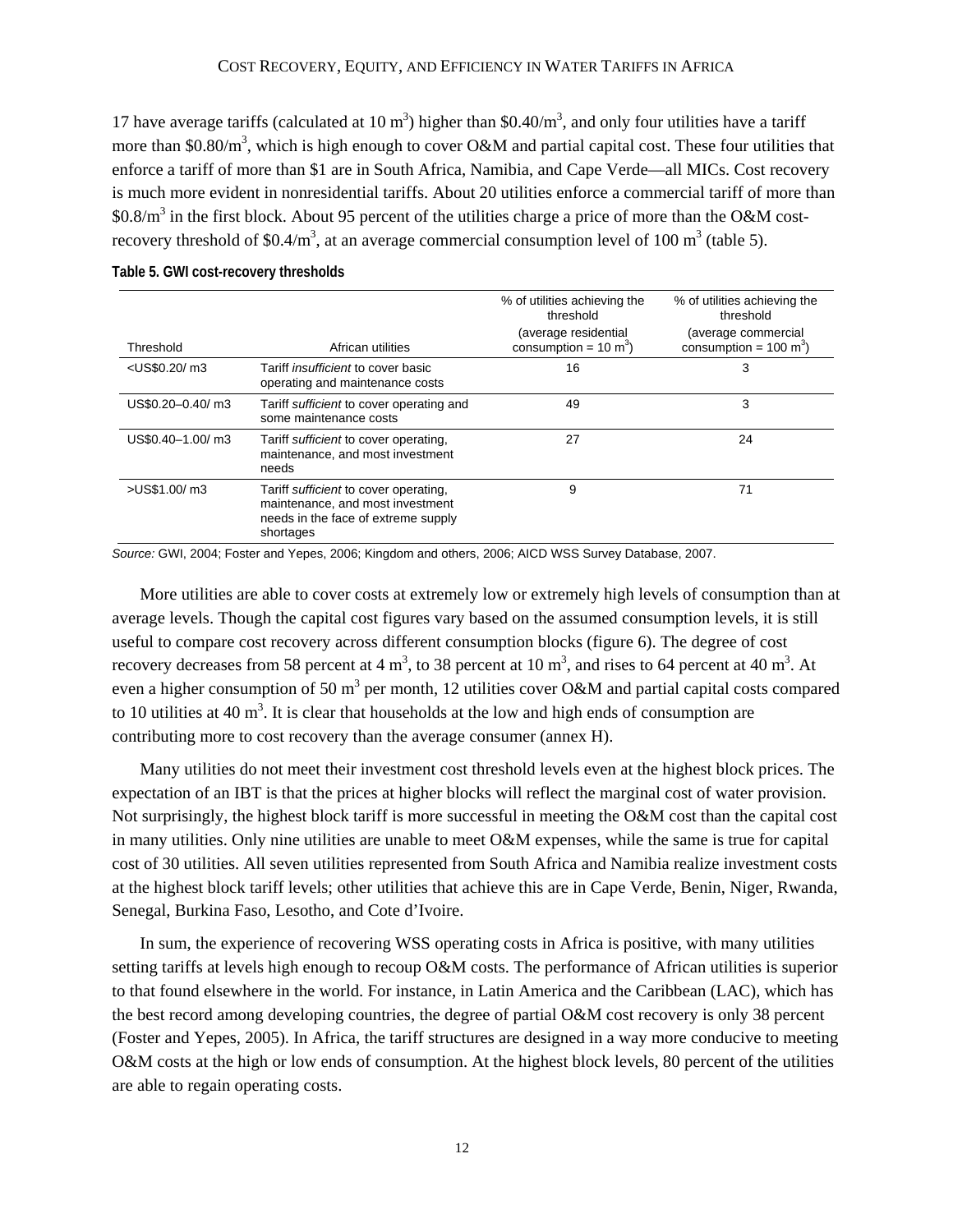

**Figure 6. Utilities meeting cost-recovery thresholds** 

### 4 Do tariffs provide efficient price signals?

An efficient tariff structure involves setting prices that signal the marginal benefits of water use to consumers. Prices should therefore encompass not only financial costs, but also the externalities that the use of water imposes on the economy and environment. A well-designed, efficient tariff guarantees the highest aggregate benefits for the marginal cost of supplying water (Whittington, Boland, and Foster, 2002).

The efficiency of tariff structures is evident from a number of attributes. First, metering that precisely estimates water use encourages frugality. The official estimates of metering are relatively high in African utilities, with many reporting more than 90 percent metering in their service areas. But the extent of functioning and the evidence of meter tampering are not known. Second, fixed-fee or minimum consumption charges are applicable in half the water utilities in Africa, and usually complemented by a volumetric charge. This fixed fee can usually vary from \$1 to \$4 per month irrespective of the volume of water used. While the volumetric charge is dependent on water consumption, the fixed fee does not provide any incentive to consumers to be frugal in water use. Fixed charges, operated in an era of increasing water use—often associated with rising population and incomes—can lead to stagnation of revenues, with a consequent impact on efficient utility functioning (Whittington, Boland, and Foster, 2002). Third, the IBT structures achieve efficiency by meeting the long-run marginal cost (LRMC) at the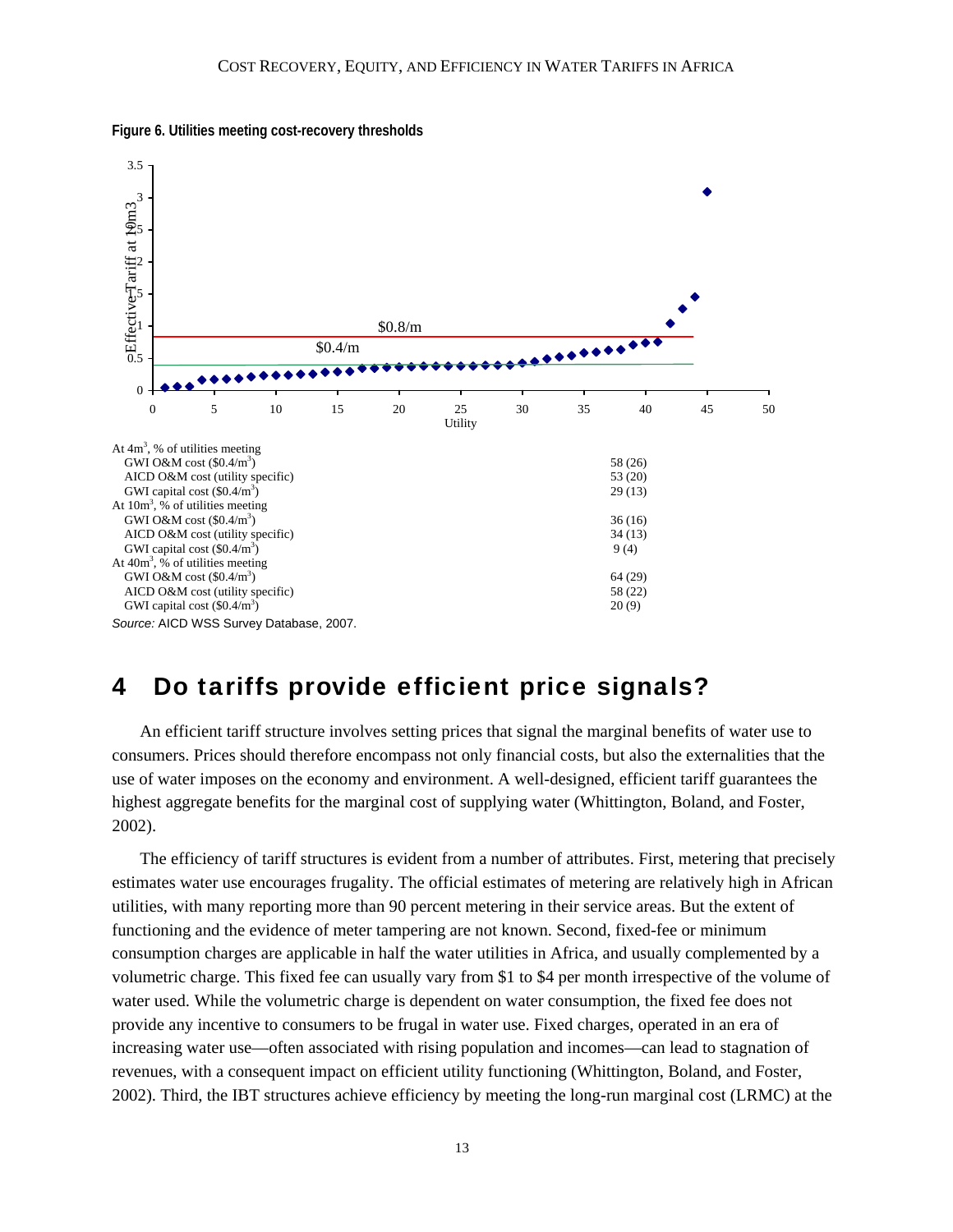higher levels of consumption. An IBT structure would closely match the increasing marginal cost curve that rises with higher consumption. The price at the highest block is sufficiently high enough to meet the capital and O&M cost threshold in about 15 African water utilities. The nonresidential tariffs are usually set higher than residential tariffs, and the block structure is designed to recuperate the investment costs at least at the highest block. In some countries—particularly, in South Africa, Namibia, and across some utilities in Nigeria—the highest tariff block is substantially higher that the investment cost threshold, suggesting a negative impact on the cost structure of such commercial and industrial entities. These enterprises, in an attempt to control infrastructure input costs, would be better off with self-supply.

In summary, relatively high levels of metering and tariffs in Africa suggest that consumers are sent efficient price signals on water use. On the other hand, the use of fixed costs by some utilities can lead to inefficient resource use. But the necessity of water demand management is relatively less important in Africa. Most consumers in Africa survive on almost subsistence quantities of water. The situation in Africa is exactly opposite to that in South Asia, with its low levels of metering and tariffs, which send consumers distorted signals on the value of water.

### 5 Are tariffs equitable?

Threshold consumption levels can be used to compare tariff structures across countries in Africa. Though consumption varies across households in different countries, the tariff levels at these approximate estimates can be computed to understand how small, medium, and large consumers compare with respect to payment for water. The World Health Organization (WHO) has set a per capita consumption of 25 liters/day as minimum consumption for survival. The average and maximum consumption is derived from a recent survey by the Water Utility Partnership (WUP) in 2002. The consumption levels for a family of five can range from 4 m<sup>3</sup>/month at the subsistence end, to 40 m<sup>3</sup>/month at the high end; 10 m<sup>3</sup>/month can be considered average consumption. These three consumption levels will be used to compare effective tariffs and the degree of cross-subsidization among different categories of consumers.

| Household consumption | Liters/capita/day | Household size | Approx. m <sup>3</sup> /month |
|-----------------------|-------------------|----------------|-------------------------------|
| Minimum/small         | 25                |                |                               |
| Average/medium        | 60                |                |                               |
| Maximum/large         | 250               |                | 40                            |

| Table 6. Categories of residential consumers |  |  |  |  |
|----------------------------------------------|--|--|--|--|
|----------------------------------------------|--|--|--|--|

*Source:* WHO; SPBnet (WUP), 2002.

The tariff at a consumption of 10 m<sup>3</sup> is about \$0.49/m<sup>3</sup> in Sub-Saharan Africa (table 7), and the median at this level is \$0.38/m<sup>3</sup>. ELECTRA in Cape Verde is clearly an outlier, with tariffs amounting to above \$3 for a consumption level of 10  $m<sup>3</sup>$ . This is due to desalination, which raises the production cost of water. If Cape Verde is excluded, the average tariff is \$0.43/m<sup>3</sup>. The tariff levels in Africa are comparable to the average in LAC, which at \$0.41/m<sup>3</sup> at an average consumption of 15 m<sup>3</sup> is considered higher than other regions in the world, such as East Asia, Eastern Europe, and the Middle East. South Asian water tariffs are the lowest in the world, with an observed average tariff of only  $0.09/m<sup>3</sup>$ . The average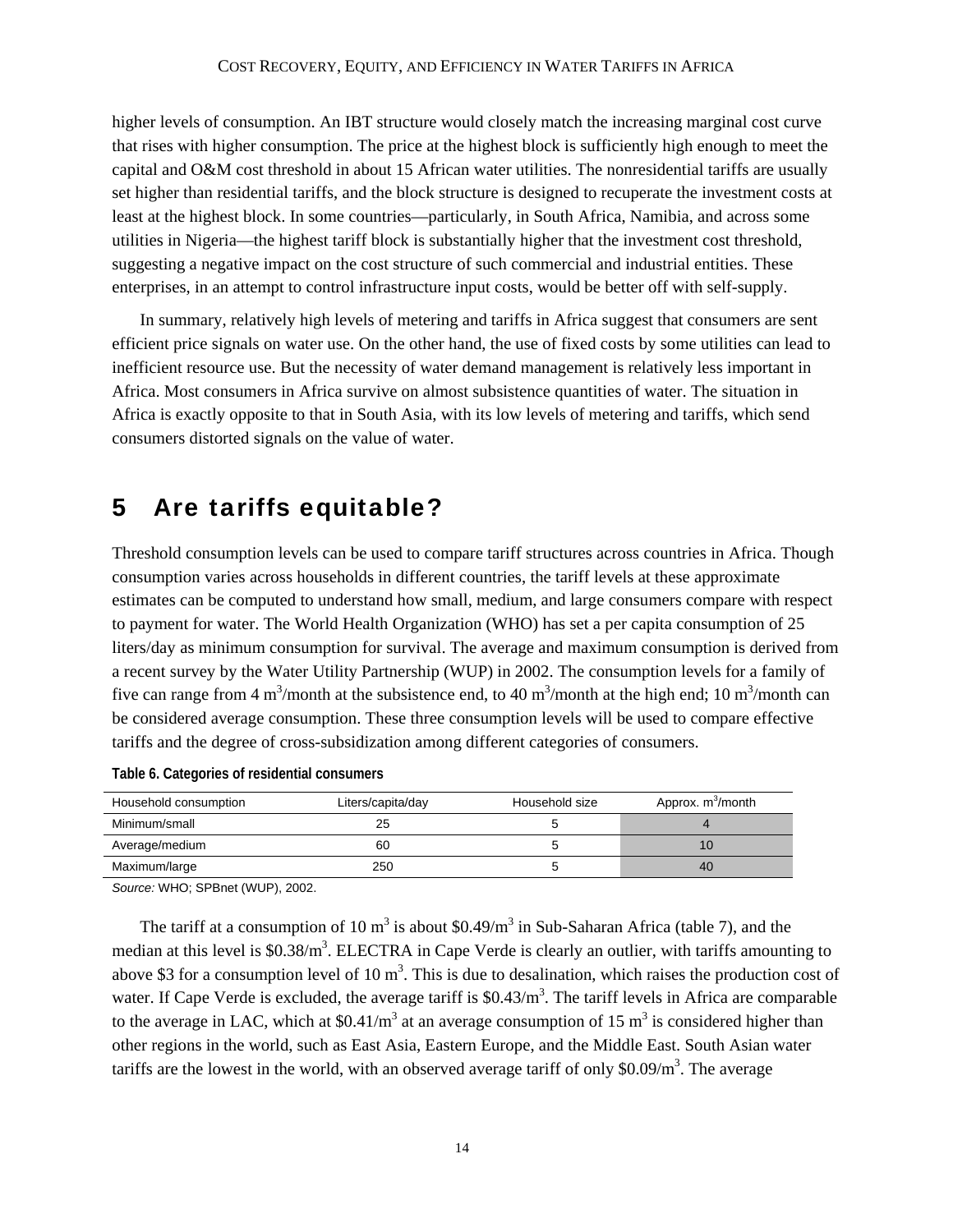developing country tariff is less than half the average tariff of countries in the Organisation for Economic Co-operation and Development (OECD).

| Sub-Saharan Africa                                           | 4 m <sup>3</sup> | $10 \text{ m}^3$ | $15 \text{ m}^3$ | $40 \text{ m}^3$ |
|--------------------------------------------------------------|------------------|------------------|------------------|------------------|
| Average                                                      | 0.55             | 0.49             | 0.52             | 0.65             |
| Median                                                       | 0.41             | 0.38             | 0.40             | 0.51             |
| Comparable tariffs (average consumption = $15 \text{ m}^3$ ) |                  |                  |                  |                  |
| <b>OECD</b>                                                  |                  |                  | 1.04             |                  |
| Latin America and the Caribbean                              |                  |                  | 0.41             |                  |
| Middle East and North Africa                                 |                  |                  | 0.37             |                  |
| East Asia and Pacific                                        |                  |                  | 0.25             |                  |
| Europe and Central Asia                                      |                  |                  | 0.13             |                  |
| South Asia                                                   |                  |                  | 0.09             |                  |

**Table 7. Comparison of water tariffs in Sub-Saharan Africa and other regions (\$/m3)** 

*Source:* AICD WSS Survey Database, 2007; Foster and Yepes (2006).

The average price at the minimum consumption of  $4m<sup>3</sup>$  is higher than at 10 or 15 $m<sup>3</sup>$ , and lower than the price at the high-end consumption level of 40  $m<sup>3</sup>$ . In fact, excluding ELECTRA, the average prices at 4 m<sup>3</sup> and 40 m<sup>3</sup> is almost the same (figure 7). At the minimum consumption of 4 m<sup>3</sup>, the average tariff across the 45 utilities is \$0.55/ $m^3$ , and \$0.50/ $m^3$  excluding ELECTRA. At 4  $m^3$ , two utilities in Namibia—Windhoek and Oshakati—have effective prices of more than \$1, besides ELECTRA, and six utilities have tariffs very close to \$1. The number of utilities that enforce an effective tariff of more than \$0.8/ $m<sup>3</sup>$  is highest at the consumption level of 4 m<sup>3</sup>. At the average consumption level of 10 m<sup>3</sup>, the majority of utilities impose a tariff between \$0.4 and  $$0.8/m<sup>3</sup>$ . At the high-end consumption level of 40 m<sup>3</sup>, very few utilities—REGIDESO in DRC, Kaduna WB, Katsina WB, and JIRAMA in Madagascar have an effective tariff of less than \$0.2/m<sup>3</sup>. The majority of utilities charge at least \$0.4/m<sup>3</sup> at this level of consumption (annex F).





*Source:* AICD WSS Survey Database, 2007.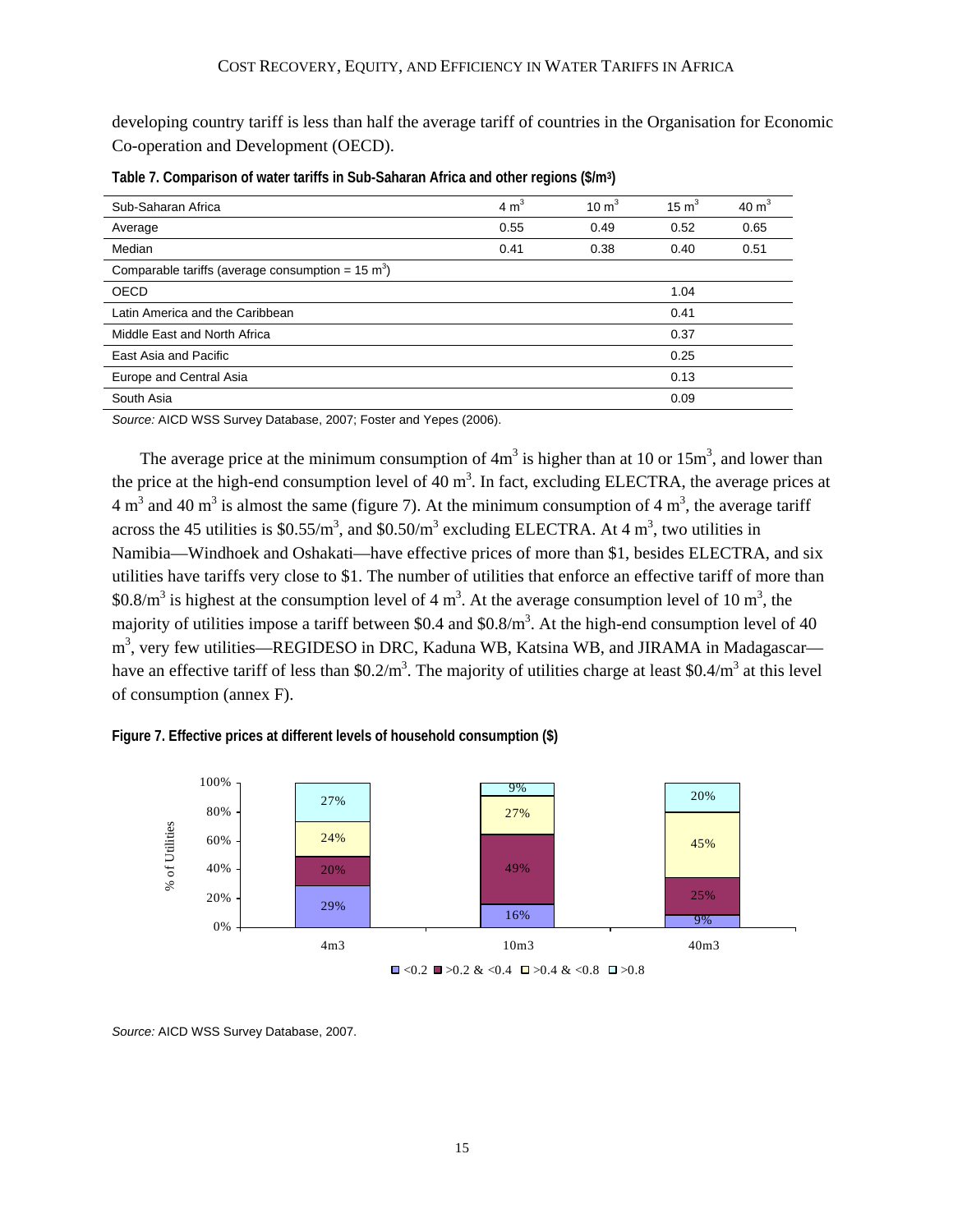#### Equity in water-connection charges

The costs of connecting to the network can prove to be a significant barrier to consumers in Africa. In the case of 26 utilities for which information on connection charges is available, these charges vary widely (figure 8A), from about \$6 in the Upper Nile in Sudan to more than \$240 in Niger, Mozambique, and Cote d'Ivoire. Connection charges are more than \$300 in Drakenstein, eThekwani, and Johannesburg in South Africa. Even among the water utilities in the same country, connection costs can vary. For instance, in AWSA, Adama, and Dire Dawa —three utilities in Ethiopia, connection costs are \$14, \$9, and \$43 respectively. A comparison with GNI per capita suggests that, in some countries, the connection charge is relatively expensive (figure 8B). On average across Africa, the connection charge is 28 percent of GNI per capita. In MICs such as South Africa and Namibia, though the connection cost is high, it is negligible compared to GNI per capita. On the other side are countries such as Niger, where the connection charge is more than 100 percent of the GNI per capita. Similarly, in the five water utilities in Mozambique, connection charges are more than 75 percent of the GNI per capita.

#### **Figure 8A. Connection costs in SSA (\$)**



 $\Box$ <20 USD  $\Box$ >20 USD & <100 USD  $\Box$ >100 USD & <200 USD  $\Box$ >200 USD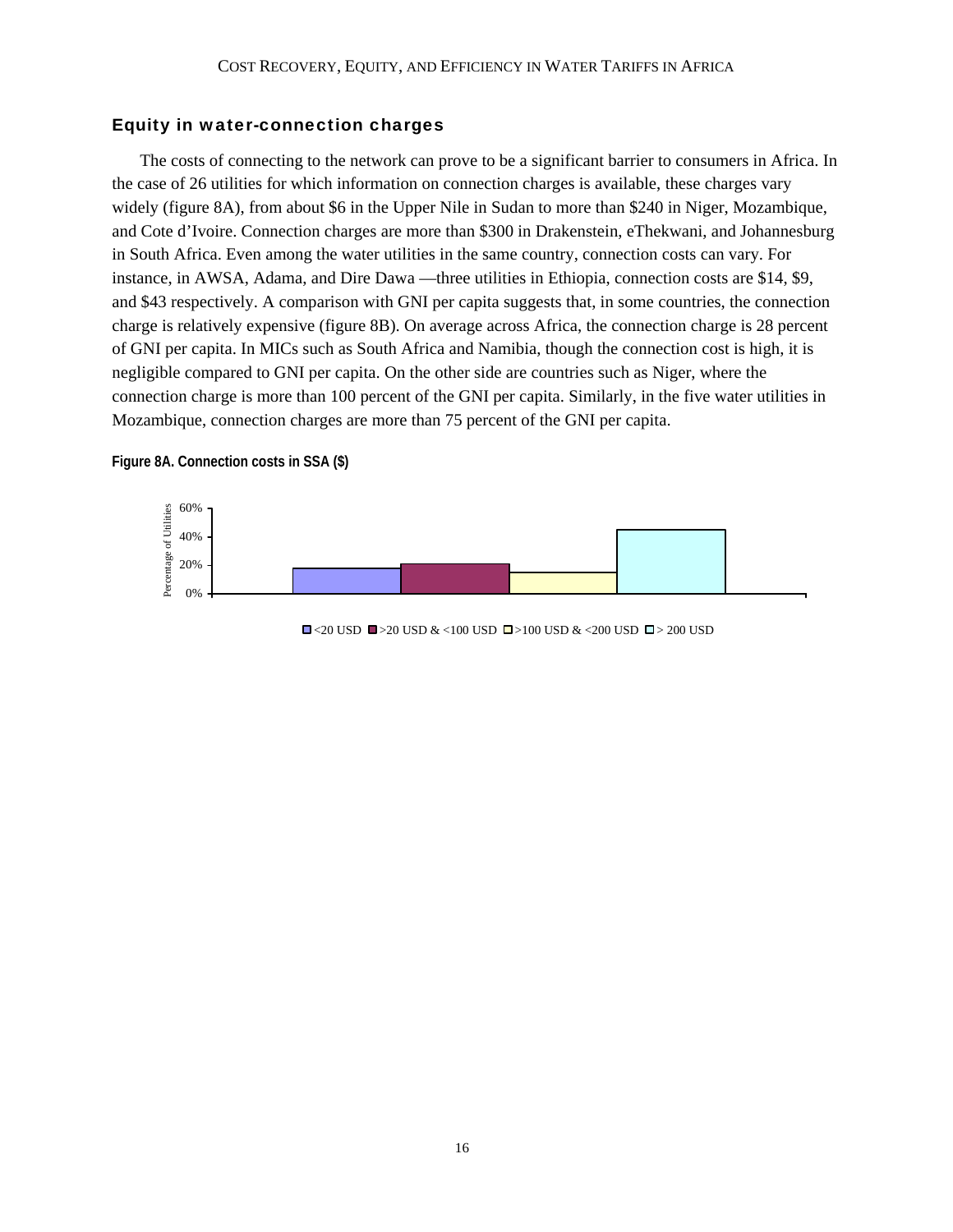



*Source:* AICD WSS Survey Database, 2007.

#### Cross-subsidies for water and wastewater consumers

Many African utilities are responsible for providing wastewater services in addition to water supply. Wastewater charges are either included in the water bill or imposed separately in the form of a fixed or block structure. For the utilities that enforce a block tariff structure, it is possible to compare water and wastewater prices at similar levels of consumption. The consumers of wastewater services are subsidized by water users (figure 9). In ONEA and ONAS, particularly, the water charges are several orders of magnitude higher than the wastewater charges.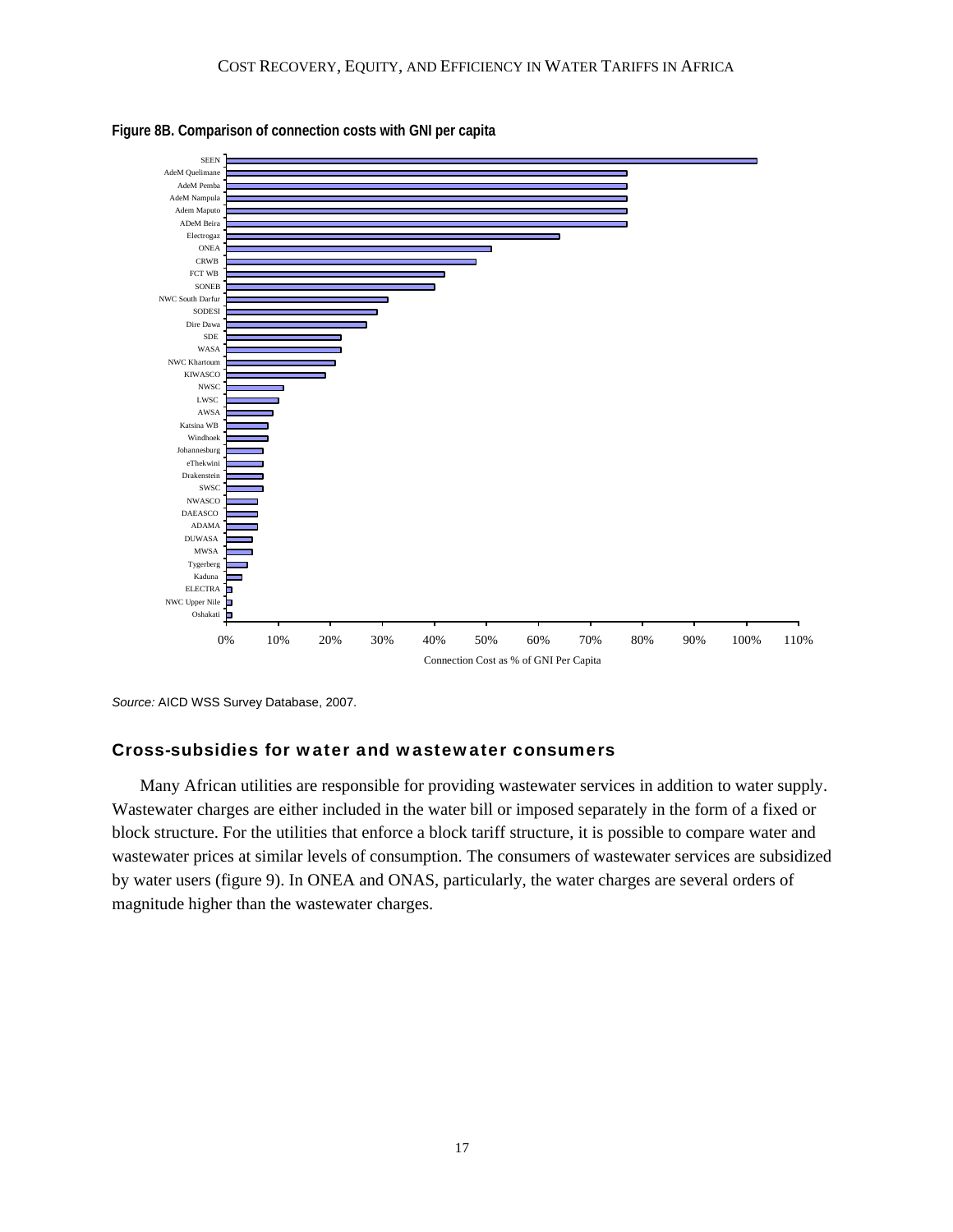



*Source:* AICD WSS Survey Database, 2007.

#### Cross-subsidies for metered and unmetered consumers

The high prevalence of metering implies a low incidence of unmetered rates, and is imposed as a fixed charge. The downside of the fixed charge is that households consuming a low volume of water end up paying a higher price, and consumers of high volumes of water pay a price that does not adequately reflect the true cost of the water used. For instance, in Ghana, consumers who survive on the minimum subsistence level of 4 m<sup>3</sup>/month pay \$0.77/m<sup>3</sup>, while those at the higher end of 40 m<sup>3</sup>/month pay only  $$0.08/m<sup>3</sup>$  (figure 10). This is also the case with other utilities in Nigeria that levy a fixed charge. Comparing metered and unmetered rates at the same levels of consumption suggests that, at the lower end, unmetered consumers are paying more. In Kaduna, for instance, the unmetered price at the subsistence consumption level of 4  $m<sup>3</sup>$  is 14 times that of the metered rate. At the higher levels, the metered consumers pay more. At the high-end consumption level of 40  $m<sup>3</sup>$ , unmetered consumers pay slightly more than metered consumers only in Kaduna WB and LWSC.



**Figure 10. Ratio of unmetered and metered rates at different levels of consumption** 

*Source:* AICD WSS Survey Database, 2007.

#### Cross-subsidies of small and large consumers

Average tariffs across different consumption levels in African utilities reveal the high price that small consumers are paying for water. To test whether small consumers pay lower prices than large consumers, we computed the water price per cubic meter at several consumption levels. The effective price sharply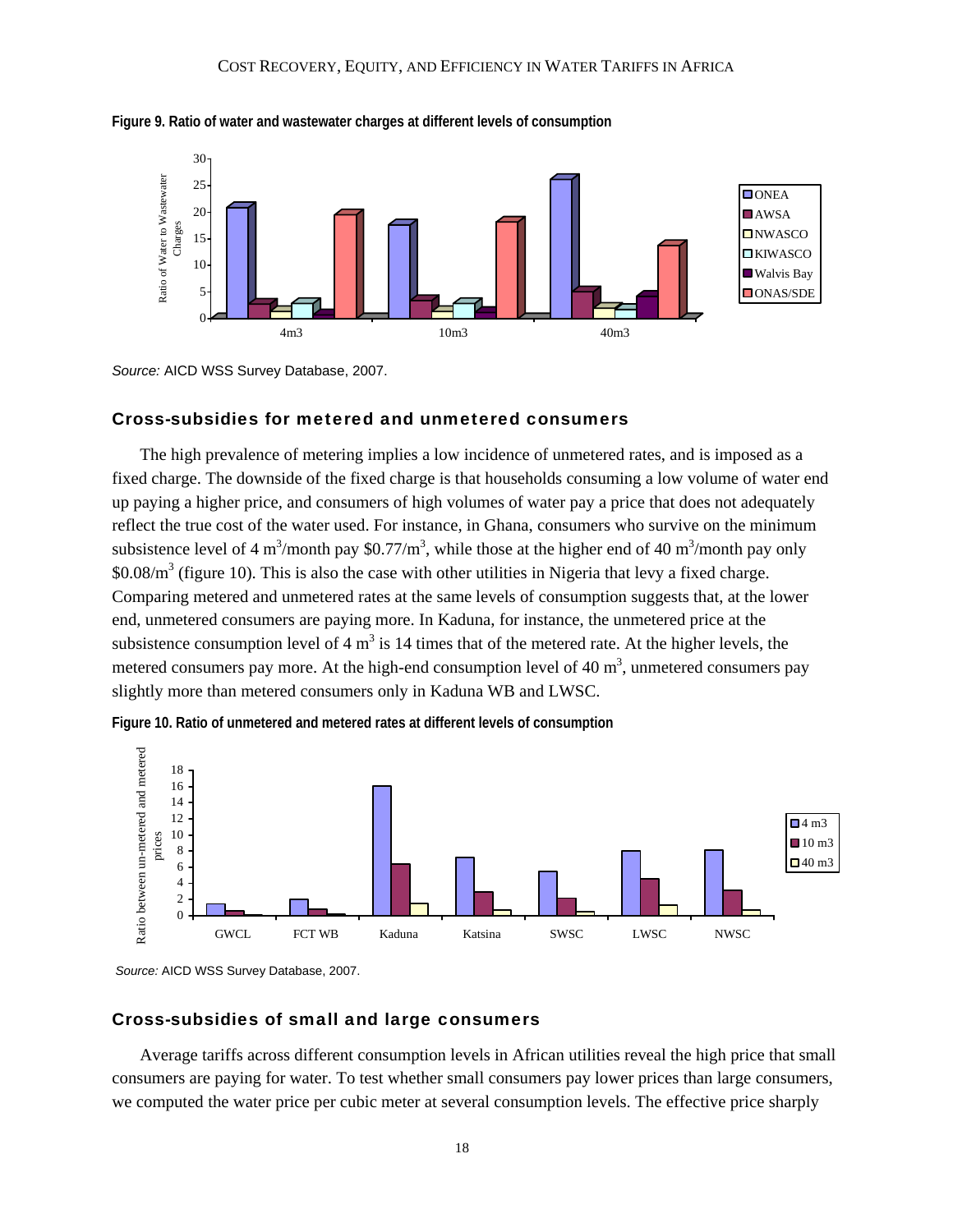declines at the average consumption of 10  $m<sup>3</sup>$ , then rises again (figure 11). The price at the survival consumption of 4 m<sup>3</sup> is roughly comparable to the price at 20 m<sup>3</sup> of consumption.



**Figure 11. Average water tariffs for Africa at different consumption levels** 

It is important to further discuss the merits of IBT in fulfilling its premise, as the majority of utilities in Africa use this type of tariff structure. First, the implementation of the IBT structure is based on the implicit assumption that small consumers are poor and large consumers will cross-subsidize the small ones. This assumed relationship between poverty and consumption is very important in evaluating the subsidy incidence of the IBT. Second, households in the higher-income bracket usually consume more water. Therefore, they are expected to pay more for the additional consumption. Third, a sufficiently high price in the last blocks discourages wasteful water use and enables households to conserve water. Fourth, charging low tariffs for small consumers brings a larger proportion of the population into the fold of network coverage, and therefore creates public health externalities generated by superior quality water (Whittington and Boland, 2003).

The IBT assumptions rest on the fact that all consumers are metered, so it is possible to exactly estimate their water consumption and bill them for it (Whittington and Boland, 2003). In Africa, though water metering is relatively high, it is still low in a few cities, such as those in Nigeria and DRC. Another problem is that housing is shared among many households in Africa, making it difficult to exactly estimate how much each household is consuming—though households devise ways of dividing the water bill based on household size, number of rooms, and so on. But since so many households are consuming a relatively large quantity of water, which falls in a higher block, the bill is consequently higher. The IBT structure, therefore, has an unintended consequence for poor households consuming piped water (Whittington, 1992). For these reasons, the use of IBT in meeting the goals of efficiency and equity has been questioned in recent years.

The two-part tariff structure, implemented in many utilities in Africa, can fail to favor small consumers because of two reasons. First, the fixed-fee and minimum consumption charges place an enormous burden on low-volume consumers. This is the part of the water bill they cannot control

*Note: ELECTRA is an outlier with high effective tariffs. Source:* AICD WSS Survey Database, 2007.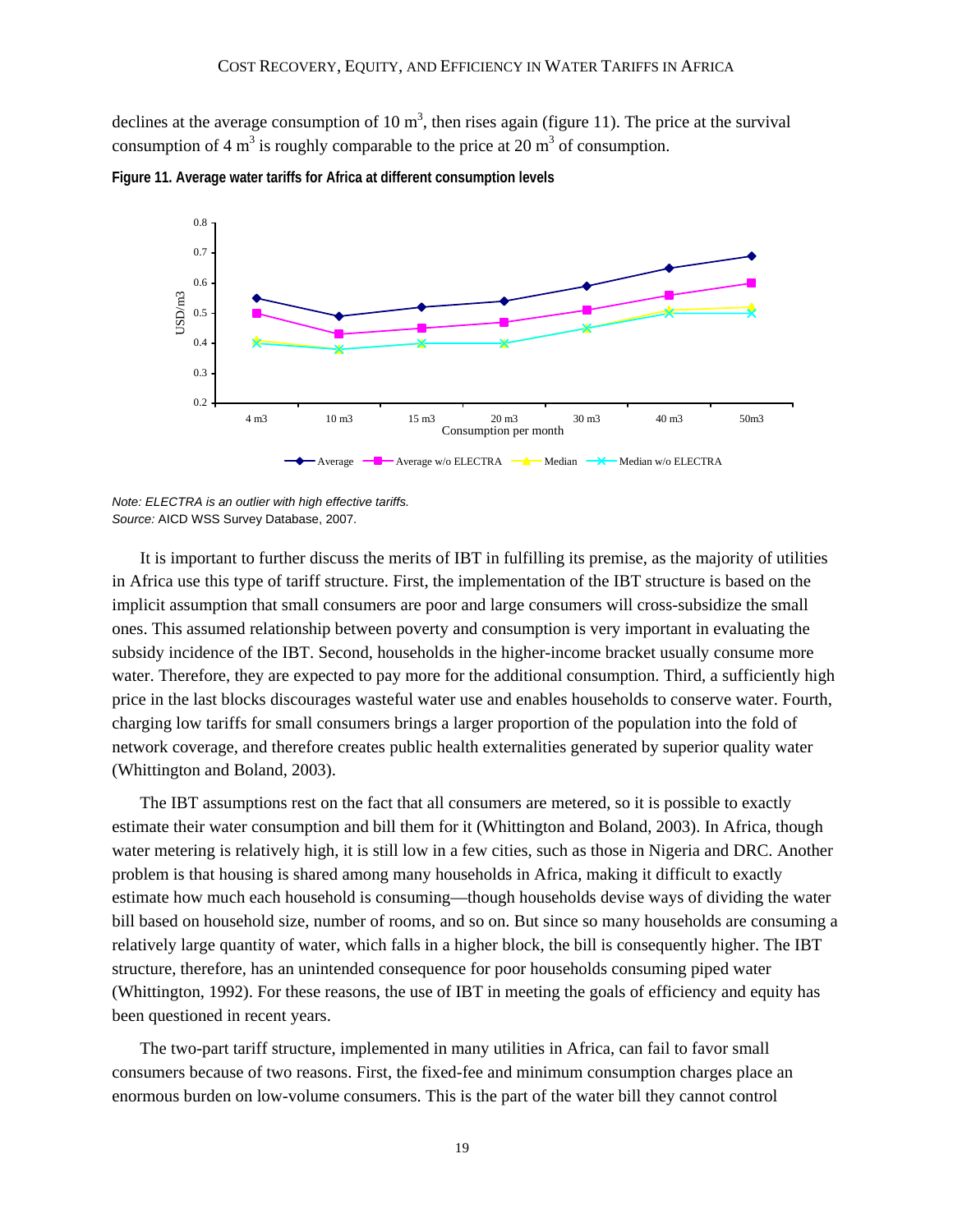irrespective of their level of consumption. Komives and others (2005) compare the average price per  $m<sup>3</sup>$ of IBT, IBT with fixed fee, and IBT with fixed fee and minimum consumption charges, and find that lowvolume consumers under the latter two-tariff regimes bear the burden of higher prices. Second, the arrangement of the block's size and price is important, particularly that of the first block. If the first block is wide, it not only allows leakage of the implicit subsidy to the nonpoor, but also leads to a higher price per  $m<sup>3</sup>$  for the low-volume consumers in the band.

In only a few countries in Africa do small consumers pay the lowest price. Among the 45 utilities in the sample, the effective price increases with rising consumption in 27 utilities (table 8). In the majority of utilities, high-end consumers pay more than low-end or average consumers. But inequity is more prevalent at the lower end of the consumption—among households consuming between 4 and 10 m<sup>3</sup>/month. In almost three-fourths of cases, the consumers with water intake at the survival level pay equal or higher than the average consumers.

The tariff structures in Cote d'Ivoire, Malawi (BWB), and Benin most favor small consumers. In SODESI in Cote d'Ivoire, consumers at the survival level pay only  $$0.04/m<sup>3</sup>$ , which increases to about \$0.53/ $\text{m}^3$  for large-volume consumers with intakes of 40  $\text{m}^3$ . In Benin, average consumers pay 1.5 times more than small consumers, and large consumers pay more than twice the small consumers. The Ethiopian utilities, WASA in Lesotho, ELECTRA in Cape Verde, and DAWASCO in Tanzania also strongly favor the small consumer. Mozambique, Malawi (CRWB and LWB), Madagascar, and Tanzania (DUWASA) are the countries where the tariff strongly favors large consumers. In Mozambique, small consumers must pay 60 percent more than mid-level consumers, and more than 35 percent compared to large consumers. In Madagascar, small consumers have to pay 41 percent more than mid-level consumers and 30 percent more than large ones.

In 16 utilities, the effective tariffs of small consumers are higher than those of average consumers. This difference is pronounced in the case of five utilities in Mozambique. Since these utilities have a minimum threshold of 10 m<sup>3</sup>, the small consumer whose water intake is about 4 m<sup>3</sup> pays on average about \$0.57 more than those consuming 10  $m<sup>3</sup>$  and about \$0.40 more than those consuming 40  $m<sup>3</sup>$ . Therefore, it is not economical for households to consume less than the minimum threshold, as they end up paying more for consuming less water (Figure 12).



**Figure 12. Utilities charging higher effective prices to small consumers** 

*Source:* AICD WSS Survey Database, 2007.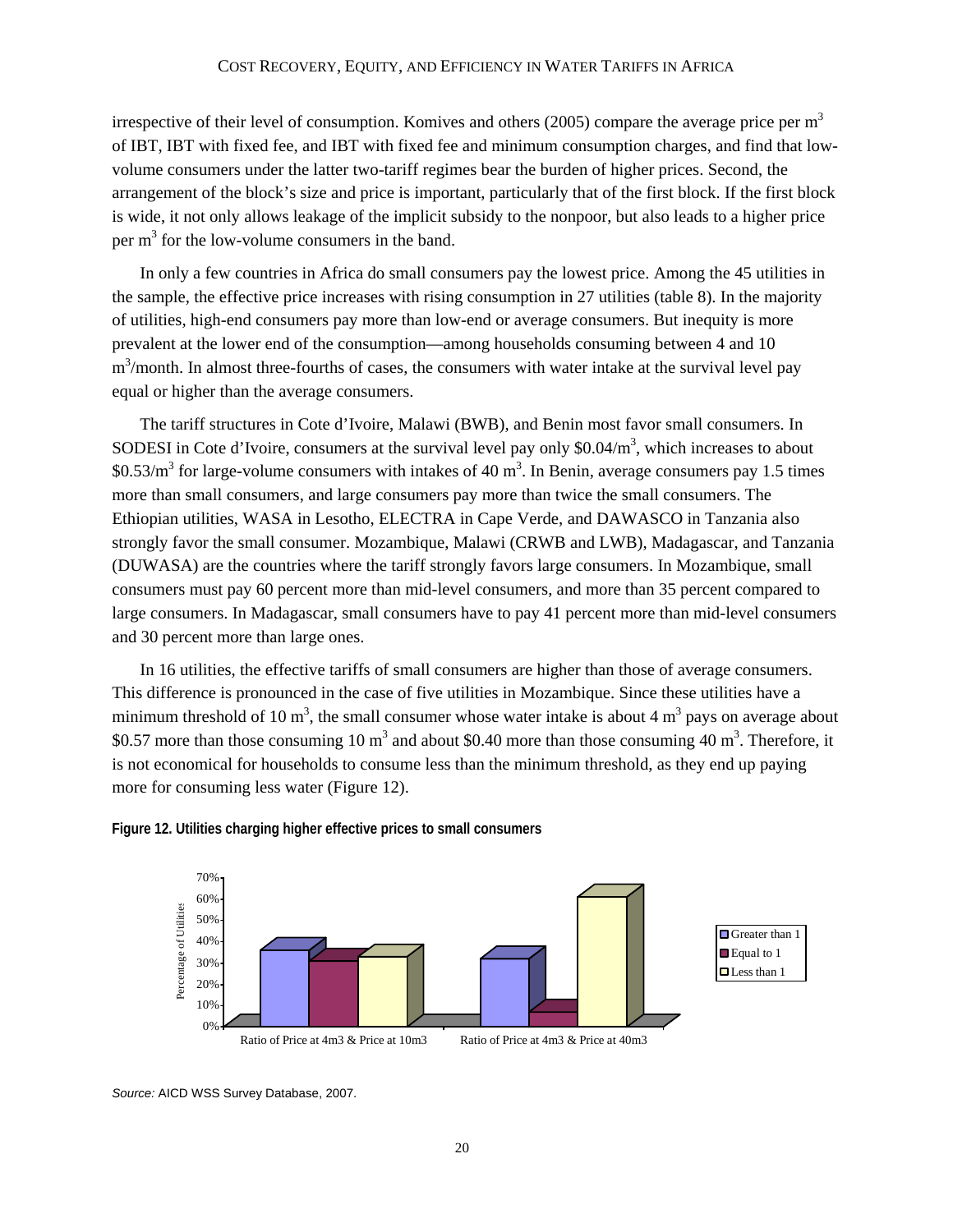Fixed and minimum consumption charges have a significant impact on the unit price paid by the small consumers. With a fixed charge, small consumers usually have to pay a higher price per unit than large consumers. This is evident in Mozambique, which imposes a minimum consumption charge up to 10  $m<sup>3</sup>$ , has a regressive tariff structure, and whose effective tariff—at 4  $m<sup>3</sup>$  of consumption—is very close to \$1. The average price at 4  $m<sup>3</sup>$  for utilities that impose a fixed-fee or minimum consumption charge is \$0.64/ $m<sup>3</sup>$ , as opposed to \$0.47/ $m<sup>3</sup>$  for those that do not. These charges comprise 100 percent of the effective price at 10  $m^3$  in all utilities in Mozambique, Tanzania (DUWASA), and Malawi (CRWB).

The size of the first block can also impact the price paid by small consumers. Generally speaking, the larger the size of the first block in an IBT structure, the higher the probability that subsidies for the low price of the first block will leak to large consumers. Out of the 45 utilities in the sample, only nine have a tariff design with a first block that rises above 10  $m<sup>3</sup>$  (the rest have a flat or linear structure). For instance, in Kaduna and Katsina in Nigeria, households pay \$0.16/ $m<sup>3</sup>$  and \$0.19/ $m<sup>3</sup>$  for up to 30  $m<sup>3</sup>$  of consumption. This effect, though important, is overwhelmed by the fixed-fee and the minimum consumption charges that can erase the positive impact of the block tariff structure on small consumers.

#### Cross-subsidies between nonresidential and residential consumers

Cross-subsidization between residential and nonresidential consumers has been used to provide relief for poor consumers at the expense of nonresidential consumers. It is expected that these nonresidential consumers (which may be industrial, commercial, or governmental) should pay nearly the full price of water

**Table 8. Uganda: NWSC market structure** 

| Consumer category                                       | Share of<br>connections (%) | Share of<br>consumption<br>(%) | Share of<br>revenues<br>(%) |  |  |
|---------------------------------------------------------|-----------------------------|--------------------------------|-----------------------------|--|--|
| Public standpipes                                       | 3.2                         | 4.7                            | 2.1                         |  |  |
| Domestic                                                | 82.8                        | 47.9                           | 36.7                        |  |  |
| Institution/government                                  | 3.4                         | 25.5                           | 29.2                        |  |  |
| Industrial/commercial                                   | 10.6                        | 21.9                           | 32                          |  |  |
| Source: Uganda Ministry of Water and Environment, 2006. |                             |                                |                             |  |  |

provision. In most countries, the utility revenue is primarily generated from industrial and commercial customers, though the number of customers is relatively lower than residential consumers. For instance, in Uganda, the nondomestic consumers contribute more than 60 percent of the NWSC's revenues while constituting less than 15 percent of the connection base (table 8).

The effective tariffs of nonresidential consumers can be compared with highend residential consumption at  $100 \text{ m}^3$ . The nonresidential consumers pay more than the residential consumers to all utilities except REGIDESO, KIWASCO, WASA, LWB, Windhoek, Electrogaz Tygerberg, eThekwani, and Johannesburg. In Mozambique, the commercial consumers pay about seven to eight times more than residential consumers for 100  $m<sup>3</sup>$  of water. The implicit subsidy is most

**Figure 13. Ratio of residential to commercial tariffs** 



*Source:* AICD WSS Survey Database, 2007.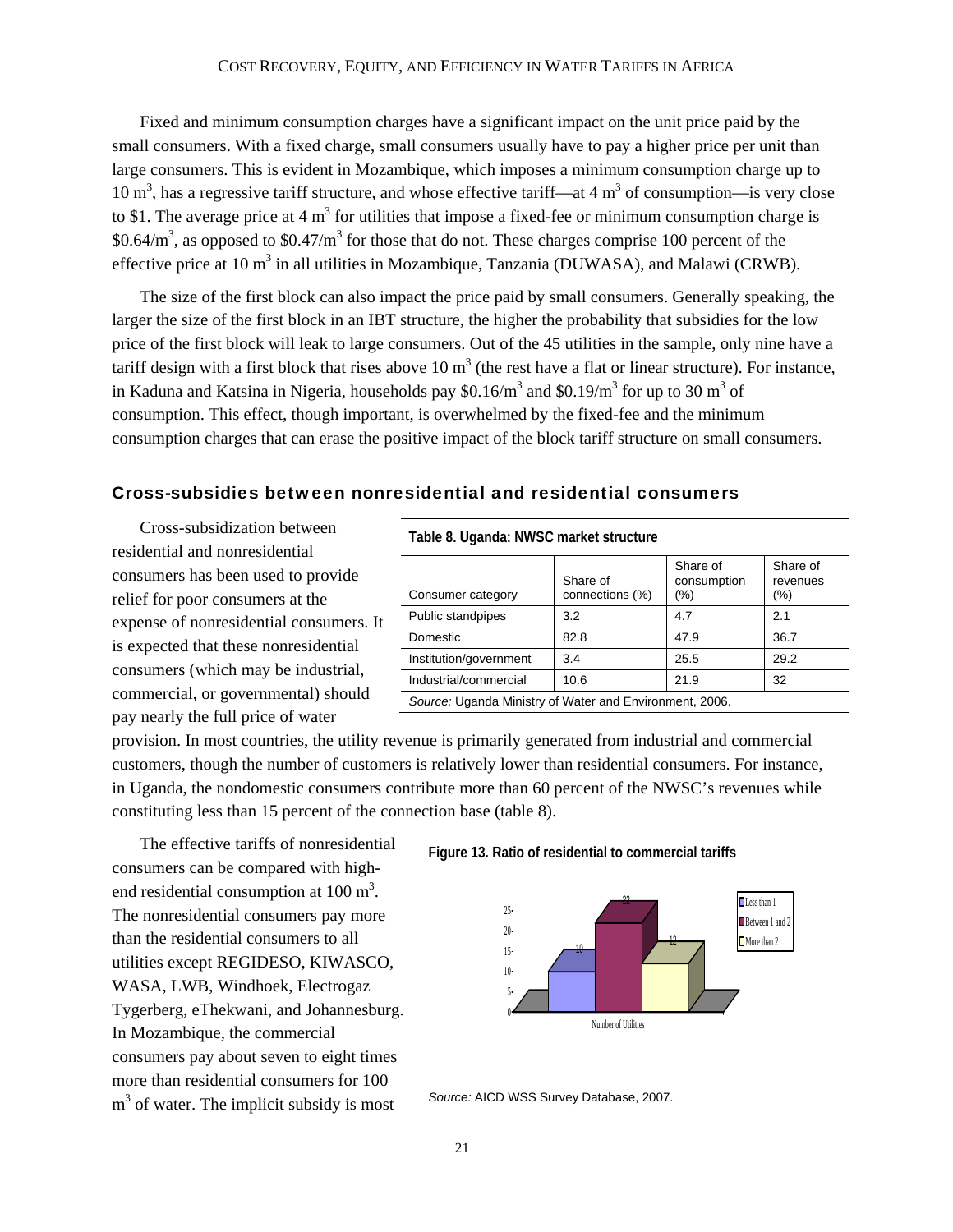evident in Oshakati in Namibia, where the commercial consumers pay about 20 times more than the residential customers for 100  $m<sup>3</sup>$  of water (figure 13).

Not only the levels, but the rate of increase in nonresidential tariffs is higher. For instance, in Niger, the standpost and low-volume tariffs have barely increased since 2000, but the industrial and commercial tariffs have registered a 6–7 percent growth in nominal terms (figure 14). While the Niger case is one of differential price increase, the LWB case is of equal price rise. The increase across all tariff bands has been equal in LWB in Malawi, though the increase at each level has been different. What emerges from this analysis is the discrepancy of prices among residential and nonresidential consumers. Infrastructure price inefficiencies create distortions in the development of the dynamic private sector as well.

**Figure 14. Evolution of tariffs in Niger and Malawi** 



*Source:* AICD WSS Survey Database, 2007.

#### Cross-subsidies between public standposts and residential consumers

Utilities also supply water to standposts in addition to piped connections to houses and yards. In recent years, the standposts have emerged as an important source of water supply to households, particularly in the periurban areas in Africa. To reach this segment of the population, prices at the standposts are usually subsidized so that low-income households can benefit from improved water supply. The important policy question is whether the objective of providing affordable water to standpost users is realized. Evidence suggests that the retail price charged by standpost or kiosk operators can be several orders of magnitude higher than the formal price, defeating the purpose of providing cheap water. This price may also be higher than the prices paid by low-volume consumers of piped water. From the AICD WSS Survey 2007, it is possible to compare the formal and informal standpost price with the low-volume piped consumer price for 12 utilities. This highlights the extent of cross-subsidy that exists between the low-volume consumers at standposts and piped connections (figure 15).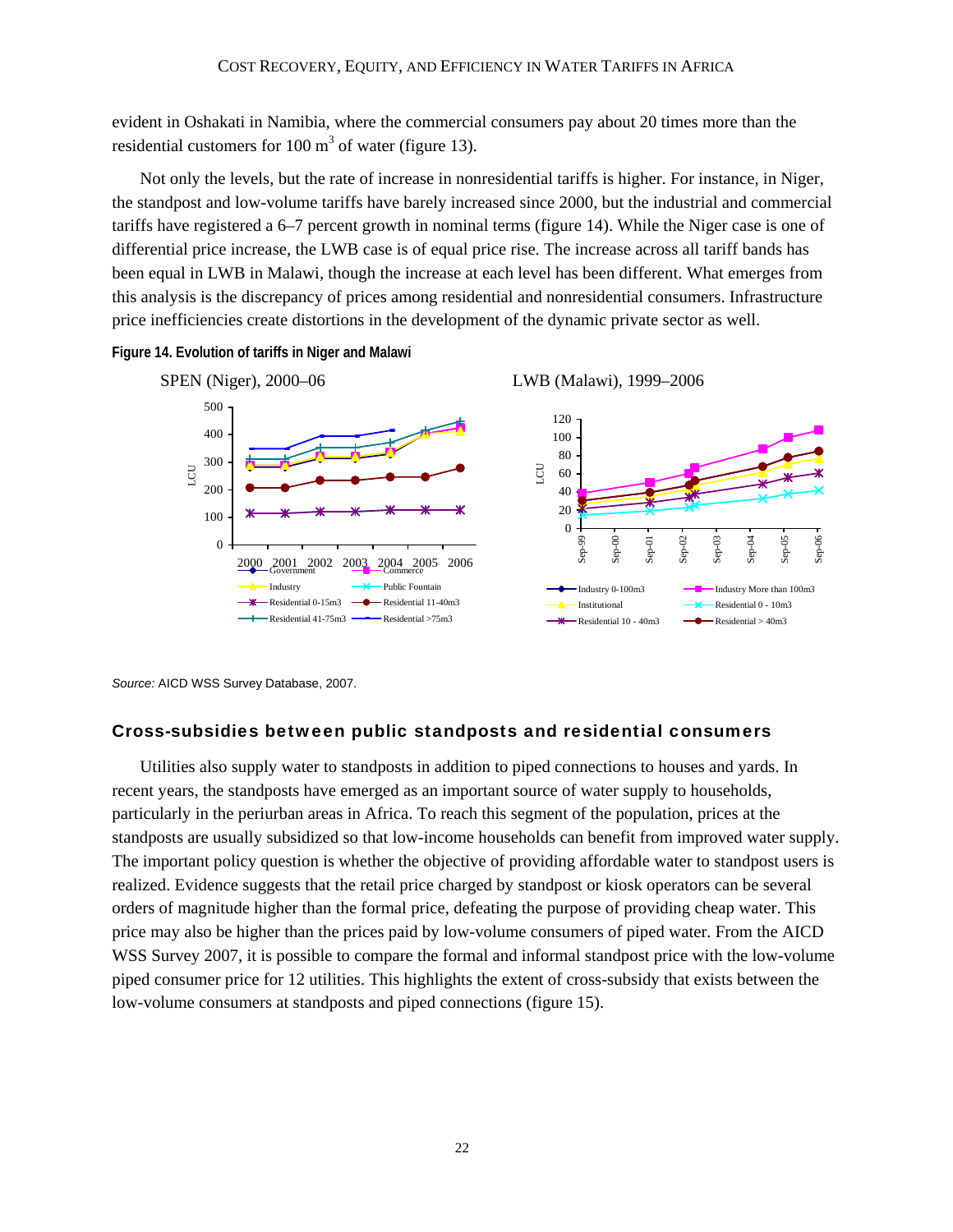

**Figure 15. Comparison of formal and informal standpost and small-volume piped consumer prices** 

*Source:* AICD WSS Survey Database, 2007. *Note*: The DRC is not included in the graph because the formal standpost price is almost negligible.

The average price at standposts is  $$0.63/m<sup>3</sup>$ . Windhoek and GWCL are the only utilities with a standpost charge of more than \$1. At the other end are standpost consumers in Kinshasa, Addis Ababa, Antananarivo, and Lusaka, who pay less than  $$0.20/m<sup>3</sup>$  for water. Comparing the standpost consumers with low-volume piped consumers presents interesting results. In about half the utilities, the standpost consumers are paying more. For the rest, the evidence suggests that piped consumers are crosssubsidizing the standpost consumers at the same level of consumption. The consequence would be severely inequitable if the standpost and average piped consumers are in similar income strata.

The formal tariff may not, however, be what consumers really pay. Operators and middleman come between the utility and consumers. The result is a highly dynamic market where informal or retail prices are much higher than the formal or official standpost tariffs. Except in Ouagadougou in Burkina Faso, where the informal and formal prices are roughly similar, the informal prices are higher by several degrees of magnitude compared to the formal price. For half the utilities, the informal standpost price is between two and five times the formal standpost price. This is true of dense periurban areas with piped water shortage who have a significant dependence on the standposts. For instance, in Kinshasa in DRC, the informal standpost price is about \$1, while the formal standpost price is almost negligible. Similar is the case in Antananarivo, Lusaka, and Cotonou, where the informal prices are more than five times higher than formal tariffs. In Accra, for instance, the informal and formal standpost prices are \$5 and \$3, respectively, while low-volume piped consumers pay  $$0.52/m<sup>3</sup>$  (annex I).

A few conclusions on the equity of tariff structures emerge from this analysis. First, the subsidy to the low block under the current IBT structure is not exclusively received by small consumers (usually the poor); instead, a large amount of the subsidy leaks to large consumers. Second, because of the fixed and minimum consumption charges and the large size of the low blocks, small consumers often end up paying higher effective prices per unit than large consumers. Third, the connection cost is high for many utilities compared to GNI per capita, indicating significant affordability problems for expanding networks into unserved areas. Fourth, the retail standpost price is higher than the utility-imposed price, resulting in high rent-seeking behavior on the part of operators. Fifth, the nonresidential tariffs are typically higher than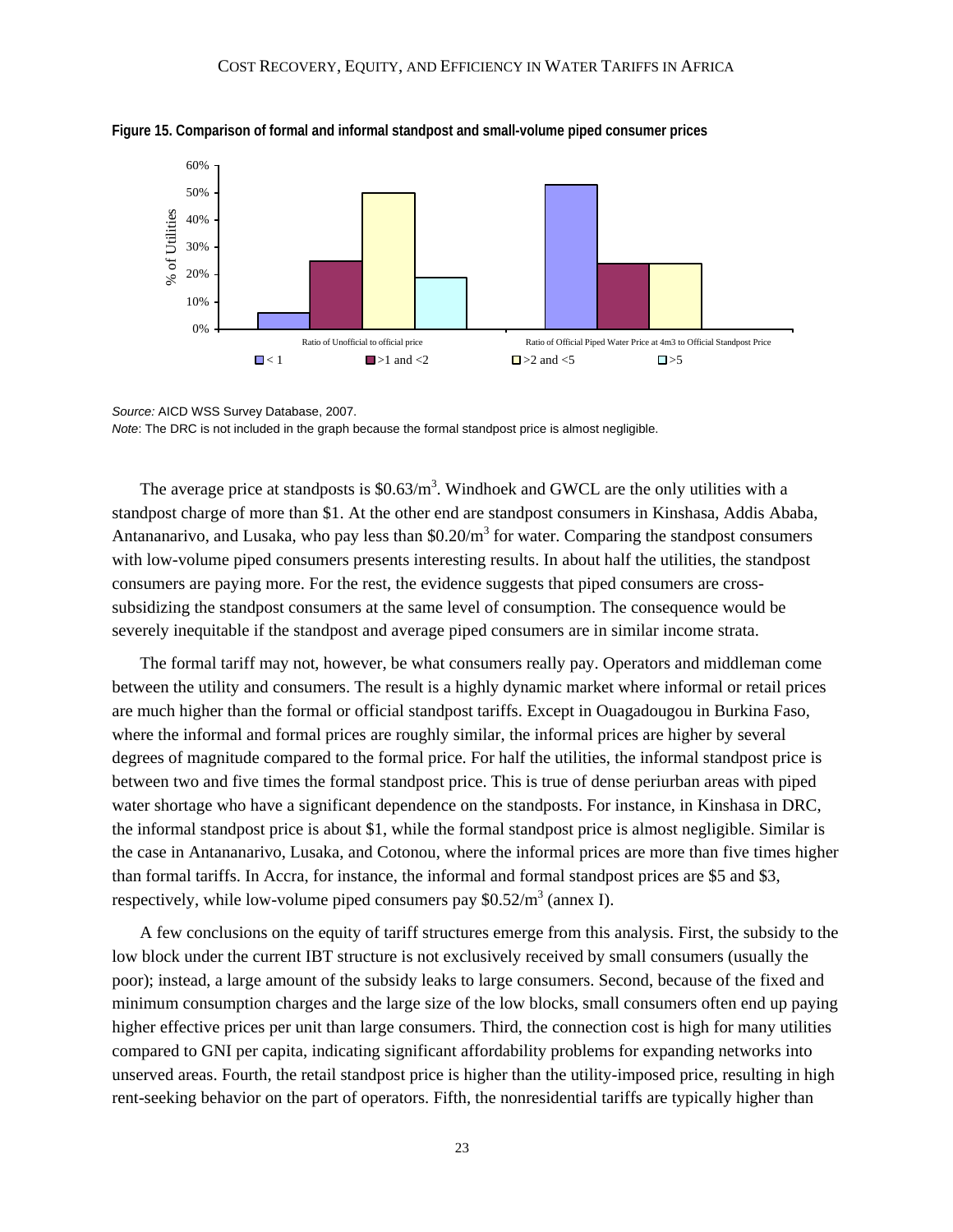household tariffs, suggesting cross-subsidization of residential consumers by high-volume industrial and commercial consumers.

### 6 A scorecard of tariff performance

A scorecard compiled on the basis of cost recovery, efficiency, and equity criteria suggests that many utilities are able to balance these goals, a majority of the utilities meet one of the conditions, and a few score low on all the conditions (table 9 and annex J). ELECTRA in Cape Verde has the most effective tariff structure and scores high on equity, efficiency, and cost recovery. The other outstanding performers are Oshakati, Windhoek, STEE, SONEB, and Katsina WB. These utilities impose the most efficient pricing mechanism, complemented by cost recovery and equity. STEE in Chad and AWSA in Ethiopia are implementing the most equitable tariff structure. ELECTRA, Oshakati, Windhoek, STEE, SONEB, and Katsina WB score the highest in efficiency. The cost-recovery conditions are met by four utilities— ELECTRA, Oshakati, Windhoek, and eThekwani—located in the MICs of Cape Verde, Namibia, and South Africa.

|               |                  |             | Table 9. Final scorecard for meeting tariif objectives: cost recovery, efficiency, equity                                                                                |
|---------------|------------------|-------------|--------------------------------------------------------------------------------------------------------------------------------------------------------------------------|
| Criterion     | Maximum<br>score | Average (%) | Utilities scoring above average                                                                                                                                          |
| Equity        | 4                | 51          | ELECTRA, AWSA, NWASCO, SEEN, Katsina WB, FCT, Kaduna WB,<br>Electrogaz, NWC South Darfur, SDE, STEE, DAEASCO, NWSC,<br>Drakenstein, NWSC                                 |
| Efficiency    | 3                | 45          | SONEB, ONEA, ELECTRA, Dire Dawa, GWCL, KIWASCO, WASA,<br>CRWB, Oshakati, Windhoek, Walvis Bay, Katsina WB, FCT,<br>Electrogaz, Upper Nile, STEE, Johannesburg, Tygerberg |
| Cost recovery | 2                | 22          | SONEB, ONEA, SODESI, NWASCO, WASA, JIRAMA, BWB,<br>Oshakati, Windhoek, SEEN, NWC Upper Nile, NWC Khartoum, SDE,<br>DAEASCO, NWSCO, eThekwani, SWSC                       |

**Table 9. Final scorecard for meeting tariff objectives: cost recovery, efficiency, equity**

One point is awarded for each of the following criteria:

[1] Cost recovery: O&M cost recovery

[2] Cost recovery: Capital cost recovery

[3] Efficiency: No fixed charge or minimum consumption charge

[4] Efficiency: Metering ratio is higher than sample average (77%)

[5] Efficiency: The price of the last block meets the capital cost

[6] Equity: Small piped consumers (at 4 m<sup>3</sup>) pay less than average piped consumers (at 10 m<sup>3</sup>)

[7] Equity: Standpost consumers pay less than small piped consumers (at 4  $m^3$ )

[8] Equity: Connection cost as share of GNI per capita is lower than sample average (27%)

[9] Equity: Residential consumers pay less than nonresidential consumers at 100 m<sup>3</sup> of consumption

*Source:* AICD WSS Survey Database, 2007.

# 7 Conclusion

Cost recovery is a mandate for water and sanitation utilities in Africa, and African utilities perform well in recouping at least the cost of operations and maintenance (O&M) from their tariff structure. But only 36 percent of the utilities surveyed in this paper are meeting their full O&M cost (assuming an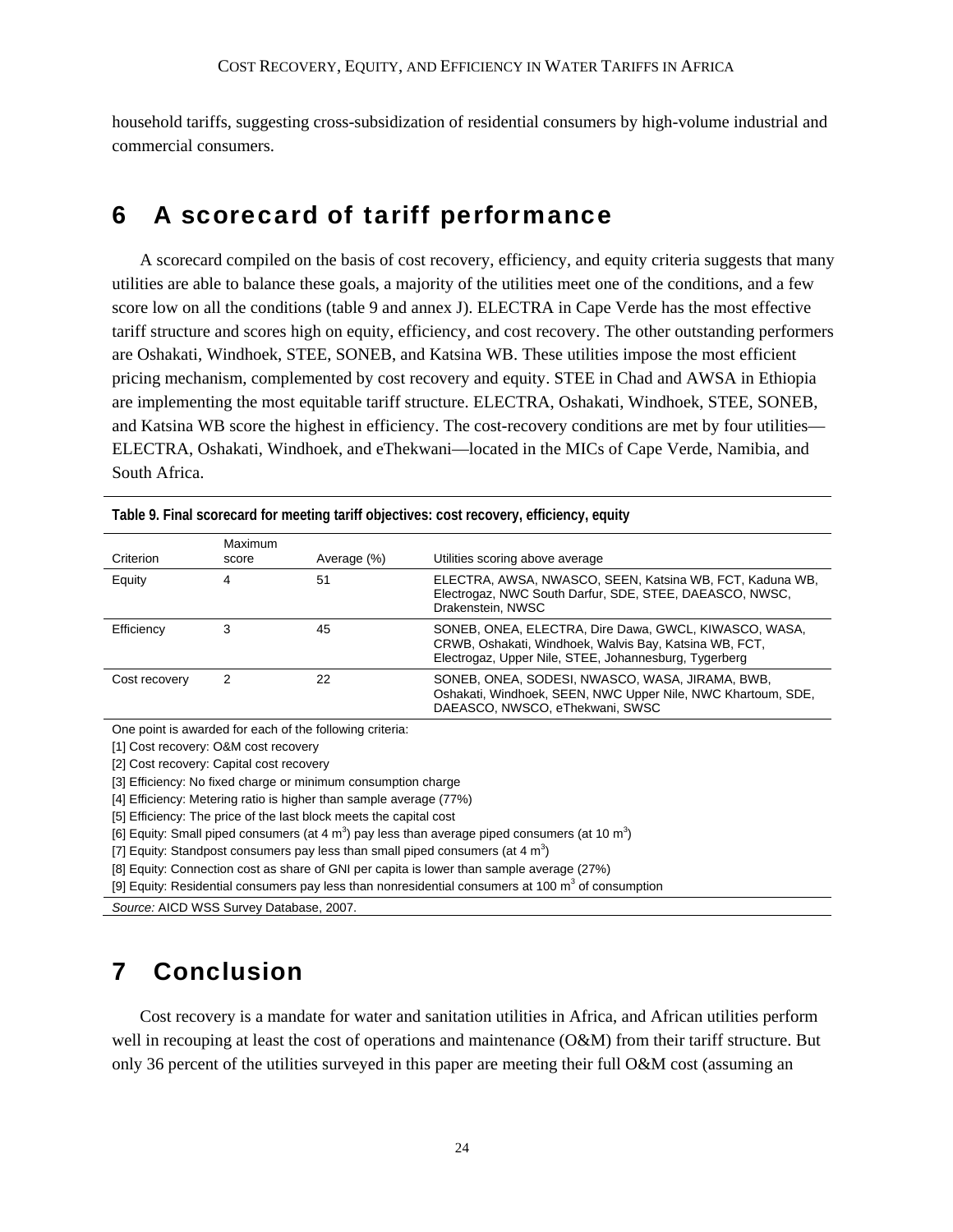arbitrary threshold of \$0.4/m<sup>3</sup> for O&M cost recovery), and only 9 percent are meeting O&M costs plus a part of their capital costs.

African utilities operate in a high-cost environment, with an average O&M cost of \$0.6/ $m<sup>3</sup>$  and higher costs for utilities in MICs, such as South Africa and Namibia. These high costs, combined with the mandate to cover at least partial O&M costs, make tariffs higher in Africa than in other regions of the world.

The social and economic benefits of providing improved water to the poor are enormous, but providing those benefits takes its toll on utilities. The increasing block tariff (IBT) is the most common tariff structure in Africa. Most African utilities are able to achieve O&M cost recovery at the highest block tariffs, but not at the first-block tariffs, which are designed to provide affordable water to lowvolume consumers, who are often poor.

Unfortunately, the equity objectives of the IBT structure are not met in many countries. The effective price paid by low-volume consumers often is actually *higher* than that paid by average or high-volume consumers. The subsidy to the lowest block under the current IBT structure is not received exclusively by the poor, because many consumers who are not poor do not exceed its upper limit. At the same time, the minimum consumption charge is often burdensome for the poorest customers.

Many poor households (in some countries, *most* poor households) are not even connected to the piped water network, so consumption subsidies do not reach them, except indirectly, through public standposts. In some countries, the cost of a household connection to the network exceeds GNI per capita. For utilities, whose business depends on connecting more customers to the network, the inability of the poor to pay connection costs can be a significant barrier to expansion. To create a more inclusive network and enable utilities to grow, many countries have begun to subsidize household connections.

In the rush to provide improved water to meet the targets of the Millennium Development Goals, standposts have emerged as an alternative to piped water. Managed by utilities, donors, or private operators, standposts are a good choice for many households. Those managed by utilities or that supply utility water are expected to use the formal utility tariffs. The average formal standpost tariff established by African utilities is about  $$0.30/m<sup>3</sup>$ . The price is kept low to make improved water available and affordable to low-income households. But the price actually charged for water withdrawn from public taps and then resold through informal channels can be several orders of magnitude higher (and much higher than the price paid by consumers of small volumes of piped water).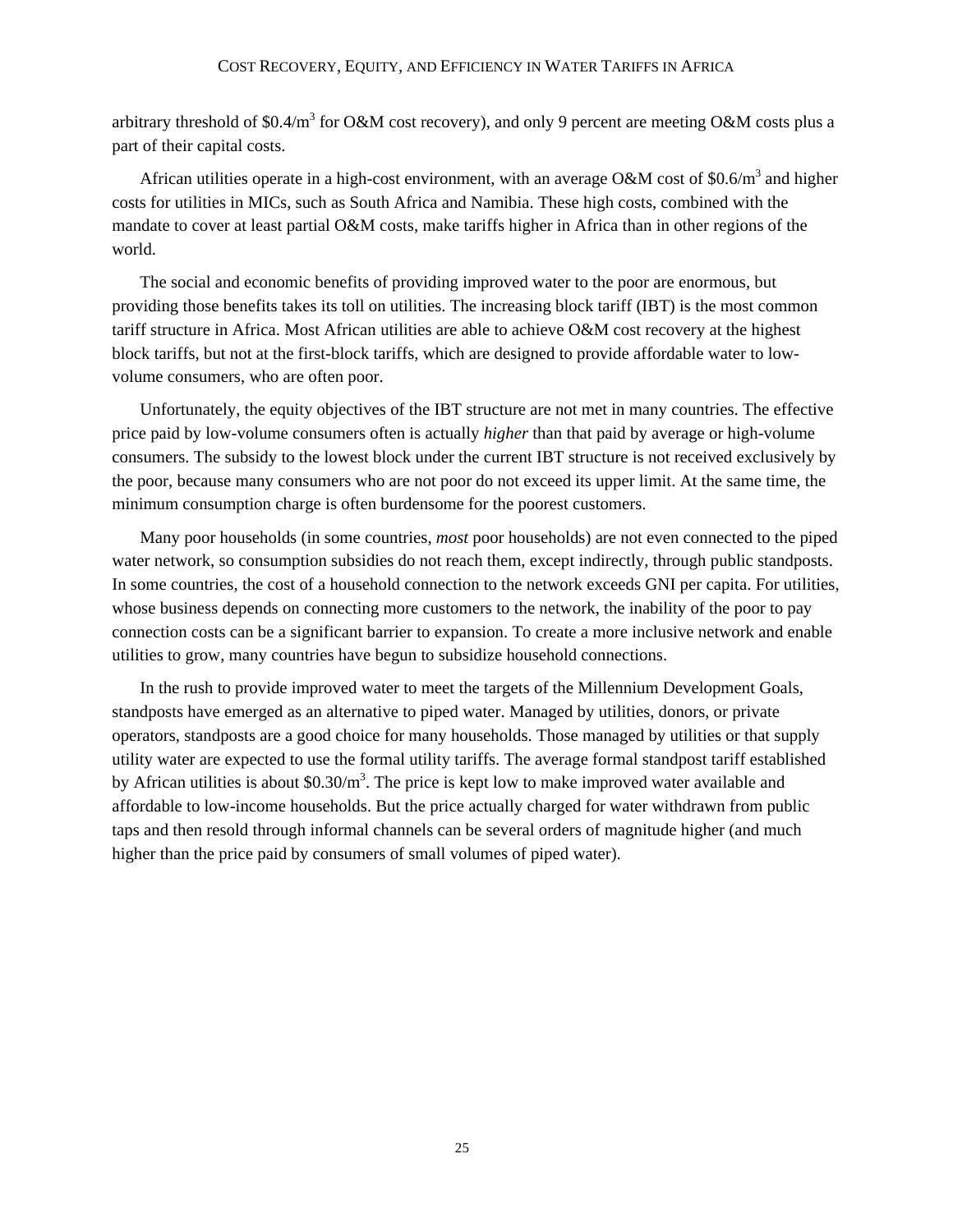### 8 References

- Brocklehurst, C., A. Pandurangi, and L. Ramanathan. 2002. "Water Tariffs and Subsidies in South Asia: Tariff Structures in Six South Asian Cities: Do They Target Subsidies Well?" Water and Sanitation Program Paper 2. World Bank, Washington DC.
- Cardone, R., and C. Fonseca. 2003. "Financing and Cost Recovery." Thematic Overview Paper 7. IRC International Water and Sanitation Center, Delft, the Netherlands.
- Foster, V., and T. Yepes. 2006. "Is Cost Recovery a Feasible Objective for Water and Electricity? The Latin American Experience." Policy Research Working Paper 3943. World Bank, Washington DC.
- Kingdom, W., M. Van Ginneken, and C. Brocklehurst. 2004. "Full Cost Recovery in Urban Water Supply Systems: Implications for Affordability and Subsidy Design." Unpublished paper, World Bank, Washington DC.
- Komives, K., V. Foster, J. Halpern, and Q. Wodon, with support from R. Abdullah (2005), *Water, Electricity, and the Poor: Who Benefits from Utility Subsidies?* World Bank, Washington, DC.
- Komives, K., and L. S. Prokopy. 2000. "Cost Recovery in the BPD Water and Sanitation Cluster Focus Projects: Results, Attitudes, Lessons and Strategies." BPD Water and Sanitation Cluster, U.K.
- Olivier, A. 2006. "Water Tariff Increase in Manus: An Evaluation of the Impact on Households." Working Paper DT/2006/10. DIAL, Paris.
- Raghupati, U., and V. Foster. 2002. "Water Tariffs and Subsidies in South Asia: A Scorecard for India." Water and Sanitation Program Paper 2. World Bank, Washington DC.
- Stalker and Komives, 2001. "Cost Recovery: Partnership Frameworks for Financially Sustainable Water and Sanitation Projects." BPD, London.
- Uganda Ministry of Water and Environment. 2006. "The Review of Tariffs of Piped Water Supplies (Small Towns, Rural Growth Centers, and Gravity Schemes)." Warner Consultants Ltd, Kampala.
- Water Utility Partnership for Capacity Building in Africa. 2002. "Final Project Summary Report: Service Providers Performance Indicators and Benchmarking Network Project." Abidjan.
- Whittington, D. 1992. "Possible Adverse Effects of Increasing Block Tariffs in Developing Countries." *Economic Development and Cultural Change* 41(1): 75–87.
- Whittington, D., and J. Boland. 2000. "Water Tariff Design in Developing Countries: Disadvantages of Increasing Block Tariffs and Advantages of Uniform Block Tariff with Rebate Designs." In Ariel Dinar (ed.), *The Political Economy of Water Pricing Reforms*, (215–235). Washington, D.C.: Oxford University Press.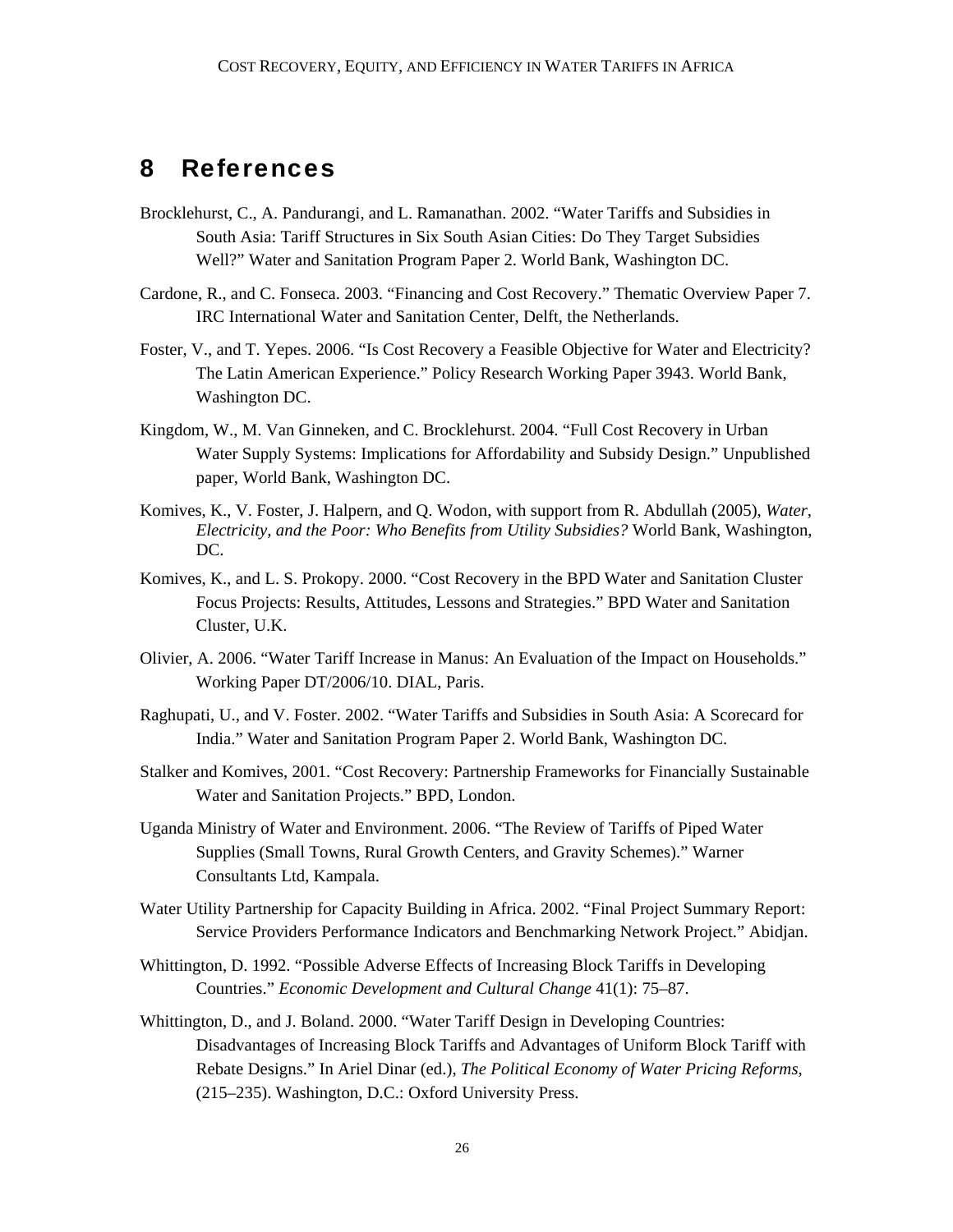COST RECOVERY, EQUITY, AND EFFICIENCY IN WATER TARIFFS IN AFRICA

Whittington, D., J. Boland, and V. Foster. 2002. "Water Tariffs and Subsidies in South Asia: Understanding the Basics." Water and Sanitation Program Paper 2. World Bank, Washington DC.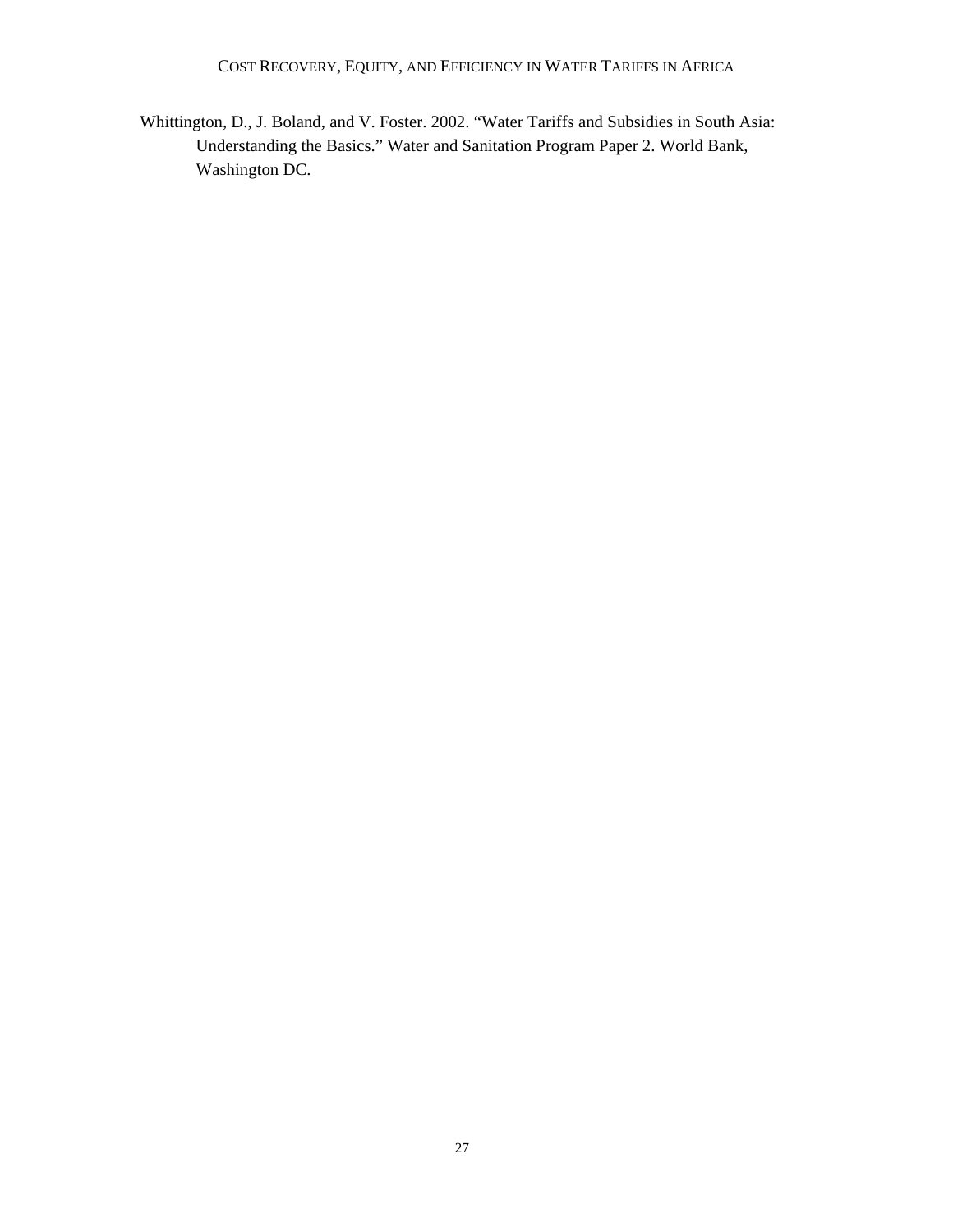# Annex A Characteristics of water utilities and service providers

| Utility                | County                    | Recent<br>reform | Water<br>policy | Decentral-<br>ization | Single<br>supplier | Water<br>and<br>energy | Sanitation<br>separately<br>provided | <b>PSP</b>   |
|------------------------|---------------------------|------------------|-----------------|-----------------------|--------------------|------------------------|--------------------------------------|--------------|
| <b>SONEB</b>           | Benin                     | $\checkmark$     | ×               | ×                     | ✓                  | ×                      | ×                                    | ×            |
| <b>ONEA</b>            | <b>Burkina Faso</b>       | $\checkmark$     | $\checkmark$    | ✓                     | $\checkmark$       | ×                      | ×                                    | ×            |
| <b>ELECTRA</b>         | Cape Verde                | $\checkmark$     | ×               | $\checkmark$          | ×                  | $\checkmark$           | $\times$                             | $\checkmark$ |
| <b>STEE</b>            | Chad                      | ×                | ×               | ×                     | ✓                  | $\checkmark$           | $\pmb{\times}$                       | ×            |
| <b>REGIDESO</b>        | <b>DRC</b>                | ×                | ×               | ×                     | ✓                  | ×                      | $\checkmark$                         | ✓            |
| <b>SODESI</b>          | Cote d'Ivoire             | $\checkmark$     | $\checkmark$    | ×                     | $\checkmark$       | ×                      | $\checkmark$                         | ✓            |
| <b>AWSA</b>            | Ethiopia, Addis<br>Ababa  | $\checkmark$     | $\checkmark$    | $\checkmark$          | ×                  | ×                      | ×                                    | ×            |
| <b>ADAMA</b>           | Ethiopia                  | $\checkmark$     | $\checkmark$    | $\checkmark$          | ×                  | ×                      | $\times$                             | ×            |
| Dire Dawa              | Ethiopia, Dire<br>Dawa    | $\checkmark$     | $\checkmark$    | ✓                     | $\pmb{\times}$     | ×                      | $\pmb{\times}$                       | ×            |
| <b>GWCL</b>            | Ghana                     | $\checkmark$     | $\checkmark$    | ×                     | $\checkmark$       | ×                      | $\checkmark$                         | ✓            |
| <b>NWASCO</b>          | Kenya, Nairobi            | $\checkmark$     | $\checkmark$    | $\checkmark$          | ×                  | ×                      | $\pmb{\times}$                       | ✓            |
| <b>KIWASCO</b>         | Kenya, Kisumu             | $\checkmark$     | $\checkmark$    | $\checkmark$          | ×                  | ×                      | $\times$                             | ✓            |
| WASA                   | Lesotho                   | $\checkmark$     | $\checkmark$    | $\checkmark$          | $\checkmark$       | ×                      | ×                                    | ×            |
| AdeM Beira             | Mozambique,<br>Beira      | $\checkmark$     | $\checkmark$    | $\checkmark$          | ×                  | ×                      | $\checkmark$                         | ✓            |
| AdeM Maputo            | Mozambique,<br>Maputo     | $\checkmark$     | $\checkmark$    | $\checkmark$          | ×                  | ×                      | $\checkmark$                         | ✓            |
| AdeM<br>Nampula        | Mozambique,<br>Nampula    | $\checkmark$     | $\checkmark$    | ✓                     | $\times$           | ×                      | $\checkmark$                         | ✓            |
| AdeM Pemba             | Mozambique,<br>Pemba      | $\checkmark$     | $\checkmark$    | $\checkmark$          | ×                  | ×                      | $\checkmark$                         | ✓            |
| AdeM<br>Quelimane      | Mozambique,<br>Quelimane  | $\checkmark$     | $\checkmark$    | $\checkmark$          | ×                  | ×                      | $\checkmark$                         | ✓            |
| <b>JIRAMA</b>          | Madagascar                | $\checkmark$     | $\checkmark$    | ✓                     | $\checkmark$       | $\checkmark$           | $\checkmark$                         | ✓            |
| <b>LWB</b>             | Malawi, Lilongwe          | $\checkmark$     | ✓               | $\pmb{\times}$        | ×                  | ×                      | $\checkmark$                         | ×            |
| <b>BWB</b>             | Malawi, Blantyre          | $\checkmark$     | $\checkmark$    | ×                     | ×                  | ×                      | $\checkmark$                         | ×            |
| <b>CRWB</b>            | Malawi, Central<br>Region | $\checkmark$     | $\checkmark$    | ×                     | ×                  | ×                      | $\checkmark$                         | ×            |
| <b>Walvis Bay</b>      | Namibia, Walvis<br>Bay    | $\checkmark$     | $\checkmark$    | $\checkmark$          | ×                  | ×                      | $\times$                             | ×            |
| Windhoek               | Namibia,<br>Windhoek      | $\checkmark$     | $\checkmark$    | ✓                     | ×                  | ×                      | ×                                    | ×            |
| Oshakati               | Namibia,<br>Oshakati      | $\checkmark$     | $\checkmark$    | $\checkmark$          | ×                  | ×                      | ×                                    | ×            |
| <b>SEEN</b>            | Niger                     | $\checkmark$     | $\checkmark$    | $\checkmark$          | $\checkmark$       | $\pmb{\times}$         | $\checkmark$                         | $\checkmark$ |
| FCT WB                 | Nigeria, FCT              | ×                | $\checkmark$    | ×                     | ×                  | ×                      | $\checkmark$                         | $\checkmark$ |
| Kaduna WB              | Nigeria, Kaduna           | ×                | $\checkmark$    | ×                     | ×                  | ×                      | $\checkmark$                         | $\checkmark$ |
| Katsina WB             | Nigeria, Katsina          | $\pmb{\times}$   | $\checkmark$    | ×                     | $\pmb{\times}$     | ×                      | $\checkmark$                         | $\checkmark$ |
| Electrogaz             | Rwanda                    | ×                | $\checkmark$    | ×                     | $\checkmark$       | $\checkmark$           | $\checkmark$                         | $\checkmark$ |
| <b>NWC</b><br>Khartoum | Sudan,<br>Khartoum        | $\checkmark$     | $\pmb{\times}$  | $\checkmark$          | $\pmb{\times}$     | ×                      | $\checkmark$                         | $\checkmark$ |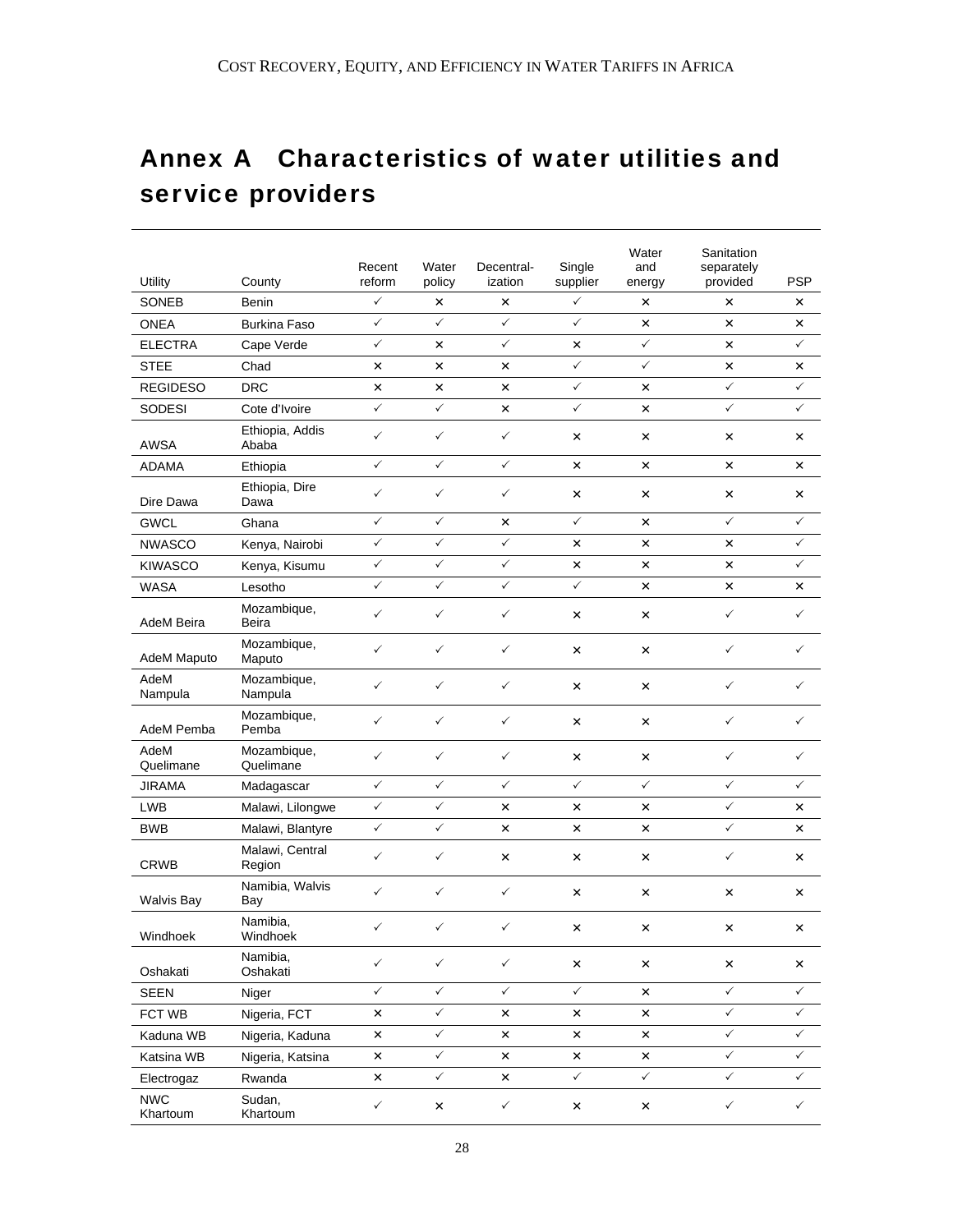### COST RECOVERY, EQUITY, AND EFFICIENCY IN WATER TARIFFS IN AFRICA

| Utility                         | County                        | Recent<br>reform | Water<br>policy | Decentral-<br>ization | Single<br>supplier    | Water<br>and<br>energy | Sanitation<br>separately<br>provided | <b>PSP</b>                |
|---------------------------------|-------------------------------|------------------|-----------------|-----------------------|-----------------------|------------------------|--------------------------------------|---------------------------|
| <b>NWC South</b><br>Darfur      | Sudan, South<br>Darfur        | ✓                | $\times$        | ✓                     | $\times$              | $\times$               | ✓                                    | ✓                         |
| <b>NWC Upper</b><br><b>Nile</b> | Sudan, Upper<br><b>Nile</b>   | $\checkmark$     | $\pmb{\times}$  | $\checkmark$          | $\times$              | $\times$               | $\checkmark$                         | $\checkmark$              |
| <b>SDE</b>                      | Senegal                       | $\checkmark$     | $\checkmark$    | $\pmb{\times}$        | $\checkmark$          | $\times$               | $\checkmark$                         | $\checkmark$              |
| <b>DAWASCO</b>                  | Tanzania, Dar es<br>Salaam    | $\checkmark$     | $\checkmark$    | $\checkmark$          | $\times$              | $\times$               | $\checkmark$                         | $\checkmark$              |
| <b>DUWASA</b>                   | Tanzania.<br>Dodoma           | ✓                | $\checkmark$    | $\checkmark$          | $\times$              | $\times$               | $\checkmark$                         | $\checkmark$              |
| <b>MWSA</b>                     | Tanzania,<br>Mwanza           | $\checkmark$     | $\checkmark$    | $\checkmark$          | $\times$              | $\times$               | $\checkmark$                         | $\checkmark$              |
| <b>NWSC</b>                     | Uganda                        | $\checkmark$     | $\checkmark$    | $\checkmark$          | $\times$              | $\times$               | $\times$                             | ✓                         |
| Drakenstein                     | South Africa,<br>Drakenstein  | ✓                | $\checkmark$    | $\checkmark$          | ×                     | $\times$               | $\times$                             | $\checkmark$              |
| Tygerberg                       | South Africa,<br>Tygerberg    | ✓                | $\checkmark$    | $\checkmark$          | $\pmb{\times}$        | ×                      | $\times$                             | $\checkmark$              |
| eThekwini                       | South Africa,<br>eThekwini    | $\checkmark$     | $\checkmark$    | $\checkmark$          | $\times$              | $\times$               | $\times$                             | $\checkmark$              |
| Johannesburg                    | South Africa,<br>Johannesburg | ✓                | $\checkmark$    | $\checkmark$          | $\times$              | $\times$               | $\times$                             | $\checkmark$              |
| <b>SWSC</b>                     | Zambia,<br>Southern           | $\checkmark$     | $\checkmark$    | $\checkmark$          | $\times$              | $\times$               | $\times$                             | $\times$                  |
| <b>LWSC</b>                     | Zambia, Lusaka                | $\checkmark$     | $\checkmark$    | $\checkmark$          | $\boldsymbol{\times}$ | $\times$               | $\times$                             | $\boldsymbol{\mathsf{x}}$ |
| <b>NWSC</b>                     | Zambia, Nkana                 | $\checkmark$     | $\checkmark$    | $\checkmark$          | $\pmb{\times}$        | $\pmb{\times}$         | $\times$                             | $\times$                  |
| Count of " $\checkmark$ "       |                               | 40               | 40              | 32                    | 9                     | 4                      | 24                                   | 30                        |

*Source:* AICD WSS Survey Database, 2007.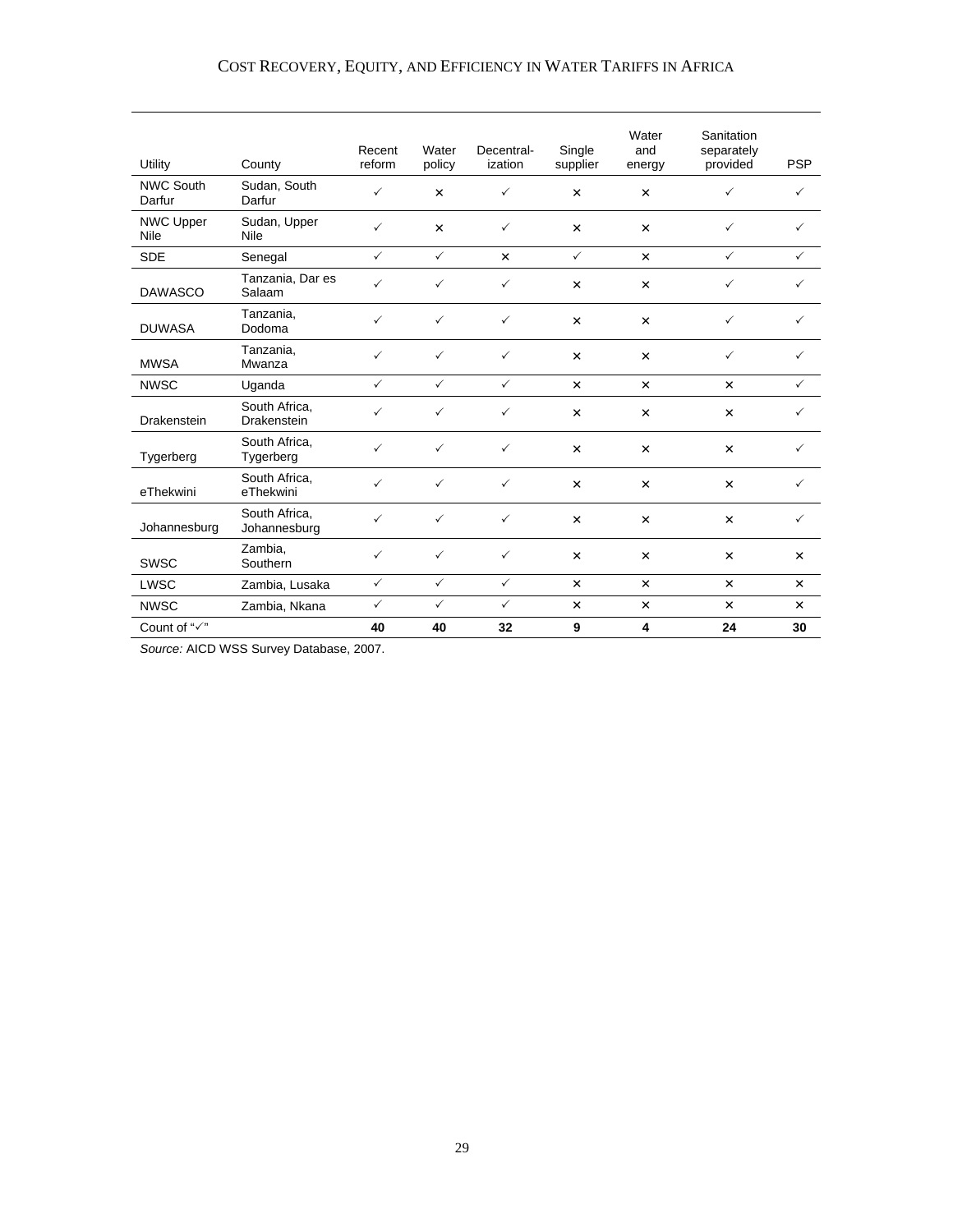# Annex B Categories of water tariff structure in African utilities

| Category                       | Utilities                                                                                                                               | Count |
|--------------------------------|-----------------------------------------------------------------------------------------------------------------------------------------|-------|
| Minimum<br>$consumption + IBT$ | SODESI, BWB, AdeM Beira, AdeM Pemba, AdeM Nampula, AdeM Quilimane, AdeM<br>Maputo                                                       |       |
| Fixed charge + IBT             | ONEA, JIRAMA, WASA, LWB, Windhoek, Oshakati, DUWASA, MWSA, Drakenstein,<br>Tygerrberg, eThekwani, LWSC                                  | 12    |
|                                | SONEB, STEE, REGIDESO, SDE, AWSA, ADAMA, Dire Dawa, GWCL, NWASCO,<br>Walvis Bay, SEEN, Kaduna WB, Katsina WB, ELECTROGAZ, NWC Khartoum, |       |
| <b>IBT</b>                     | DAWASCO, Johannesburg, NWSC, ELECTRA, SWSC                                                                                              | 20    |
| Fixed charge + linear          | <b>NWSC</b>                                                                                                                             |       |
| Fixed charge                   | <b>CRWB</b>                                                                                                                             |       |
| Linear                         | FCT, NWC South Darfur, NWC Upper Nile                                                                                                   | 3     |
| U-shaped                       | <b>KIWASCO</b>                                                                                                                          |       |

*Source:* AICD WSS Survey Database, 2007.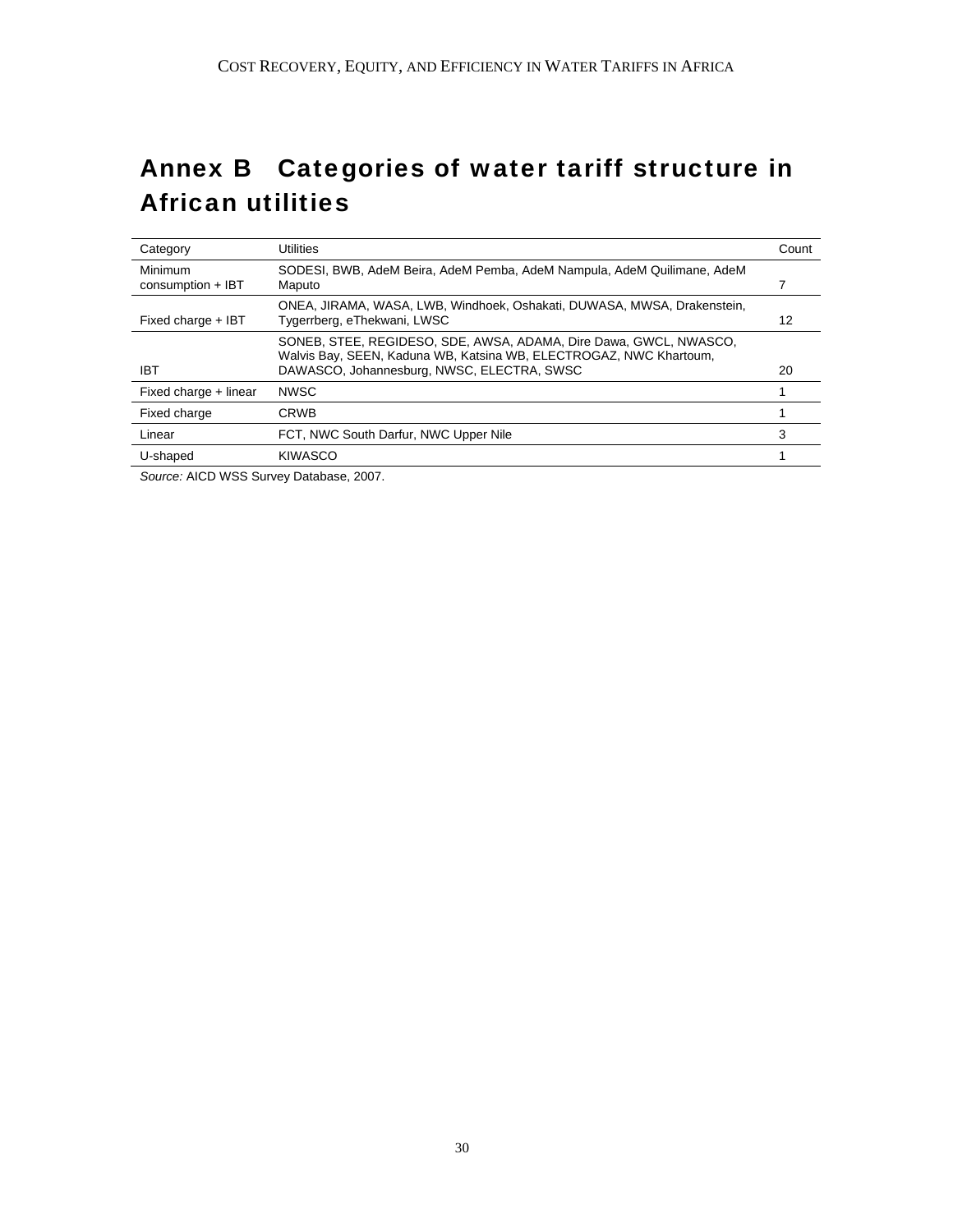# Annex C Tariffs by level of water consumption

| Utility               | 4 <sub>m3</sub> | 5 <sub>m3</sub> | 6m3  | 8m3  | 10m3 | 15 <sub>m3</sub> | 20m3 | 25m3 | 30m3 | 40m3 | 50m3 | 100m3 |
|-----------------------|-----------------|-----------------|------|------|------|------------------|------|------|------|------|------|-------|
| SONEB                 | 0.41            | 0.41            | 0.48 | 0.57 | 0.63 | 0.70             | 0.74 | 0.76 | 0.78 | 0.79 | 0.81 | 0.83  |
| <b>ONEA</b>           | 0.90            | 0.80            | 0.73 | 0.75 | 0.76 | 0.77             | 0.78 | 0.79 | 0.79 | 1.12 | 1.33 | 1.73  |
| SODESI                | 0.04            | 0.03            | 0.03 | 0.02 | 0.06 | 0.20             | 0.30 | 0.39 | 0.45 | 0.53 | 0.57 | 0.71  |
| <b>ELECTRA</b>        | 2.67            | 2.67            | 2.67 | 2.93 | 3.09 | 3.62             | 3.88 | 4.04 | 4.14 | 4.27 | 4.35 | 4.51  |
| <b>REGIDESO</b>       | 0.05            | 0.05            | 0.05 | 0.05 | 0.05 | 0.05             | 0.06 | 0.06 | 0.07 | 0.07 | 0.08 | 0.04  |
| <b>AWSA</b>           | 0.19            | 0.19            | 0.19 | 0.21 | 0.24 | 0.28             | 0.30 | 0.32 | 0.34 | 0.36 | 0.37 | 0.40  |
| <b>ADAMA</b>          | 0.26            | 0.26            | 0.27 | 0.28 | 0.29 | 0.33             | 0.35 | 0.37 | 0.38 | 0.39 | 0.40 | 0.42  |
| Dire Dawa             | 0.14            | 0.14            | 0.15 | 0.17 | 0.17 | 0.19             | 0.19 | 0.21 | 0.22 | 0.24 | 0.24 | 0.29  |
| <b>GWCL</b>           | 0.52            | 0.52            | 0.52 | 0.52 | 0.52 | 0.52             | 0.52 | 0.56 | 0.59 | 0.63 | 0.65 | 0.69  |
| <b>NWASCO</b>         | 0.18            | 0.18            | 0.18 | 0.18 | 0.18 | 0.21             | 0.23 | 0.24 | 0.24 | 0.29 | 0.31 | 0.40  |
| <b>KIWASCO</b>        | 0.60            | 0.60            | 0.60 | 0.60 | 0.60 | 0.52             | 0.48 | 0.47 | 0.46 | 0.45 | 0.47 | 0.52  |
| <b>WASA</b>           | 0.40            | 0.37            | 0.39 | 0.41 | 0.43 | 0.57             | 0.64 | 0.71 | 0.79 | 0.88 | 0.94 | 1.06  |
| <b>JIRAMA</b>         | 0.11            | 0.09            | 0.08 | 0.07 | 0.06 | 0.07             | 0.07 | 0.07 | 0.07 | 0.08 | 0.08 | 0.08  |
| <b>ADeM Beira</b>     | 0.96            | 0.77            | 0.64 | 0.48 | 0.38 | 0.42             | 0.44 | 0.47 | 0.48 | 0.53 | 0.55 | 0.61  |
| Adem Maputo           | 0.96            | 0.77            | 0.64 | 0.48 | 0.38 | 0.48             | 0.53 | 0.56 | 0.58 | 0.62 | 0.64 | 0.67  |
| AdeM Nampula          | 0.96            | 0.77            | 0.64 | 0.48 | 0.38 | 0.41             | 0.42 | 0.44 | 0.45 | 0.48 | 0.50 | 0.54  |
| AdeM Pemba            | 0.96            | 0.77            | 0.64 | 0.48 | 0.38 | 0.40             | 0.40 | 0.42 | 0.43 | 0.46 | 0.49 | 0.53  |
| AdeM Quelimane        | 0.96            | 0.77            | 0.64 | 0.48 | 0.38 | 0.40             | 0.40 | 0.41 | 0.42 | 0.46 | 0.48 | 0.53  |
| <b>LWB</b>            | 0.91            | 0.79            | 0.71 | 0.61 | 0.54 | 0.51             | 0.49 | 0.48 | 0.48 | 0.51 | 0.53 | 0.57  |
| <b>BWB</b>            | 0.12            | 0.10            | 0.16 | 0.24 | 0.29 | 0.36             | 0.40 | 0.42 | 0.43 | 0.45 | 0.47 | 0.49  |
| <b>CRWB</b>           | 0.58            | 0.47            | 0.39 | 0.29 | 0.23 | 0.16             | 0.12 | 0.09 | 0.08 |      |      |       |
| <b>Walvis Bay</b>     | 0.71            | 0.71            | 0.71 | 0.71 | 0.71 | 0.71             | 0.83 | 0.90 | 1.06 | 1.26 | 1.38 | 1.87  |
| Windhoek              | 1.45            | 1.32            | 1.23 | 1.26 | 1.27 | 1.29             | 1.30 | 1.31 | 1.31 | 1.32 | 1.43 | 1.94  |
| Oshakati              | 1.97            | 1.78            | 1.65 | 1.53 | 1.46 | 1.36             | 1.41 | 1.44 | 1.46 | 1.48 | 1.57 | 1.76  |
| <b>SEEN</b>           | 0.52            | 0.47            | 0.43 | 0.39 | 0.36 | 0.43             | 0.47 | 0.49 | 0.50 | 0.52 | 0.60 | 0.76  |
| FCT WB                | 0.39            | 0.39            | 0.39 | 0.39 | 0.39 | 0.39             | 0.39 | 0.39 | 0.39 | 0.39 | 0.39 | 0.39  |
| Kaduna                | 0.16            | 0.16            | 0.16 | 0.16 | 0.16 | 0.16             | 0.16 | 0.16 | 0.16 | 0.17 | 0.17 | 0.18  |
| Katsina WB            | 0.19            | 0.19            | 0.19 | 0.19 | 0.19 | 0.19             | 0.19 | 0.19 | 0.19 | 0.20 | 0.21 | 0.22  |
| Electrogaz            | 0.44            | 0.44            | 0.46 | 0.48 | 0.50 | 0.51             | 0.52 | 0.56 | 0.59 | 0.63 | 0.65 | 0.92  |
| NWC Khartoum          | 0.37            | 0.37            | 0.37 | 0.37 | 0.37 | 0.37             | 0.37 | 0.37 | 0.37 | 0.37 | 0.37 | 0.52  |
| NWC South Darfur      | 0.64            | 0.64            | 0.64 | 0.64 | 0.64 | 0.64             | 0.64 | 0.64 | 0.64 | 0.64 | 0.64 | 0.64  |
| <b>NWC Upper Nile</b> | 0.59            | 0.59            | 0.59 | 0.59 | 0.59 | 0.59             | 0.59 | 0.59 | 0.59 | 0.59 | 0.59 | 0.59  |
| <b>SDE</b>            | 0.37            | 0.37            | 0.37 | 0.37 | 0.37 | 0.37             | 0.37 | 0.54 | 0.65 | 0.78 | 0.92 | 1.19  |
| <b>STEE</b>           | 0.22            | 0.22            | 0.22 | 0.22 | 0.22 | 0.22             | 0.28 | 0.32 | 0.34 | 0.38 | 0.39 | 0.43  |
| <b>DAEASCO</b>        | 0.39            | 0.39            | 0.41 | 0.43 | 0.45 | 0.47             | 0.48 | 0.49 | 0.50 | 0.50 | 0.50 | 0.51  |
| <b>DUWASA</b>         | 0.99            | 0.79            | 0.66 | 0.49 | 0.40 | 0.40             | 0.40 | 0.40 | 0.42 | 0.44 | 0.45 | 0.48  |
| <b>MWSA</b>           | 0.51            | 0.46            | 0.42 | 0.38 | 0.35 | 0.31             | 0.29 | 0.28 | 0.28 | 0.27 | 0.27 | 0.26  |
| <b>NWSC</b>           | 0.88            | 0.83            | 0.80 | 0.77 | 0.74 | 0.71             | 0.70 | 0.69 | 0.68 | 0.67 | 0.67 | 0.66  |
| Drakenstein           | 0.00            | 0.00            | 0.00 | 0.25 | 0.25 | 0.34             | 0.38 | 0.41 | 0.42 | 0.51 | 0.57 | 0.85  |
| Tygerberg             | 0.00            | 0.00            | 0.00 | 0.34 | 0.35 | 0.43             | 0.52 | 0.64 | 0.72 | 0.83 | 0.94 | 1.40  |
| eThekwini             | 0.00            | 0.00            | 0.00 | 1.08 | 1.04 | 0.99             | 0.96 | 0.95 | 0.94 | 1.14 | 1.27 | 1.52  |
| Johannesburg          | 0.00            | 0.00            | 0.00 | 0.15 | 0.24 | 0.42             | 0.56 | 0.69 | 0.77 | 0.87 | 0.98 | 1.61  |
| <b>SWSC</b>           | 0.30            | 0.30            | 0.30 | 0.30 | 0.30 | 0.31             | 0.31 | 0.32 | 0.33 | 0.34 | 0.35 | 0.41  |
| <b>LWSC</b>           | 0.56            | 0.50            | 0.45 | 0.42 | 0.39 | 0.36             | 0.34 | 0.34 | 0.33 | 0.34 | 0.35 | 0.36  |
| <b>NWSC</b>           | 0.25            | 0.25            | 0.25 | 0.25 | 0.26 | 0.26             | 0.27 | 0.28 | 0.28 | 0.29 | 0.30 | 0.34  |
|                       |                 |                 |      |      |      |                  |      |      |      |      |      |       |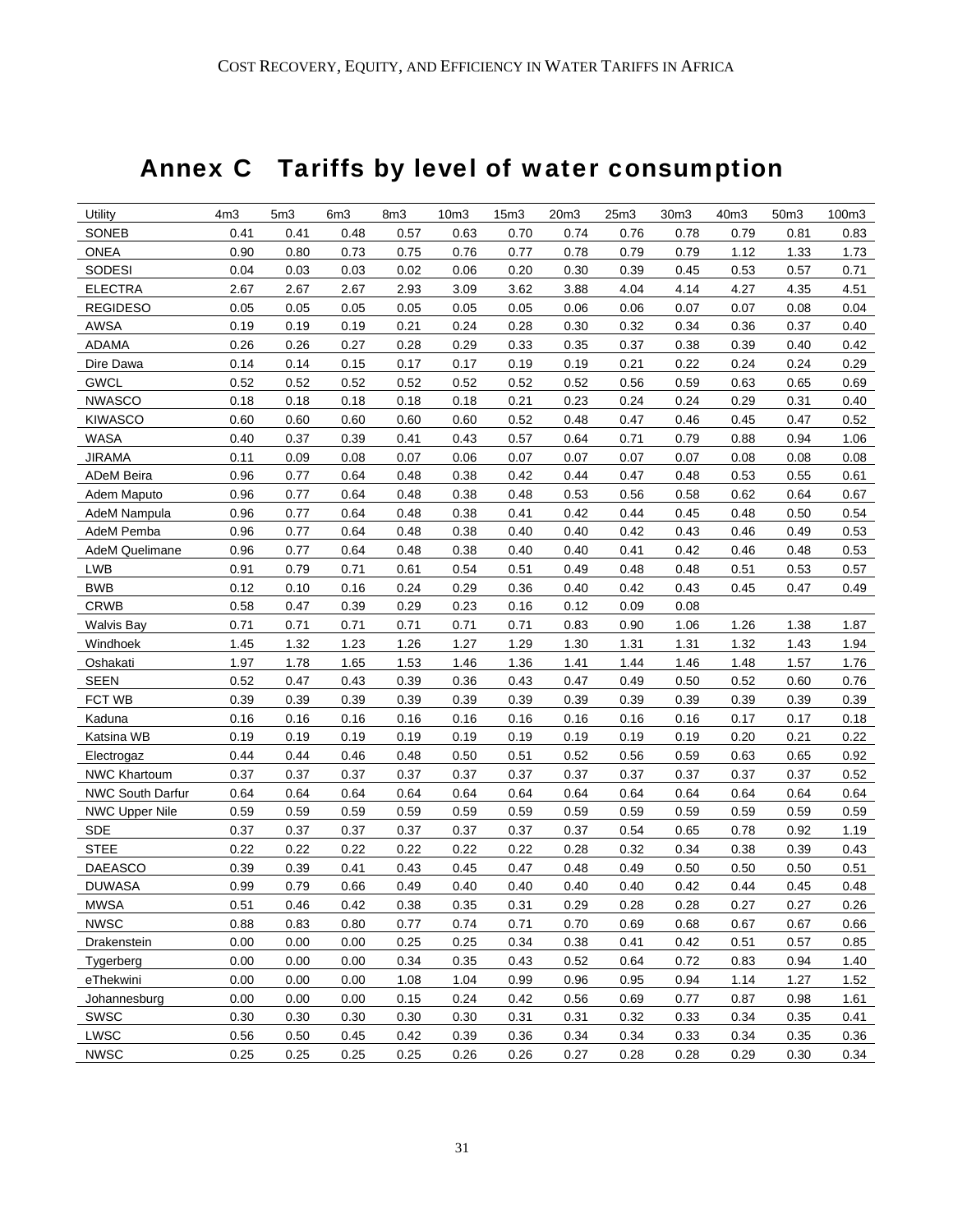# Annex D Water tariffs in African utilities

|                          |                              |              |                               |                              |             |                | Price of     |              |
|--------------------------|------------------------------|--------------|-------------------------------|------------------------------|-------------|----------------|--------------|--------------|
|                          |                              | Fixed        | Fixed charge as<br>% of $10m$ | Number of                    | Size of 1st | Size of nth    | 1st          | Price of     |
| Country                  | Utility                      | charge       | 0                             | blocks<br>$\overline{2}$     | block       | block<br>$5+$  | block        | nth block    |
| BEN                      | <b>SONEB</b>                 | 0.00         |                               |                              | 5           | $30+$          | 0.41         | 0.85         |
| <b>BFA</b><br>CIV        | <b>ONEA</b><br>SODESI        | 2.05         | 27<br>$\mathbf 0$             | 3<br>3                       | 6<br>8      |                | 0.39         | 2.13<br>1.20 |
| <b>CPV</b>               | <b>ELECTRA</b>               | 0.00         | 0                             |                              | 6           | $300+$         | 0.00         |              |
| DRC                      | <b>REGIDESO</b>              | 0.00<br>0.00 | 0                             | $\overline{\mathbf{c}}$<br>4 | 10          | $11+$<br>$40+$ | 2.67         | 4.67<br>0.12 |
| <b>ETH</b>               | <b>AWSA</b>                  | 0.16         | $\overline{7}$                | 5                            | 7           | $20+$          | 0.05<br>0.19 | 0.42         |
| <b>ETH</b>               | <b>ADAMA</b>                 | 0.00         | 0                             | 3                            | 5           | $30+$          | 0.26         | 0.44         |
| ETH                      | Dire Dawa                    | 0.00         | 0                             | 4                            | 5           | $50+$          | 0.14         | 0.34         |
| <b>GHA</b>               | <b>GWCL</b>                  | 0.00         | 0                             | 4                            | 20          | $20+$          | 0.52         | 0.73         |
| <b>KEN</b>               | <b>NWASCO</b>                |              |                               |                              |             |                |              |              |
|                          |                              | 0.00         | 0<br>0                        | 2                            | 10          | $60+$          | 0.18         | 0.52         |
| KEN                      | <b>KIWASCO</b>               | 0.00         | 0                             | 4                            | 10          | $60+$          | 0.60         | 0.60         |
| <b>LSO</b><br><b>MDG</b> | <b>WASA</b><br><b>JIRAMA</b> | 0.00<br>0.43 | 68                            | 5<br>4                       | 5<br>10     | $24+$<br>$10+$ | 0.29<br>0.03 | 1.18<br>0.08 |
| MOZ                      | <b>ADeM Beira</b>            | 3.83         | 100                           | 3                            | 9           | $30+$          |              |              |
|                          |                              |              |                               |                              |             |                | 0.00         | 0.66         |
| MOZ<br>MOZ               | Adem Maputo                  | 3.83         | 100                           | 3                            | 9           | $30+$          | 0.00         | 0.71         |
| MOZ                      | AdeM Nampula<br>AdeM Pemba   | 3.83         | 100                           | 3                            | 9           | $30+$          | 0.00         | 0.58         |
|                          |                              | 3.83         | 100                           | 3                            | 9           | $30+$          | 0.00         | 0.57         |
| MOZ                      | <b>AdeM Quelimane</b>        | 3.83         | 100                           | 3                            | 9           | $30+$          | 0.00         | 0.57         |
| <b>MWI</b>               | <b>LWB</b>                   | 0.30         | 5                             | $\overline{c}$               | 10          | $30+$          | 0.30         | 0.61         |
| MWI                      | <b>BWB</b>                   | 2.42         | 83                            | 1                            | 4           | $40+$          | 0.00         | 0.52         |
| <b>MWI</b>               | <b>CWB</b>                   | 0.48         | 20                            | 3                            | nav         | nav            | 0.00         | 0.00         |
| <b>NAM</b>               | <b>Walvis Bay</b>            | 2.33         | 33                            | 0                            | 15          | $85+$          | 0.71         | 3.48         |
| <b>NAM</b>               | Windhoek                     | 0.00         | 0                             | 4                            | 6           | $45+$          | 0.80         | 2.46         |
| <b>NAM</b>               | Oshakati                     | 2.58         | 18                            | 3                            | 6           | $40+$          | 1.01         | 1.94         |
| <b>NER</b>               | <b>SEEN</b>                  | 3.85         | 106                           | 4                            | 10          | $40+$          | 0.26         | 0.92         |
| <b>NGA</b>               | <b>FCT WB</b>                | 1.02         | 26                            | 3                            | nav         | nav            | 0.39         | 0.39         |
| <b>NGA</b>               | Kaduna WB                    | 0.00         | 0                             | 1                            | 30          | $30+$          | 0.16         | 0.19         |
| <b>NGA</b>               | Katsina WB                   | 0.00         | 0                             | 2                            | 30          | $1000+$        | 0.19         | 0.28         |
| <b>RWA</b>               | Electrogaz                   | 0.00         | 0                             | 3                            | 5           | $500+$         | 0.44         | 1.09         |
| SDN                      | <b>NWC Khartoum</b>          | 0.00         | 0                             | 6                            | 20          | $60+$          | 0.37         | 0.73         |
| SDN                      | NWC South Darfur             | 0.00         | 0                             | $\overline{\mathbf{4}}$      | nav         | nav            | 0.64         | 0.64         |
| <b>SDN</b>               | <b>NWC Upper Nile</b>        | 0.00         | 0                             | 1                            | nav         | nav            | 0.59         | 0.59         |
| SEN                      | SDE                          | 0.00         | $\pmb{0}$                     | $\mathbf{1}$                 | 20          | $40+$          | 0.37         | 1.46         |
| TCD                      | <b>STEE</b>                  | 0.00         | $\mathsf 0$                   | 3                            | 15          | $15+$          | 0.22         | 0.47         |
| <b>TZA</b>               | <b>DAEASCO</b>               | 0.00         | $\mathsf 0$                   | $\overline{c}$               | 5           | $5+$           | 0.39         | 0.52         |
| <b>TZA</b>               | <b>DUWASA</b>                | 3.95         | 100                           | 3                            | 14          | $25+$          | 0.00         | 0.51         |
| <b>TZA</b>               | <b>MWSA</b>                  | 1.11         | 32                            | $\mathbf{3}$                 | 24          | $75+$          | 0.24         | 0.28         |
| <b>UGA</b>               | <b>NWSC</b>                  | 0.92         | 12                            | $\mathbf{1}$                 | nav         | nav            | 0.65         | 0.65         |
| ZAF                      | Drakenstein                  | 1.52         | 60                            | $\overline{\mathbf{7}}$      | 6           | $1000+$        | 0.00         | 1.86         |
| ZAF                      | Tygerberg                    | 2.02         | 58                            | 6                            | 6           | $50+$          | 0.00         | 1.86         |
| ZAF                      | eThekwini                    | 6.89         | 66                            | $\mathbf{3}$                 | 6           | $30+$          | 0.00         | 1.77         |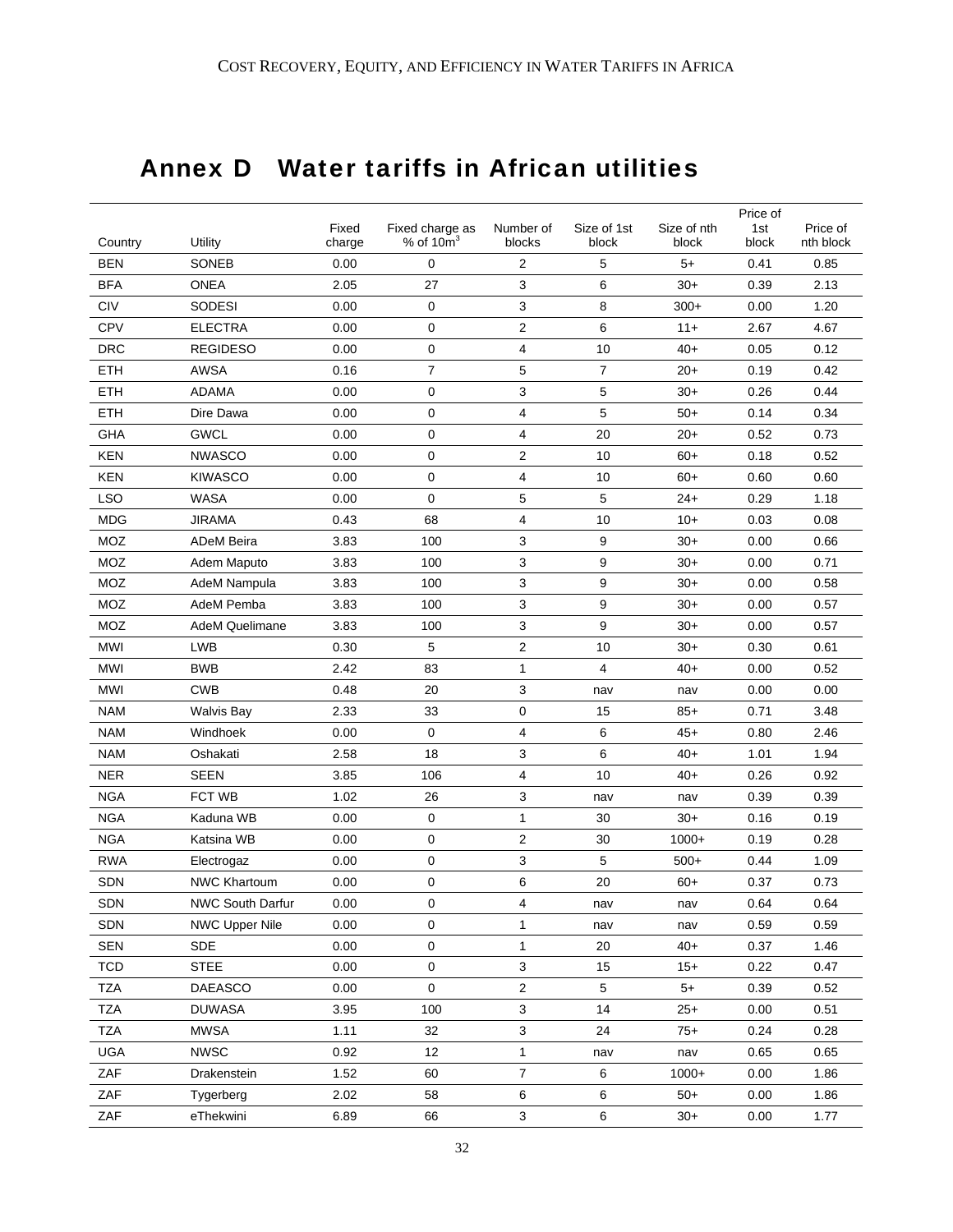#### COST RECOVERY, EQUITY, AND EFFICIENCY IN WATER TARIFFS IN AFRICA

|                    |              |                 |                                   |                     |                      |                      | Price of     |                       |
|--------------------|--------------|-----------------|-----------------------------------|---------------------|----------------------|----------------------|--------------|-----------------------|
| Country            | Utility      | Fixed<br>charge | Fixed charge as<br>$%$ of 10 $m3$ | Number of<br>blocks | Size of 1st<br>block | Size of nth<br>block | 1st<br>block | Price of<br>nth block |
| ZAF                | Johannesburg | 0.00            |                                   | 6                   | 6                    | $40+$                | 0.00         | 1.40                  |
| <b>ZMB</b>         | <b>SWSC</b>  | 0.00            |                                   | 4                   | 10                   | $50+$                | 0.30         | 0.47                  |
| <b>ZMB</b>         | LWSC         | 1.24            | 32                                | 5                   | 6                    | $170+$               | 0.25         | 0.55                  |
| <b>ZMB</b>         | <b>NWSC</b>  | 0.00            | 0                                 | 4                   | 6                    | $50+$                | 0.25         | 0.37                  |
| <b>MIC average</b> |              |                 | 26                                | 4.00                | 6.89                 |                      | 0.61         | 2.29                  |
| LIC average        |              |                 | 28                                | 3.03                | 11.29                |                      | 0.24         | 0.61                  |

*Source:* AICD WSS Survey Database, 2007.

MIC = middle-income countries; LIC = low-income countries.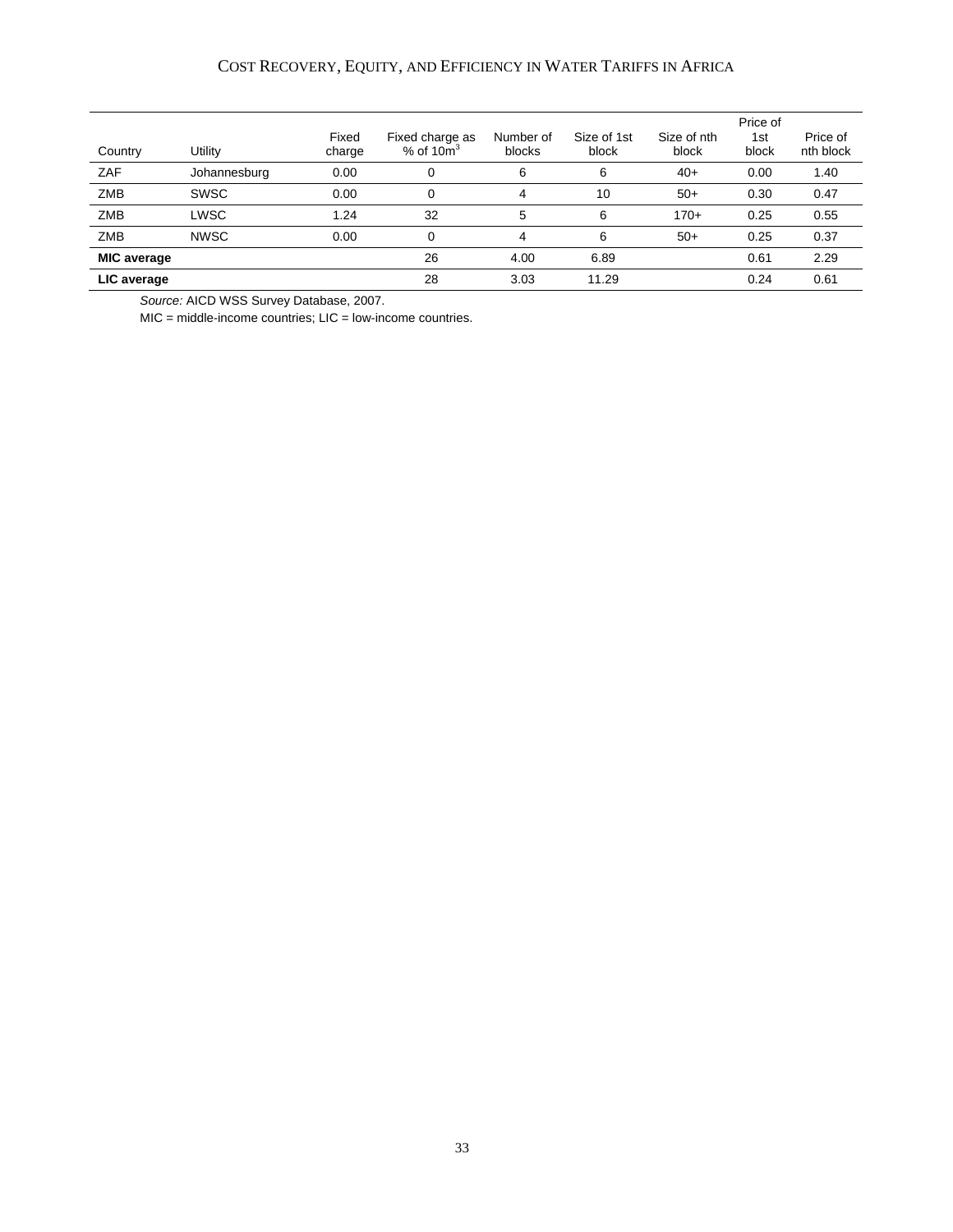# Annex E Structure and levels of nonresidential tariffs

|                   |                       |            | <b>Industrial</b> |                          |                          | <b>Commercial</b>        |                         |                          | Government/public<br>institutions |                          |                 |
|-------------------|-----------------------|------------|-------------------|--------------------------|--------------------------|--------------------------|-------------------------|--------------------------|-----------------------------------|--------------------------|-----------------|
|                   |                       | Connection | Fixed             | Number<br>οf             | Price<br>of 1st          | Fixed                    | Number<br>of            | Price<br>of 1st          | Fixed                             | Number<br>of             | Price<br>of 1st |
| Country           | Utility               | charge     | charge            | blocks                   | block                    | charge                   | blocks                  | block                    | charge                            | blocks                   | block           |
| <b>BEN</b>        | <b>SONEB</b>          |            | n                 | $\mathbf{1}$             | 0.85                     | n                        | 1                       | 0.85                     | n                                 | 1                        | 0.85            |
| <b>BFA</b>        | <b>ONEA</b>           |            | у                 | $\mathbf{1}$             | 2.13                     | у                        | 1                       | 2.13                     | у                                 | $\mathbf{1}$             | 2.13            |
| CIV               | <b>SODESI</b>         |            | у                 | 4                        | 0.48                     |                          | 4                       | 0.48                     | n                                 | 1                        | 1.07            |
| <b>CPV</b>        | <b>ELECTRA</b>        |            | n                 | $\mathbf{1}$             | 0.78                     | n                        | $\mathbf{1}$            | 0.78                     | n                                 | 1                        |                 |
| DRC <sub>2</sub>  | <b>REGIDESO</b>       |            | n                 | 1                        |                          | n                        | 3                       | 0.01                     | n                                 | 1                        | 0.00            |
| ETH1              | AWSA                  |            | n                 | $\mathbf{1}$             | 0.42                     | n                        | 1                       | 0.42                     | n                                 | 1                        | 0.42            |
| ETH <sub>2</sub>  | <b>ADAMA</b>          |            |                   | $\overline{\phantom{0}}$ |                          |                          | —                       | $\overline{\phantom{0}}$ | —                                 |                          |                 |
| ETH <sub>3</sub>  | Dire Dawa             |            |                   |                          |                          |                          |                         |                          |                                   |                          |                 |
| GHA1b             | <b>GWCL</b>           |            | n                 | $\overline{\phantom{0}}$ | $\overline{\phantom{0}}$ | $\overline{\phantom{0}}$ |                         | 2.20                     | у                                 | —                        |                 |
| KEN1              | <b>NWASCO</b>         |            |                   |                          |                          | —                        | 4                       | 0.18                     | $\overline{\phantom{0}}$          |                          |                 |
| KEN <sub>2</sub>  | <b>KIWASCO</b>        | у          |                   |                          |                          |                          | 5                       | 0.60                     |                                   |                          |                 |
| <b>LSO</b>        | <b>WASA</b>           | у          | у                 | $\mathbf{1}$             | 0.69                     | у                        | $\mathbf{1}$            | 0.69                     | у                                 | 1                        | 0.69            |
| <b>MDG</b>        | <b>JIRAMA</b>         |            |                   |                          |                          |                          |                         |                          | n                                 | $\mathbf{2}$             | 0.23            |
| MOZ1              | <b>ADeM Beira</b>     |            | n                 | $\overline{2}$           | 15.69                    | n                        | $\overline{2}$          | 15.69                    | n                                 | 2                        | 15.69           |
| MOZ2              | Adem Maputo           |            | n                 | $\overline{2}$           | 16.75                    | n                        | 2                       | 16.75                    | n                                 | 2                        | 16.75           |
| MOZ3              | AdeM Nampula          |            | n                 | $\overline{2}$           | 13.88                    | n                        | 2                       | 13.88                    | n                                 | 2                        | 13.88           |
| MOZ4              | AdeM Pemba            |            | n                 | $\overline{2}$           | 15.02                    | n                        | $\overline{2}$          | 15.02                    | n                                 | 2                        | 15.02           |
| MOZ <sub>5</sub>  | <b>AdeM Quilimane</b> |            | n                 | $\overline{2}$           | 15.22                    | n                        | $\overline{2}$          | 15.22                    | n                                 | 2                        | 15.22           |
| MWI1              | <b>LWB</b>            |            | у                 | $\overline{c}$           | 0.49                     | у                        | $\overline{\mathbf{c}}$ | 0.49                     | у                                 | 2                        | 0.45            |
| MWI2              | <b>BWB</b>            |            | —                 | $\overline{\phantom{0}}$ | $\overline{\phantom{0}}$ | —                        | $\equiv$                | $\overline{\phantom{0}}$ | $\overline{\phantom{0}}$          | —                        |                 |
| MWI3              | <b>CRWB</b>           |            |                   |                          |                          |                          |                         |                          |                                   |                          |                 |
| NAM <sub>1</sub>  | <b>Walvis Bay</b>     |            | n                 | 4                        | 1.99                     | n                        | 4                       | 1.99                     | n                                 | 4                        | 1.99            |
| NAM <sub>2</sub>  | Windhoek              | у          | n                 | $\mathbf{1}$             | 1.63                     | n                        | $\mathbf{1}$            | 1.63                     | n                                 | 1                        | 1.63            |
| NAM3              | Oshakati              | у          | у                 | 3                        | 17.70                    | у                        | 3                       | 17.70                    | у                                 | 3                        | 17.70           |
| <b>NER</b>        | <b>SEEN</b>           |            | n                 | 3                        | 0.85                     | n                        | $\mathbf{1}$            | 0.87                     | n                                 | 1                        | 0.87            |
| NGA1b             | FCT WB                |            | n                 | $\mathbf{1}$             | 7.84                     | n                        | 1                       | 0.78                     | n                                 | $\mathbf{2}$             | 0.47            |
| NGA3              | Kaduna WB             |            | n                 | 3                        | 0.55                     | n                        | $\overline{2}$          | 0.55                     | n                                 | 2                        | 0.19            |
| NGA5              | Katsina WB            |            | n                 | $\mathbf{1}$             | 1.57                     | n                        | $\mathbf{1}$            | 1.57                     | n                                 | 2                        | 0.20            |
| <b>RWA</b>        | Electrogaz            |            | n                 | 3                        | 0.44                     | n                        | 3                       | 0.44                     | n                                 | 3                        | 0.44            |
| SDN <sub>1a</sub> | NWC Khartoum          |            | n                 | $\mathbf{1}$             | 0.73                     | n                        | $\mathbf{1}$            | 0.73                     | n                                 | 1                        | 0.73            |
| SDN <sub>2</sub>  | NWC South Darfur      |            | n                 | $\mathbf{1}$             | 1.41                     | n                        | $\mathbf{1}$            | 1.41                     | n                                 | 1                        | 1.41            |
| SDN3              | <b>NWC Upper Nile</b> |            | n                 | $\mathbf{1}$             | 1.35                     | n                        | $\mathbf{1}$            | 1.35                     | n                                 | $\mathbf{1}$             | 1.35            |
| SEN <sub>2</sub>  | <b>SDE</b>            |            |                   |                          |                          |                          |                         | 1.62                     | n                                 | $\overline{\phantom{0}}$ | 1.62            |
| <b>TCD</b>        | <b>STEE</b>           |            | n                 | 2                        | 0.22                     | n                        | 2                       | 0.22                     | n                                 | 2                        | 0.22            |
| TZA1              | <b>DAWASCO</b>        |            | n                 | 3                        | 0.57                     | n                        | 3                       | 0.57                     | n                                 | 3                        | 0.57            |
| TZA2              | <b>DUWASA</b>         |            | n                 | $\mathbf{1}$             | 13.04                    | n                        | 1                       | 13.04                    | n                                 | 1                        | 13.04           |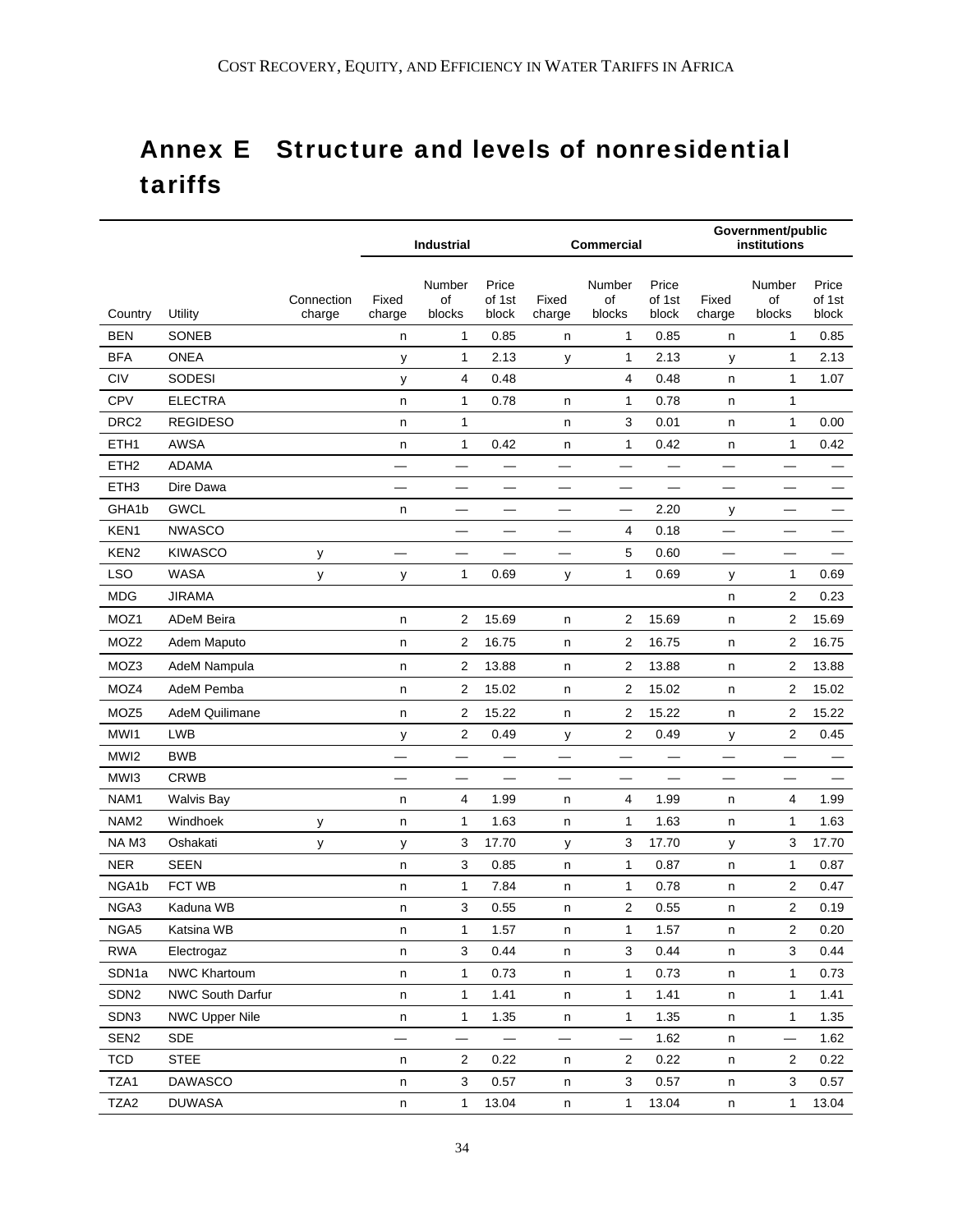|                  |              |                      | <b>Industrial</b><br><b>Commercial</b> |                        |                          |                 | Government/public<br>institutions |                          |                 |                        |                          |
|------------------|--------------|----------------------|----------------------------------------|------------------------|--------------------------|-----------------|-----------------------------------|--------------------------|-----------------|------------------------|--------------------------|
| Country          | Utility      | Connection<br>charge | Fixed<br>charge                        | Number<br>of<br>blocks | Price<br>of 1st<br>block | Fixed<br>charge | Number<br>of<br>blocks            | Price<br>of 1st<br>block | Fixed<br>charge | Number<br>of<br>blocks | Price<br>of 1st<br>block |
| TZA3             | <b>MWSA</b>  |                      | n                                      | 1                      | 0.47                     | n               | 1                                 | 0.40                     | n               | 1                      | 0.28                     |
| <b>UGA</b>       | <b>NWSC</b>  |                      | n                                      | 1                      | 1.05                     | n               | 1                                 | 1.05                     | n               | 3                      | 0.80                     |
| ZAF1             | Drakenstein  |                      |                                        |                        |                          |                 |                                   |                          |                 |                        |                          |
| ZAF <sub>2</sub> | Tygerberg    |                      | y                                      | 1                      | 0.82                     | y               | 1                                 | 0.82                     | y               | 1                      | 0.82                     |
| ZAF3             | eThekwini    |                      | y                                      |                        | 0.88                     | y               | 1                                 | 0.88                     | y               |                        | 0.88                     |
| ZAF4             | Johannesburg |                      |                                        |                        |                          |                 |                                   |                          |                 |                        |                          |
| ZMB1             | <b>SWSC</b>  |                      |                                        |                        |                          |                 |                                   |                          |                 |                        |                          |
| ZMB <sub>2</sub> | LWSC         |                      | у                                      |                        |                          |                 | 3                                 | 0.37                     |                 |                        |                          |

*Source:* AICD WSS Survey Database, 2007.

 $-$  = data not available.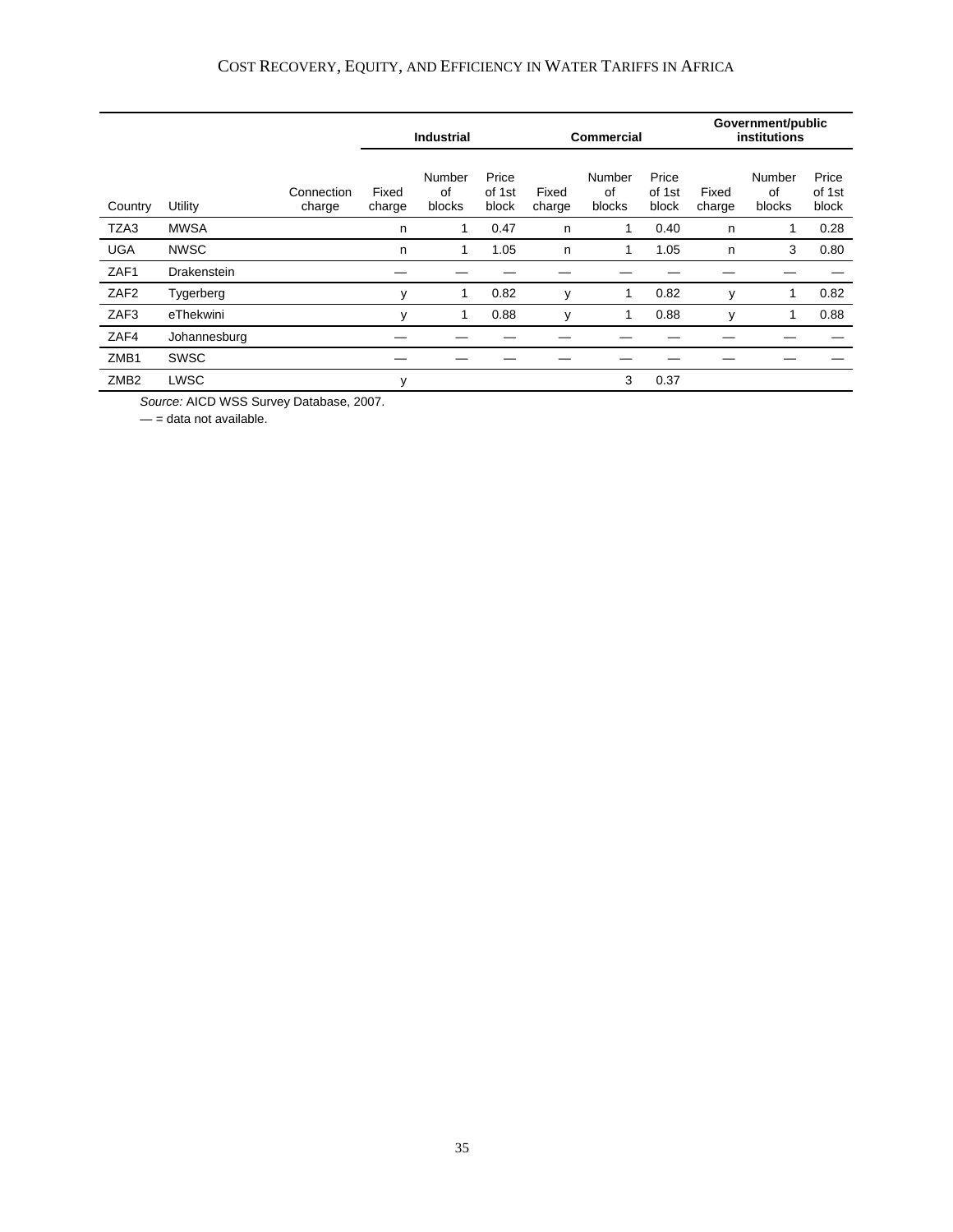# Annex F Structure of wastewater tariffs

|            |                   | Wastewater     | Connection               | Tariff part<br>of water  |                          | Fixed                    | <b>Block</b> |
|------------|-------------------|----------------|--------------------------|--------------------------|--------------------------|--------------------------|--------------|
| Country    | Utility           | responsibility | cost                     | bill                     | % of water bill          | fee                      | tariff       |
| <b>BEN</b> | SONEB             | n              |                          |                          |                          |                          |              |
| <b>BFA</b> | <b>ONEA</b>       |                |                          |                          |                          |                          | у            |
| <b>CPV</b> | <b>ELECTRA</b>    |                |                          |                          |                          |                          |              |
| <b>TCD</b> | <b>STEE</b>       | n              |                          | ▃                        | –                        | —                        |              |
| <b>DRC</b> | <b>REGIDESO</b>   | n              | <u>Lind</u>              |                          |                          |                          |              |
| CIV        | SODESI            |                | у                        |                          |                          |                          |              |
| <b>ETH</b> | AWSA              | -              |                          | —                        |                          | $\overline{\phantom{0}}$ | у            |
| ETH        | <b>ADAMA</b>      | n              | $\equiv$                 |                          | $\overline{\phantom{0}}$ | $\overline{\phantom{0}}$ |              |
| <b>ETH</b> | Dire Dawa         | n              |                          |                          |                          |                          |              |
| GHA        | <b>GWCL</b>       | n              | —                        | $\overline{\phantom{0}}$ | $\overline{\phantom{0}}$ | $\overline{\phantom{0}}$ |              |
| <b>KEN</b> | <b>NWASCO</b>     |                |                          |                          |                          |                          | у            |
| <b>KEN</b> | <b>KIWASCO</b>    |                |                          | ▃                        | $\overline{\phantom{a}}$ |                          |              |
| <b>LSO</b> | WASA              | ▃              |                          |                          | 85                       | ▃                        |              |
| MOZ        | ADeM Beira        | n              | $\overline{\phantom{0}}$ | —                        |                          | $\overline{\phantom{0}}$ |              |
| MOZ        | Adem Maputo       | n              | $\overline{\phantom{0}}$ |                          | $\overline{\phantom{0}}$ |                          |              |
| MOZ        | AdeM Nampula      | n              |                          |                          |                          |                          |              |
| MOZ        | AdeM Pemba        | n              | $\overline{\phantom{0}}$ |                          |                          |                          |              |
| MOZ        | AdeM Quelimane    | n              |                          |                          |                          |                          |              |
| <b>MDG</b> | <b>JIRAMA</b>     |                | $\overline{\phantom{0}}$ | ▃                        |                          | ▃                        |              |
| MWI        | <b>LWB</b>        | n              |                          |                          | $\overline{\phantom{0}}$ | $\overline{\phantom{0}}$ |              |
| MWI        | <b>BWB</b>        | n              | $\overline{\phantom{0}}$ | $\overline{\phantom{0}}$ | $\overline{\phantom{0}}$ | $\overline{\phantom{0}}$ |              |
| <b>MWI</b> | CRWB              | n              |                          |                          |                          |                          |              |
| <b>NAM</b> | <b>Walvis Bay</b> |                |                          |                          |                          | у                        | у            |
| <b>NAM</b> | Windhoek          |                | $\overline{\phantom{0}}$ |                          |                          | $\overline{\phantom{0}}$ |              |
| <b>NAM</b> | Oshakati          |                | у                        |                          |                          | у                        |              |
| <b>NER</b> | <b>SEEN</b>       | n              |                          |                          |                          |                          |              |
| <b>NGA</b> | FCT WB            |                | $\overline{\phantom{0}}$ | ▃                        | ▃                        | $\overline{\phantom{0}}$ |              |
| <b>NGA</b> | Kaduna WB         | n              | $\overline{\phantom{0}}$ |                          | $\equiv$                 | ▃                        |              |
| <b>NGA</b> | Katsina WB        | n              |                          |                          |                          |                          |              |
| <b>RWA</b> | Electrogaz        | n              |                          |                          |                          |                          |              |
| SDN        | NWC Khartoum      |                |                          |                          |                          |                          |              |
| SDN        | NWC South Darfur  |                |                          |                          |                          |                          |              |
| SDN        | NWC Upper Nile    |                |                          |                          |                          |                          |              |
| SEN        | ONAS              |                | $\sim$                   | $\overline{\phantom{0}}$ |                          |                          | у            |
| <b>TZA</b> | DAWASCO           |                |                          | у                        | 80                       |                          |              |
| <b>TZA</b> | <b>DUWASA</b>     |                | у                        | у                        | 40                       |                          |              |
| <b>TZA</b> | <b>MWSA</b>       |                | у                        | у                        | 50                       |                          |              |
| UGA        | <b>NWSC</b>       |                | у                        | у                        | 75                       |                          |              |
| ZAF        | Drakenstein       |                |                          |                          |                          | $\overline{\phantom{0}}$ |              |
| ZAF        | Tygerberg         |                |                          |                          |                          |                          |              |
| ZAF        | eThekwini         |                |                          |                          |                          |                          |              |
| ZAF        | Johannesburg      |                |                          |                          |                          |                          |              |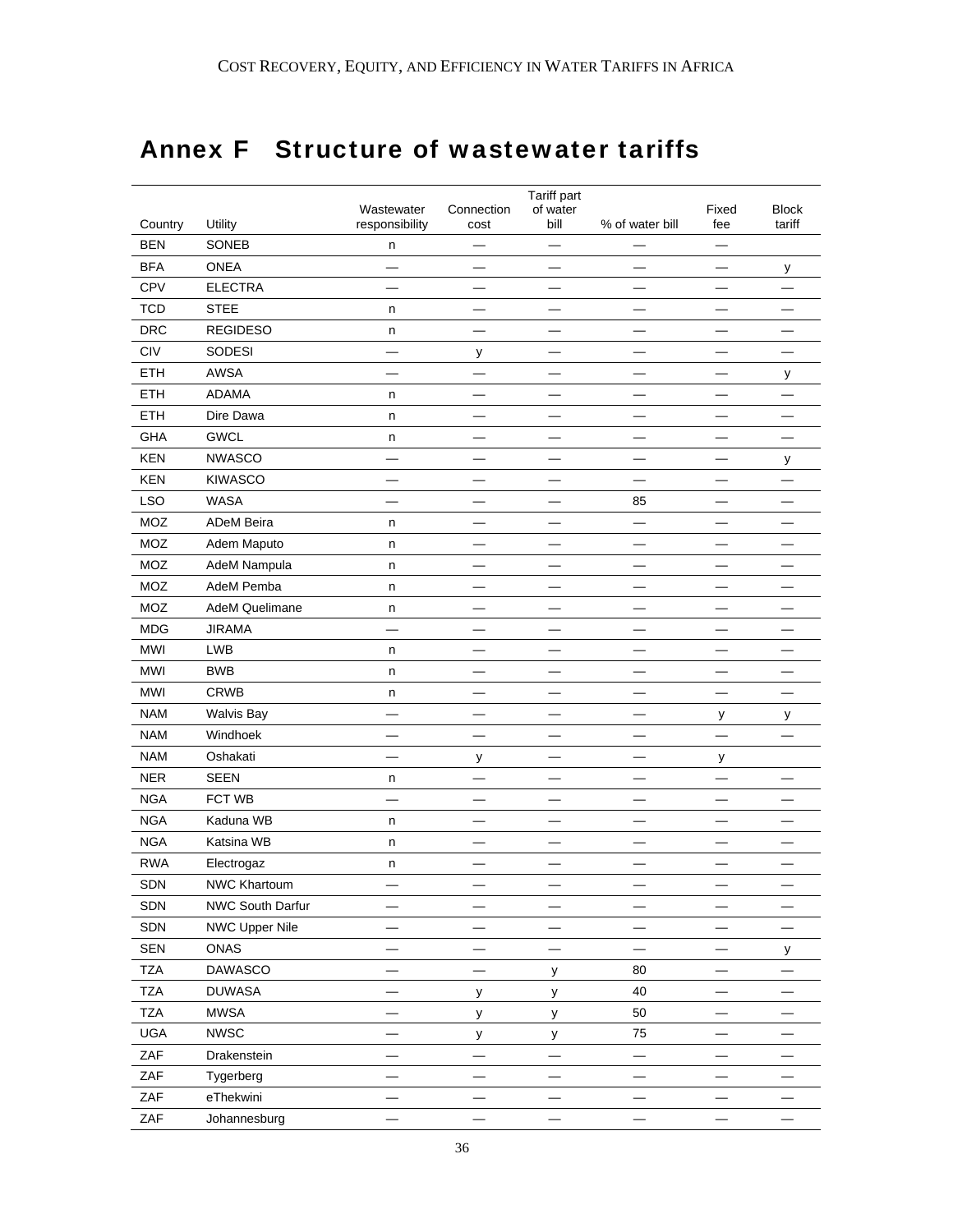### COST RECOVERY, EQUITY, AND EFFICIENCY IN WATER TARIFFS IN AFRICA

| Country    | <b>Jtility</b> | Wastewater<br>Connection<br>responsibility<br>cost | Tariff part<br>of water<br>bill | % of water bill | Fixed<br>fee | <b>Block</b><br>tariff |
|------------|----------------|----------------------------------------------------|---------------------------------|-----------------|--------------|------------------------|
| <b>ZMB</b> | <b>KWSC</b>    |                                                    |                                 | 30              |              |                        |
| <b>ZMB</b> | ∟WSC           |                                                    |                                 | 30              |              |                        |
| <b>ZMB</b> | <b>NWSC</b>    |                                                    |                                 | 30              |              |                        |
|            |                | Count= $18$<br>Count= $8$                          | Count=8                         | Average=53%     |              | Count=6                |

*Source:* AICD WSS Survey Database, 2007.

 $-$  = data not available.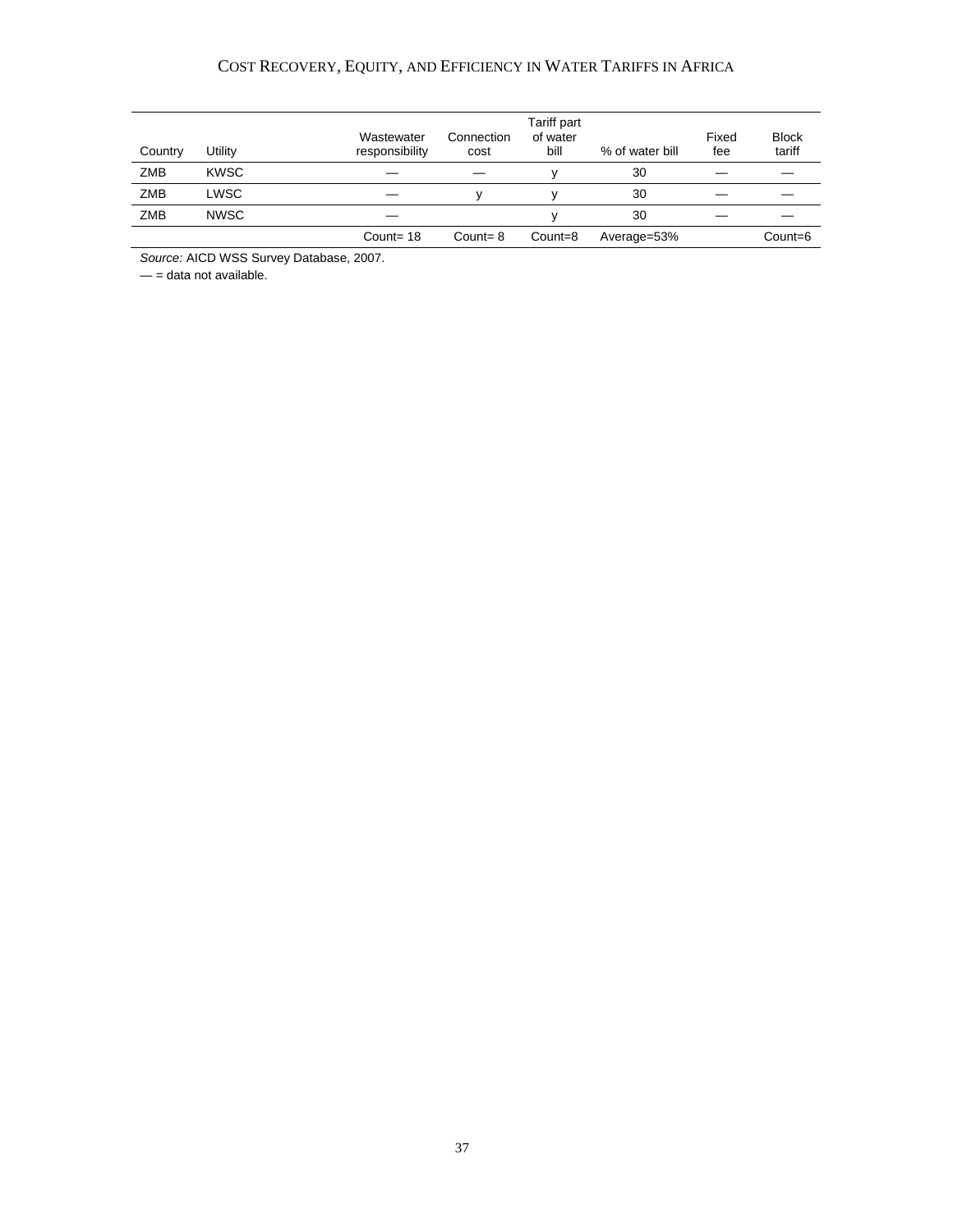# Annex G O&M cost per unit of consumption

| Utility               | 2001                     | 2002                     | 2003                     | 2004                     | 2005                     | Average<br>$2001 - 05$   |
|-----------------------|--------------------------|--------------------------|--------------------------|--------------------------|--------------------------|--------------------------|
| SONEB                 |                          |                          |                          | 0.66                     | 0.70                     | 0.68                     |
| ONEA                  | 0.49                     | 0.51                     | 0.69                     | 0.74                     | 0.75                     | 0.64                     |
| SODESI                |                          |                          | —                        |                          |                          |                          |
| <b>ELECTRA</b>        | —                        |                          | $\overline{\phantom{0}}$ | $\overline{\phantom{0}}$ | $\overline{\phantom{0}}$ | $\overline{\phantom{0}}$ |
| <b>REGIDESO</b>       |                          |                          |                          |                          |                          |                          |
| AWSA                  | 0.43                     | 0.51                     | 0.52                     | 0.63                     | 0.63                     | 0.54                     |
| <b>ADAMA</b>          | 2.52                     | 0.73                     | 0.77                     | 1.05                     | 0.70                     | 1.15                     |
| Dire Dawa             |                          |                          | 0.16                     | 0.18                     | 0.32                     | 0.22                     |
| <b>GWCL</b>           | 0.22                     | 0.20                     | 0.25                     | 0.21                     | 0.32                     | 0.24                     |
| <b>NWASCO</b>         | —                        | $\overline{\phantom{0}}$ | —                        | 0.21                     | 0.18                     | 0.19                     |
| <b>KIWASCO</b>        |                          |                          |                          |                          |                          |                          |
| <b>WASA</b>           |                          |                          |                          | 1.05                     | 1.13                     | 1.09                     |
| <b>JIRAMA</b>         |                          |                          | 0.20                     | 0.25                     | 0.49                     | 0.31                     |
| <b>ADeM Beira</b>     |                          |                          |                          | 0.26                     | 0.16                     | 0.21                     |
| Adem Maputo           |                          |                          | 0.50                     | 0.62                     | 0.70                     | 0.61                     |
| AdeM Nampula          |                          |                          |                          |                          |                          | —.                       |
| AdeM Pemba            | 0.16                     | 0.40                     | 0.62                     | 0.48                     | 0.57                     | 0.45                     |
| <b>AdeM Quelimane</b> | 0.41                     | 0.39                     | 0.45                     | 0.41                     | 0.41                     | 0.41                     |
| LWB                   |                          |                          | 0.19                     | 0.14                     | 0.23                     | 0.19                     |
| <b>BWB</b>            |                          | 0.31                     | 0.32                     | 0.41                     | 0.51                     | 0.39                     |
| <b>CRWB</b>           | —                        | 0.48                     | 0.73                     | 0.58                     | 0.73                     | 0.63                     |
| <b>Walvis Bay</b>     |                          | 0.22                     | 0.26                     | 0.36                     | 0.35                     | 0.30                     |
| Windhoek              |                          | 0.69                     | 0.32                     | 0.36                     | 0.53                     | 0.47                     |
| Oshakati              |                          | 0.50                     | 0.26                     | 0.38                     | 0.42                     | 0.39                     |
| <b>SEEN</b>           | 0.82                     | 0.71                     | 1.49                     | 1.46                     | 1.44                     | 1.18                     |
| FCT WB                |                          |                          |                          |                          |                          |                          |
| Kaduna WB             | 0.90                     | 0.79                     | 1.07                     | 1.45                     | 2.08                     | 1.26                     |
| Katsina WB            | 0.17                     | 0.36                     | 0.47                     | 0.43                     | 0.46                     | 0.38                     |
| Electrogaz            |                          |                          |                          |                          |                          |                          |
| <b>NWC Khartoum</b>   |                          |                          |                          |                          |                          |                          |
| NWC South Darfur      |                          |                          |                          |                          |                          |                          |
| <b>NWC Upper Nile</b> |                          | 0.11                     | 0.14                     | 0.29                     | 0.06                     | 0.15                     |
| <b>SDE</b>            |                          | 0.19                     | 0.24                     | 0.25                     | 0.26                     | 0.23                     |
| <b>STEE</b>           |                          |                          | 0.18                     | 0.20                     |                          | 0.19                     |
| DAEASCO               |                          | 0.18                     | 0.19                     | 0.34                     | 0.51                     | 0.31                     |
| <b>DUWASA</b>         |                          |                          | $\overline{\phantom{m}}$ | $\overline{\phantom{0}}$ | $\overline{\phantom{0}}$ | $\overline{\phantom{0}}$ |
| <b>MWSA</b>           | 0.65                     | 0.64                     | 0.80                     | 0.85                     | 0.85                     | 0.76                     |
| <b>NWSC</b>           | 0.46                     | 0.44                     | 0.83                     | 0.98                     | 1.21                     | 0.78                     |
| Drakenstein           |                          |                          | 0.45                     | 0.60                     | 0.70                     | 0.58                     |
| Tygerberg             |                          |                          | 1.09                     | 1.32                     | 1.56                     | 1.32                     |
| eThekwini             | 0.91                     | 0.94                     | 1.24                     | 1.35                     | 1.50                     | 1.19                     |
| Johannesburg          | $\overline{\phantom{0}}$ | $\overline{\phantom{m}}$ |                          | $\qquad \qquad -$        | 0.28                     | 0.28                     |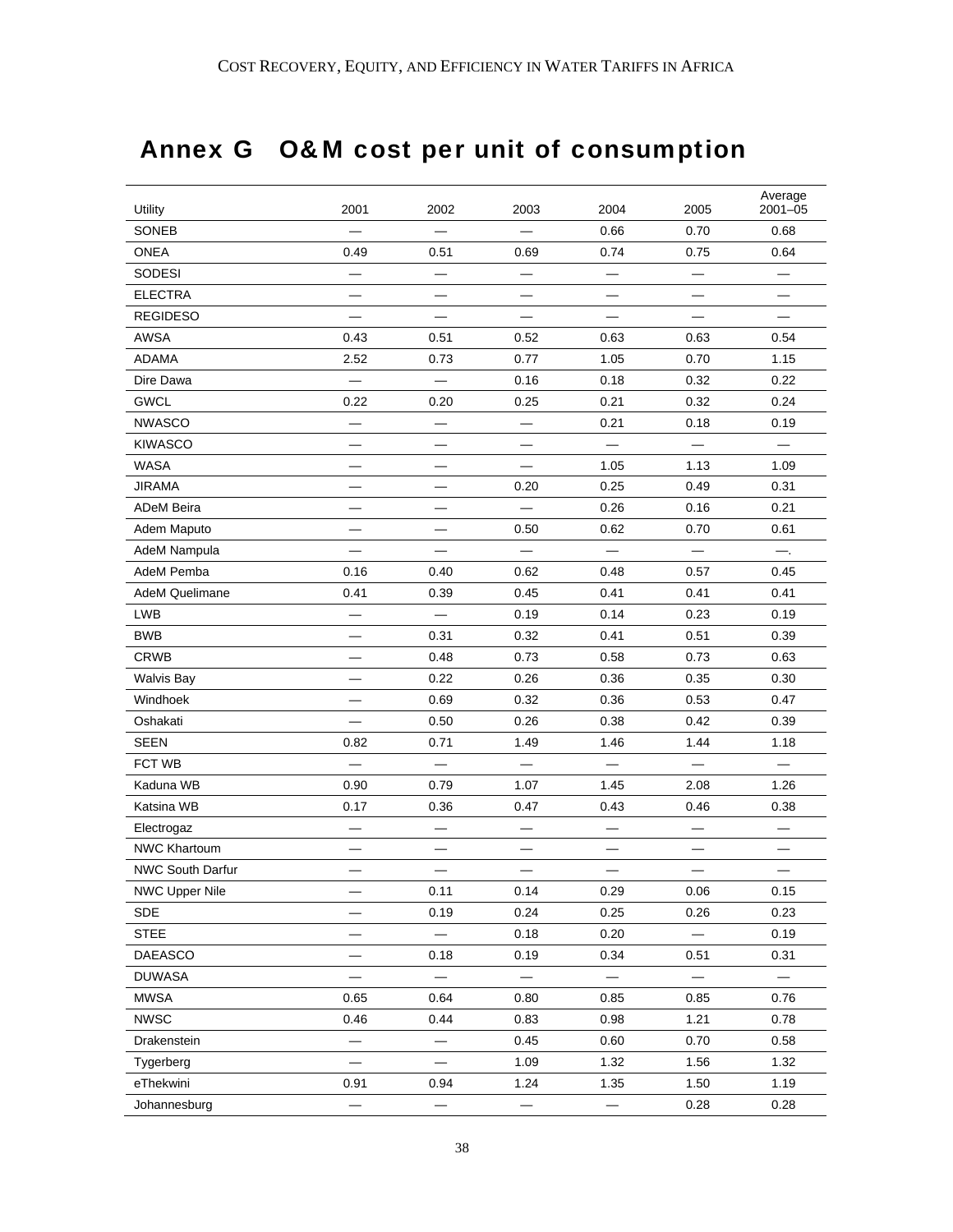#### COST RECOVERY, EQUITY, AND EFFICIENCY IN WATER TARIFFS IN AFRICA

| Utility     | 2001 | 2002 | 2003 | 2004 | 2005 | Average<br>$2001 - 05$ |
|-------------|------|------|------|------|------|------------------------|
| SWSC        |      |      |      |      | 0.49 | 0.49                   |
| LWSC        |      |      |      |      | 0.73 | 0.73                   |
| <b>NWSC</b> |      |      |      |      |      |                        |
| Average     | 0.61 | 0.44 | 0.49 | 0.55 | 0.61 |                        |
| <b>MIC</b>  | 0.78 | 0.72 | 0.95 | 1.11 | 1.31 |                        |
| <b>LIC</b>  | 0.55 | 0.39 | 0.37 | 0.42 | 0.46 |                        |

*Source:* AICD WSS Survey Database, 2007.

MIC = middle-income countries; LIC = low-income countries.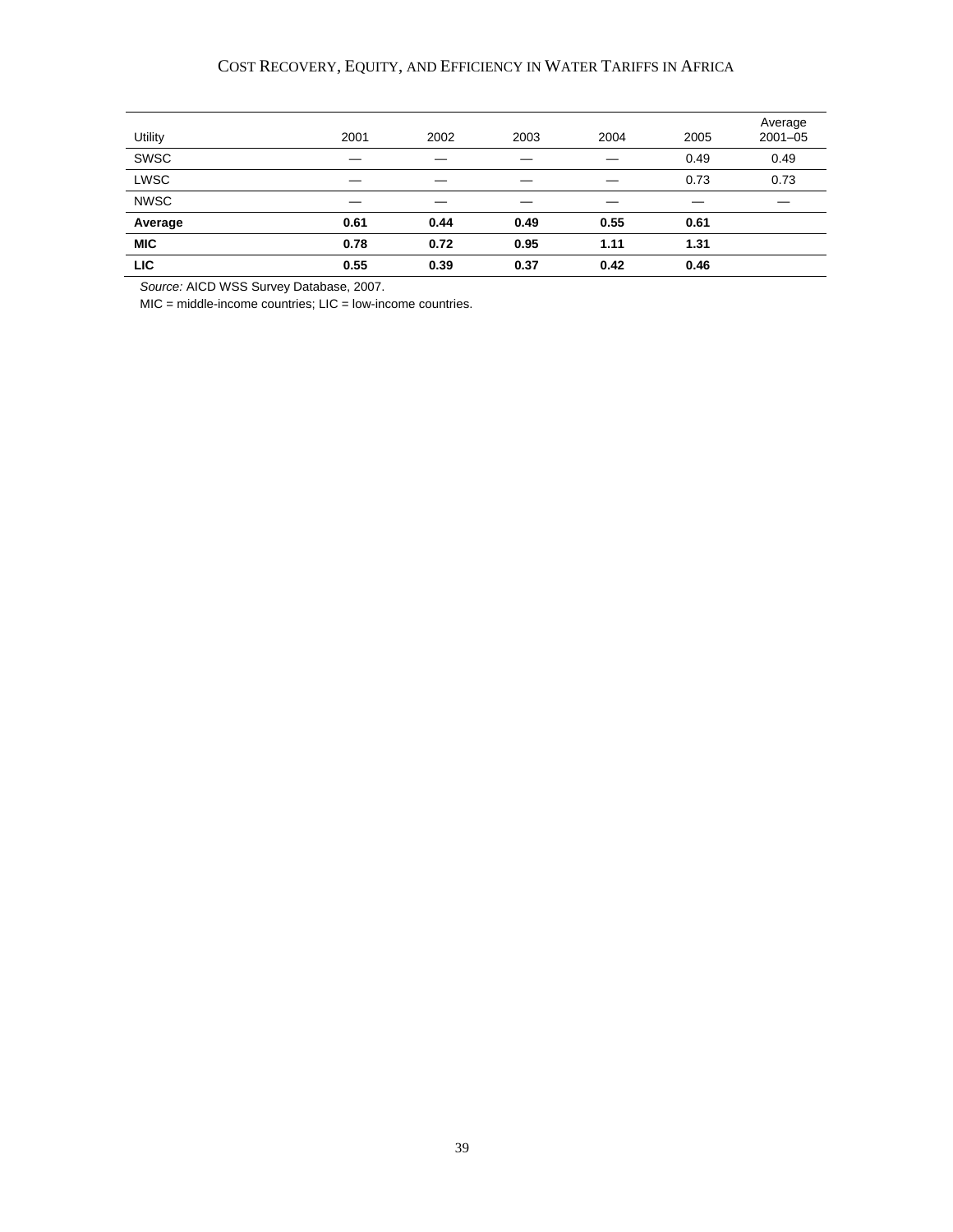# Annex H Cost recovery of African utilities

|                       |                                          | <b>Cost recovery</b> |                                   |                          |                                           |              | <b>Cost recovery</b>            |                          |                                           | Cost recovery |                                 |                          |
|-----------------------|------------------------------------------|----------------------|-----------------------------------|--------------------------|-------------------------------------------|--------------|---------------------------------|--------------------------|-------------------------------------------|---------------|---------------------------------|--------------------------|
| Utility               | Effective<br>price at<br>4m <sup>3</sup> | O&M<br>(GWI)         | Actual<br>O & M<br>cost<br>(AICD) | Capital<br>cost<br>(GWI) | Effective<br>price at<br>10m <sup>3</sup> | O&M<br>(GWI) | Actual<br>O&M<br>cost<br>(AICD) | Capital<br>cost<br>(GWI) | Effective<br>price at<br>40m <sup>3</sup> | O&M<br>(GWI)  | Actual<br>O&M<br>cost<br>(AICD) | Capital<br>cost<br>(GWI) |
| SONEB                 | 0.41                                     | y                    | n                                 | n                        | 0.63                                      | у            | n                               | n                        | 0.79                                      | у             | у                               | n                        |
| <b>ONEA</b>           | 0.90                                     | У                    | у                                 | n                        | 0.76                                      | у            | у                               | n                        | 1.12                                      | у             | у                               | у                        |
| SODESI                | 0.04                                     | n                    | n                                 | n                        | 0.06                                      | n            | n                               | n                        | 0.53                                      | У             | n                               | n                        |
| <b>ELECTRA</b>        | 2.67                                     | у                    |                                   | у                        | 3.09                                      | у            |                                 | у                        | 4.27                                      | у             |                                 | у                        |
| <b>REGIDESO</b>       | 0.05                                     | n                    | N                                 | n                        | 0.05                                      | n            | N                               | n                        | 0.07                                      | n             | n                               | n                        |
| <b>AWSA</b>           | 0.19                                     | n                    | N                                 | n                        | 0.24                                      | n            | N                               | n                        | 0.36                                      | n             | у                               | n                        |
| <b>ADAMA</b>          | 0.26                                     | n.                   | N                                 | n                        | 0.29                                      | n            | ${\sf N}$                       | n                        | 0.39                                      | n             | у                               | n                        |
| Dire Dawa             | 0.14                                     | n                    | ${\sf N}$                         | n                        | 0.17                                      | n            | ${\sf N}$                       | n                        | 0.24                                      | n             | у                               | n                        |
| <b>GWCL</b>           | 0.52                                     | у                    | $\overline{\phantom{0}}$          | n                        | 0.52                                      | у            | $\overline{\phantom{0}}$        | n                        | 0.63                                      | У             | $\overline{\phantom{0}}$        | n                        |
| <b>NWASCO</b>         | 0.18                                     | n                    | n                                 | n                        | 0.18                                      | n            | n                               | n                        | 0.29                                      | n             | n                               | n                        |
| <b>KIWASCO</b>        | 0.60                                     | у                    | у                                 | n                        | 0.60                                      | у            | у                               | n                        | 0.45                                      | у             | n                               | n                        |
| <b>WASA</b>           | 0.40                                     | n                    | у                                 | n                        | 0.43                                      | у            | у                               | n                        | 0.88                                      | у             | у                               | у                        |
| <b>JIRAMA</b>         | 0.11                                     | n                    | n                                 | n                        | 0.06                                      | n            | n                               | n                        | 0.08                                      | n             | n                               | n                        |
| <b>ADeM Beira</b>     | 0.96                                     | y                    | n                                 | n                        | 0.38                                      | n            | n                               | n                        | 0.53                                      | у             | Y                               | n                        |
| Adem Maputo           | 0.96                                     | y                    | n                                 | n                        | 0.38                                      | n            | n                               | n                        | 0.62                                      | у             | n                               | n                        |
| AdeM Nampula          | 0.96                                     | У                    | у                                 | n                        | 0.38                                      | n            | у                               | n                        | 0.48                                      | у             | У                               | n                        |
| AdeM Pemba            | 0.96                                     | у                    | n                                 | n                        | 0.38                                      | n            | n                               | n                        | 0.46                                      | у             | n                               | n                        |
| <b>AdeM Quelimane</b> | 0.96                                     | y                    | n                                 | n                        | 0.38                                      | n            | n                               | n                        | 0.46                                      | у             | у                               | n                        |
| LWB                   | 0.91                                     | y                    | n                                 | n                        | 0.54                                      | У            | n                               | n                        | 0.51                                      | У             | n                               | n                        |
| <b>BWB</b>            | 0.12                                     | n                    | n                                 | n                        | 0.29                                      | n            | n                               | n                        | 0.45                                      | у             | у                               | n                        |
| <b>CRWB</b>           | 0.58                                     | У                    | у                                 | n                        | 0.23                                      | n            | у                               | n                        | 0.00                                      | n             | n                               | n                        |
| <b>Walvis Bay</b>     | 0.71                                     | y                    |                                   | n                        | 0.71                                      | У            | $\overline{\phantom{0}}$        | n                        | 1.26                                      | у             | $\sim$                          | у                        |
| Windhoek              | 1.45                                     | y                    | n                                 | у                        | 1.27                                      | у            | n                               | У                        | 1.32                                      | У             | n                               | у                        |
| Oshakati              | 1.97                                     | у                    | у                                 | у                        | 1.46                                      | У            | у                               | У                        | 1.48                                      | у             | у                               | у                        |
| <b>SEEN</b>           | 0.52                                     | y                    | n                                 | n                        | 0.36                                      | n            | n                               | n                        | 0.52                                      | у             | у                               | n                        |
| <b>FCT WB</b>         | 0.39                                     | n                    | —                                 | n                        | 0.39                                      | n            | $\overline{\phantom{0}}$        | n                        | 0.39                                      | n             |                                 | n                        |
| Kaduna WB             | 0.16                                     | n                    | —                                 | n                        | 0.16                                      | n            | —                               | n                        | 0.17                                      | n             | $\overline{\phantom{0}}$        | n                        |
| Katsina WB            | 0.19                                     | n                    | у                                 | n                        | 0.19                                      | n            | у                               | n                        | 0.20                                      | n             | у                               | n                        |
| Electrogaz            | 0.44                                     | у                    | n                                 | n                        | 0.50                                      | у            | n                               | n                        | 0.63                                      | у             | у                               | n                        |
| <b>NWC Khartoum</b>   | 0.37                                     | n                    | y                                 | n                        | 0.37                                      | n            | y                               | n                        | 0.37                                      | n             | y                               | n                        |
| NWC South Darfur      | 0.64                                     | y                    | у                                 | n                        | 0.64                                      | y            | у                               | n                        | 0.64                                      | У             | у                               | n                        |
| <b>NWC Upper Nile</b> | 0.59                                     | У                    | n                                 | n                        | 0.59                                      | y            | n                               | n                        | 0.59                                      | У             | n                               | n                        |
| <b>SDE</b>            | 0.37                                     | n                    | n                                 | n                        | 0.37                                      | n            | n                               | n                        | 0.78                                      | У             | n                               | n                        |
| <b>STEE</b>           | 0.22                                     | n                    | $\qquad \qquad \longleftarrow$    | n                        | 0.22                                      | n            | $\qquad \qquad -$               | n                        | 0.38                                      | n             | —                               | n                        |
| DAEASCO               | 0.39                                     | n                    | $\qquad \qquad \longleftarrow$    | n                        | 0.45                                      | y            | $\overline{\phantom{m}}$        | n                        | 0.50                                      | У             | —                               | n                        |
| <b>DUWASA</b>         | 0.99                                     | У                    | n                                 | n                        | 0.40                                      | n            | n                               | n                        | 0.44                                      | У             | у                               | n                        |
| <b>MWSA</b>           | 0.51                                     | y                    | У                                 | n                        | 0.35                                      | n            | у                               | n                        | 0.27                                      | n             | У                               | n                        |
| <b>NWSC</b>           | 0.88                                     | У                    | у                                 | n                        | 0.74                                      | у            | у                               | n                        | 0.67                                      | У             | у                               | n                        |
| Drakenstein           | 0.00                                     | n                    | n                                 | n                        | 0.25                                      | $\sf n$      | $\sf n$                         | $\sf n$                  | 0.51                                      | У             | $\sf n$                         | n                        |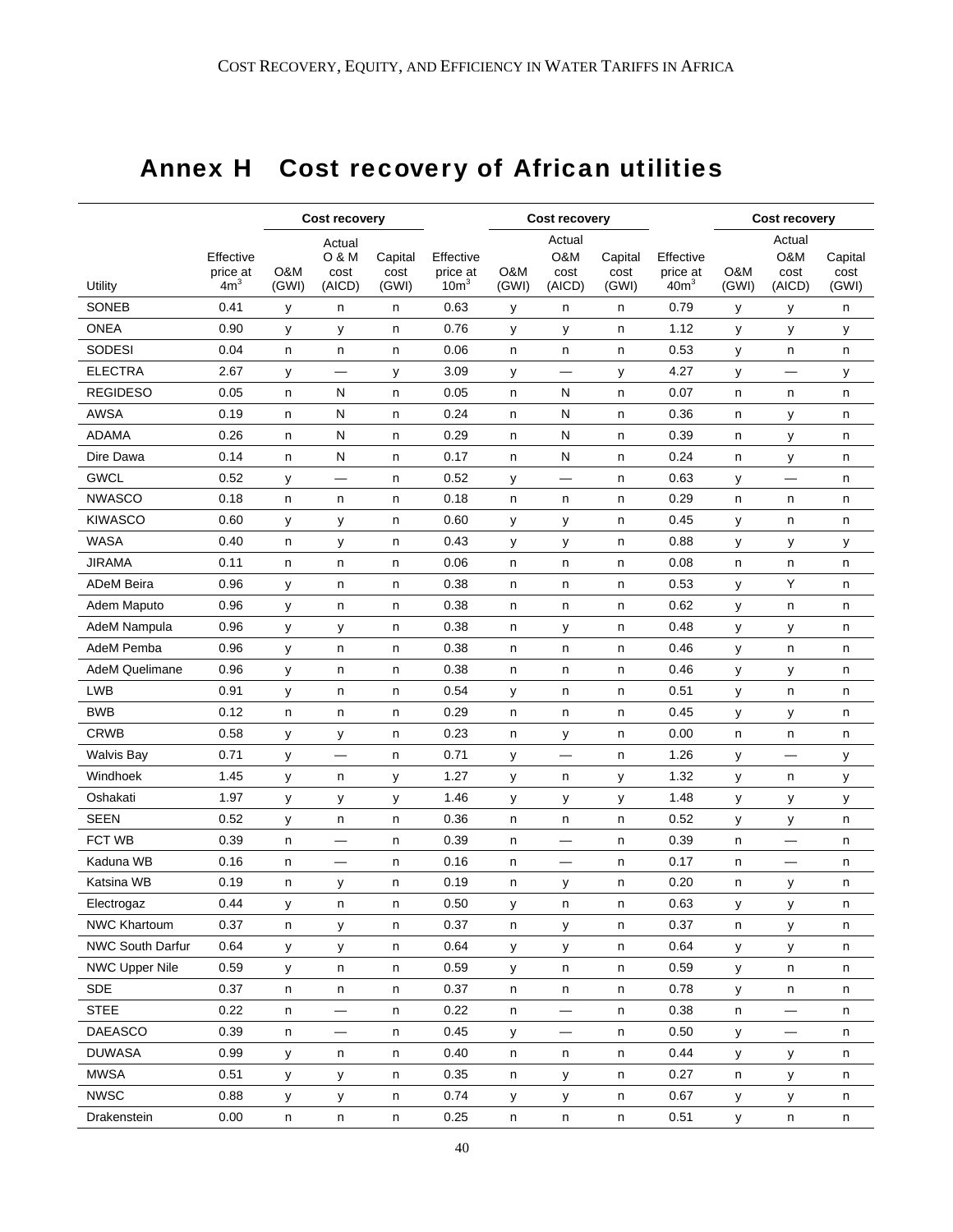### COST RECOVERY, EQUITY, AND EFFICIENCY IN WATER TARIFFS IN AFRICA

|                   |                                          |              | Cost recovery                     |                          |                                          |              | Cost recovery                   |                          | Cost recovery                             |              |                                 |                          |
|-------------------|------------------------------------------|--------------|-----------------------------------|--------------------------|------------------------------------------|--------------|---------------------------------|--------------------------|-------------------------------------------|--------------|---------------------------------|--------------------------|
| Utility           | Effective<br>price at<br>4m <sup>3</sup> | O&M<br>(GWI) | Actual<br>0 & M<br>cost<br>(AICD) | Capital<br>cost<br>(GWI) | Effective<br>price at<br>10 <sup>m</sup> | O&M<br>(GWI) | Actual<br>O&M<br>cost<br>(AICD) | Capital<br>cost<br>(GWI) | Effective<br>price at<br>40m <sup>3</sup> | O&M<br>(GWI) | Actual<br>O&M<br>cost<br>(AICD) | Capital<br>cost<br>(GWI) |
| Tygerberg         | 0.00                                     | n            | n                                 | n                        | 0.35                                     | n            | n                               | n                        | 0.83                                      | y            | n                               | у                        |
| eThekwini         | 0.00                                     | n            | n                                 | v                        | 1.04                                     | v            | n                               | v                        | 1.14                                      | У            | n                               | у                        |
| Johannesburg      | 0.00                                     | n            | n                                 | n                        | 0.24                                     | n            | n                               | n                        | 0.87                                      | y            | n                               | у                        |
| SWSC              | 0.30                                     | n            | n                                 | n                        | 0.30                                     | n            | n                               | n                        | 0.34                                      | n            | y                               | n                        |
| LWSC              | 0.56                                     | y            | y                                 | n                        | 0.39                                     | n            | v                               | n                        | 0.34                                      | n            | у                               | n                        |
| <b>NWSC</b>       | 0.25                                     | n            | v                                 | n                        | 0.26                                     | n            | v                               | n                        | 0.29                                      | n            | v                               | n                        |
| Cost Recovery (%) |                                          | 23           | 13                                | 4                        |                                          | 16           | 13                              | 4                        |                                           | 29           | 22                              | 9                        |
| Average           | 0.55                                     |              |                                   |                          | 0.49                                     |              |                                 |                          | 0.63                                      |              |                                 |                          |
| <b>MIC</b>        | 0.72                                     |              |                                   |                          | 0.89                                     |              |                                 |                          | 1.31                                      |              |                                 |                          |
| <b>LIC</b>        | 0.50                                     |              |                                   |                          | 0.38                                     |              |                                 |                          | 0.44                                      |              |                                 |                          |

*Source:* AICD WSS Survey Database, 2007.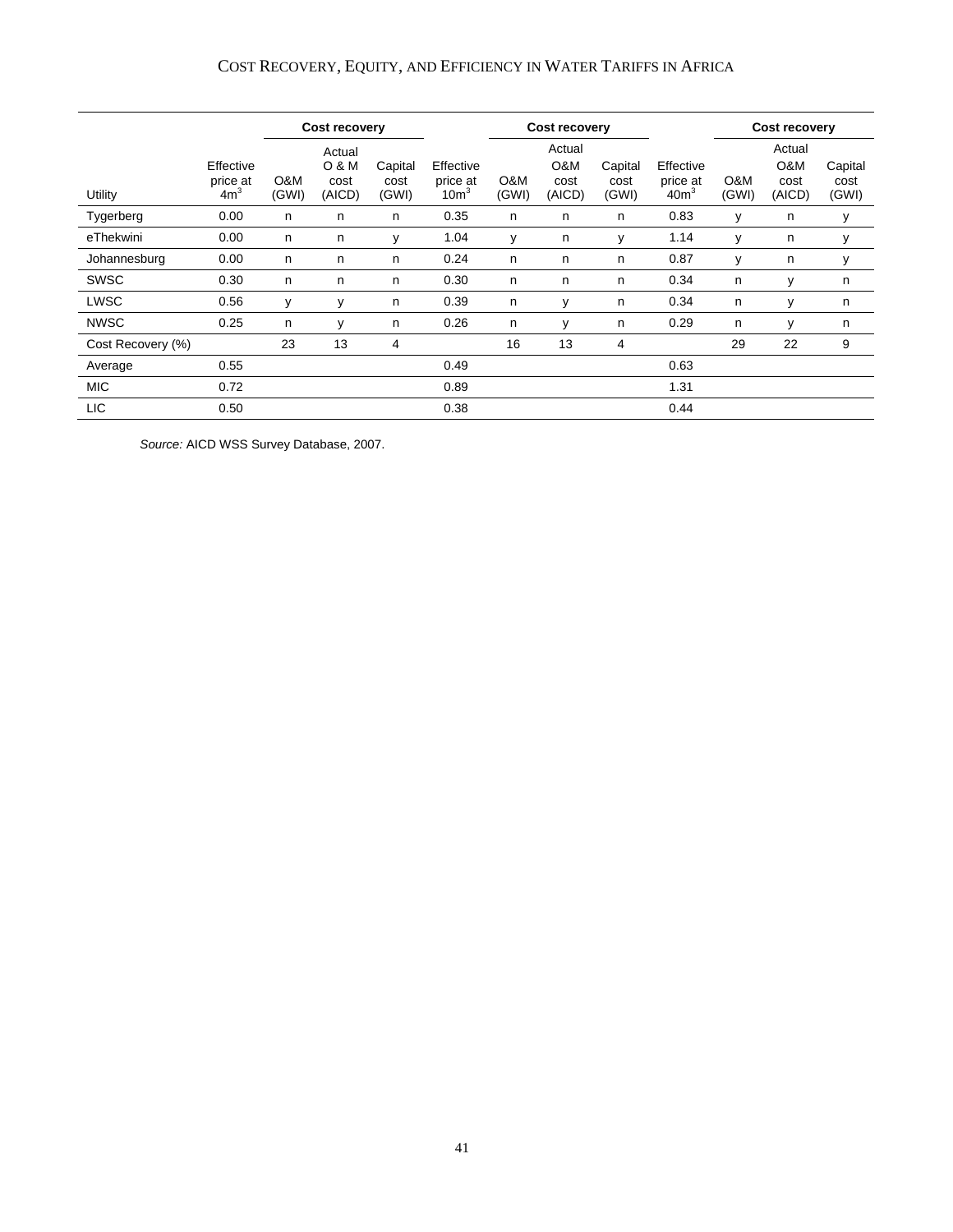# Annex I Structure of tariffs for standposts and public fountains

| Utility               | Official<br>standpost price<br>$(US\$/m^3)$ | Unofficial<br>standpost price<br>(USD/m <sup>3</sup> ) | Official price at<br>4m <sup>3</sup> | Ratio of<br>unofficial to<br>official price | Ratio of official<br>piped water price<br>at $4m3$ to official<br>standpost price |
|-----------------------|---------------------------------------------|--------------------------------------------------------|--------------------------------------|---------------------------------------------|-----------------------------------------------------------------------------------|
| SONEB                 | 0.41                                        | 1.91                                                   | 0.41                                 | 4.66                                        | 0.99                                                                              |
| <b>ONEA</b>           | 0.51                                        | 0.48                                                   | 0.90                                 | 0.94                                        | 1.76                                                                              |
| <b>SODESI</b>         | 0.45                                        | 0.93                                                   | 0.04                                 | 2.06                                        | 0.09                                                                              |
| <b>ELECTRA</b>        |                                             | 9.44                                                   | 2.67                                 |                                             |                                                                                   |
| <b>REGIDESO</b>       | 0.05                                        | 1.02                                                   | 0.05                                 | 20.40                                       | 0.93                                                                              |
| AWSA                  | 0.19                                        | 0.87                                                   | 0.19                                 | 4.55                                        | 1.02                                                                              |
| ADAMA                 | $\overline{\phantom{0}}$                    |                                                        | 0.26                                 | $\overline{\phantom{0}}$                    |                                                                                   |
| Dire Dawa             |                                             | $\overline{\phantom{0}}$                               | 0.14                                 | $\overline{\phantom{0}}$                    |                                                                                   |
| <b>GWCL</b>           | 3.64                                        | 5.51                                                   | 0.52                                 | 1.52                                        | 0.14                                                                              |
| <b>NWASCO</b>         | n.a                                         | 1.73                                                   | 0.18                                 |                                             |                                                                                   |
| <b>KIWASCO</b>        | Nav                                         | $\overline{\phantom{0}}$                               | 0.60                                 |                                             |                                                                                   |
| <b>WASA</b>           | n.a                                         | 2.58                                                   | 0.40                                 |                                             |                                                                                   |
| <b>JIRAMA</b>         | 0.14                                        | 1.24                                                   | 0.11                                 | 8.60                                        | 0.75                                                                              |
| <b>ADeM Beira</b>     |                                             |                                                        | 0.96                                 |                                             |                                                                                   |
| Adem Maputo           | 0.31                                        | 0.98                                                   | 0.96                                 | 3.17                                        | 3.09                                                                              |
| AdeM Nampula          |                                             |                                                        | 0.96                                 |                                             |                                                                                   |
| AdeM Pemba            |                                             |                                                        | 0.96                                 | $\equiv$                                    |                                                                                   |
| <b>AdeM Quelimane</b> |                                             |                                                        | 0.96                                 |                                             |                                                                                   |
| <b>LWB</b>            |                                             |                                                        | 0.91                                 |                                             |                                                                                   |
| <b>BWB</b>            | 0.29                                        | 1.16                                                   | 0.12                                 | 4.00                                        | 0.41                                                                              |
| <b>CRWB</b>           | $\overline{\phantom{0}}$                    | $\overline{\phantom{0}}$                               | 0.58                                 | $\overline{\phantom{0}}$                    | $\equiv$                                                                          |
| <b>Walvis Bay</b>     |                                             |                                                        | 0.71                                 | $\overline{\phantom{0}}$                    |                                                                                   |
| Windhoek              | 1.41                                        | n.a                                                    | 1.45                                 | n.a                                         | 1.02                                                                              |
| Oshakati              |                                             |                                                        | 1.97                                 |                                             |                                                                                   |
| <b>SEEN</b>           | 0.24                                        | 0.48                                                   | 0.52                                 | 1.97                                        | 2.13                                                                              |
| FCT WB                | $\qquad \qquad$                             | $\overline{\phantom{0}}$                               | 0.39                                 |                                             | $\overline{\phantom{0}}$                                                          |
| Kaduna WB             | n.a                                         | n.a                                                    | 0.16                                 | n.a                                         | n.a                                                                               |
| Katsina WB            |                                             |                                                        | 0.19                                 | $\overline{\phantom{0}}$                    |                                                                                   |
| Electrogaz            | 0.44                                        | 1.79                                                   | 0.44                                 | 4.07                                        | 1.00                                                                              |
| <b>NWC Khartoum</b>   | 0.92                                        | 1.15                                                   | 0.37                                 | 1.25                                        | 0.40                                                                              |
| NWC South Darfur      |                                             |                                                        | 0.64                                 | $\overline{\phantom{0}}$                    |                                                                                   |
| <b>NWC Upper Nile</b> |                                             |                                                        | 0.59                                 |                                             |                                                                                   |
| <b>SDE</b>            | 0.54                                        | 1.53                                                   | 0.37                                 | 2.83                                        | 0.69                                                                              |
| <b>STEE</b>           | n.a                                         | n.a                                                    | 0.22                                 | n.a                                         | n.a                                                                               |
| <b>DAEASCO</b>        | 0.58                                        | 0.87                                                   | 0.39                                 | 1.51                                        | 0.67                                                                              |
| <b>DUWASA</b>         | $\overline{\phantom{0}}$                    | $\overline{\phantom{0}}$                               | 0.99                                 | $\overline{\phantom{0}}$                    |                                                                                   |
| <b>MWSA</b>           |                                             |                                                        | 0.51                                 |                                             |                                                                                   |
| <b>NWSC</b>           | 0.39                                        | 1.40                                                   | 0.88                                 | 3.63                                        | 2.28                                                                              |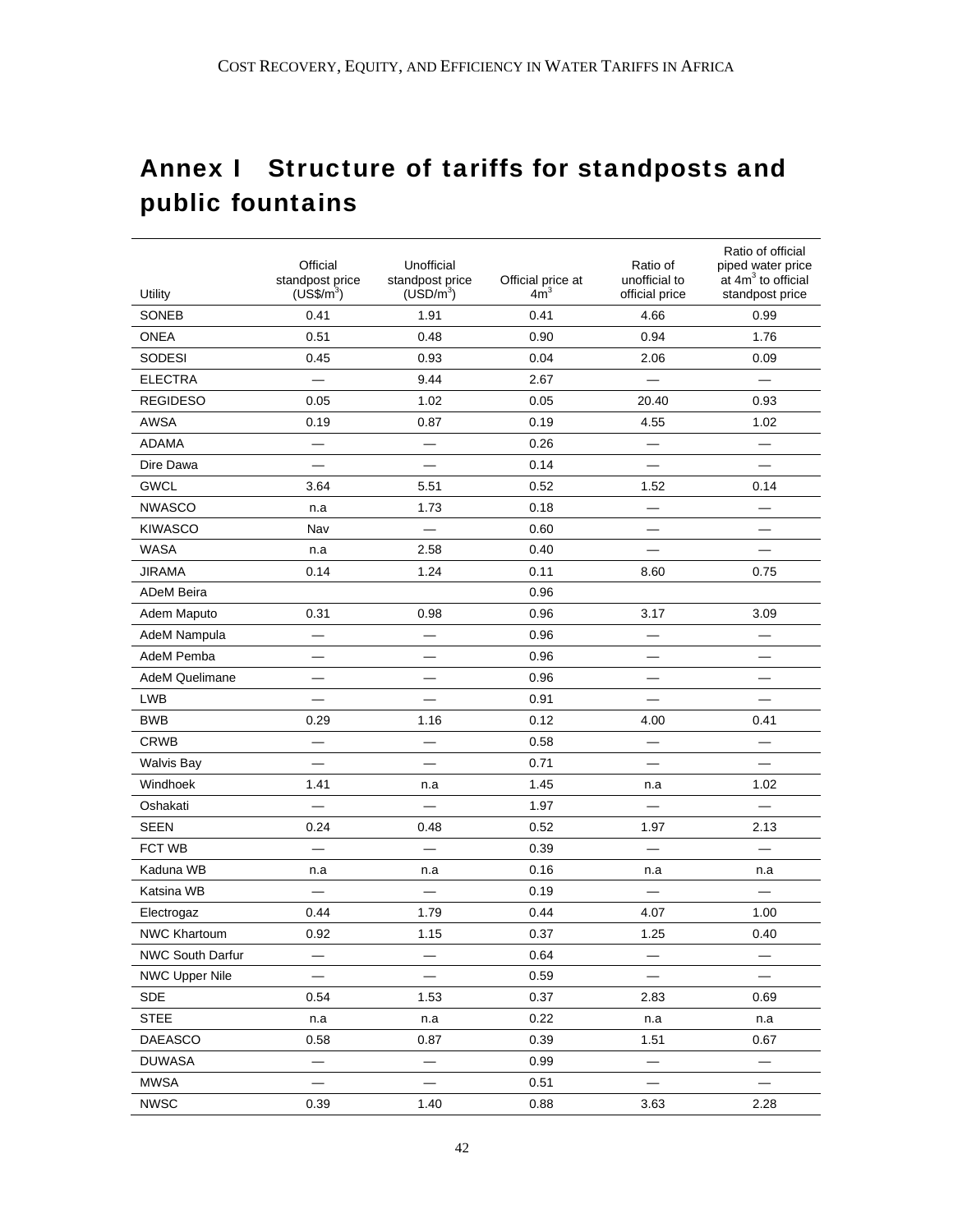#### COST RECOVERY, EQUITY, AND EFFICIENCY IN WATER TARIFFS IN AFRICA

| Utility      | Official<br>standpost price<br>$(USS/m^3)$ | Unofficial<br>standpost price<br>(USD/m <sup>3</sup> ) | Official price at<br>4m <sup>3</sup> | Ratio of<br>unofficial to<br>official price | Ratio of official<br>piped water price<br>at 4m <sup>3</sup> to official<br>standpost price |
|--------------|--------------------------------------------|--------------------------------------------------------|--------------------------------------|---------------------------------------------|---------------------------------------------------------------------------------------------|
| Drakenstein  |                                            |                                                        | 0.00                                 |                                             |                                                                                             |
| Tygerberg    |                                            |                                                        | 0.00                                 |                                             |                                                                                             |
| eThekwini    |                                            |                                                        | 0.00                                 |                                             |                                                                                             |
| Johannesburg |                                            |                                                        | 0.00                                 |                                             |                                                                                             |
| <b>SWSC</b>  |                                            |                                                        | 0.30                                 |                                             |                                                                                             |
| <b>LWSC</b>  | 0.19                                       | 1.67                                                   | 0.56                                 | 9.03                                        | 3.02                                                                                        |
| <b>NWSC</b>  |                                            |                                                        | 0.25                                 |                                             |                                                                                             |

*Source:* AICD WSS Survey Database, 2007.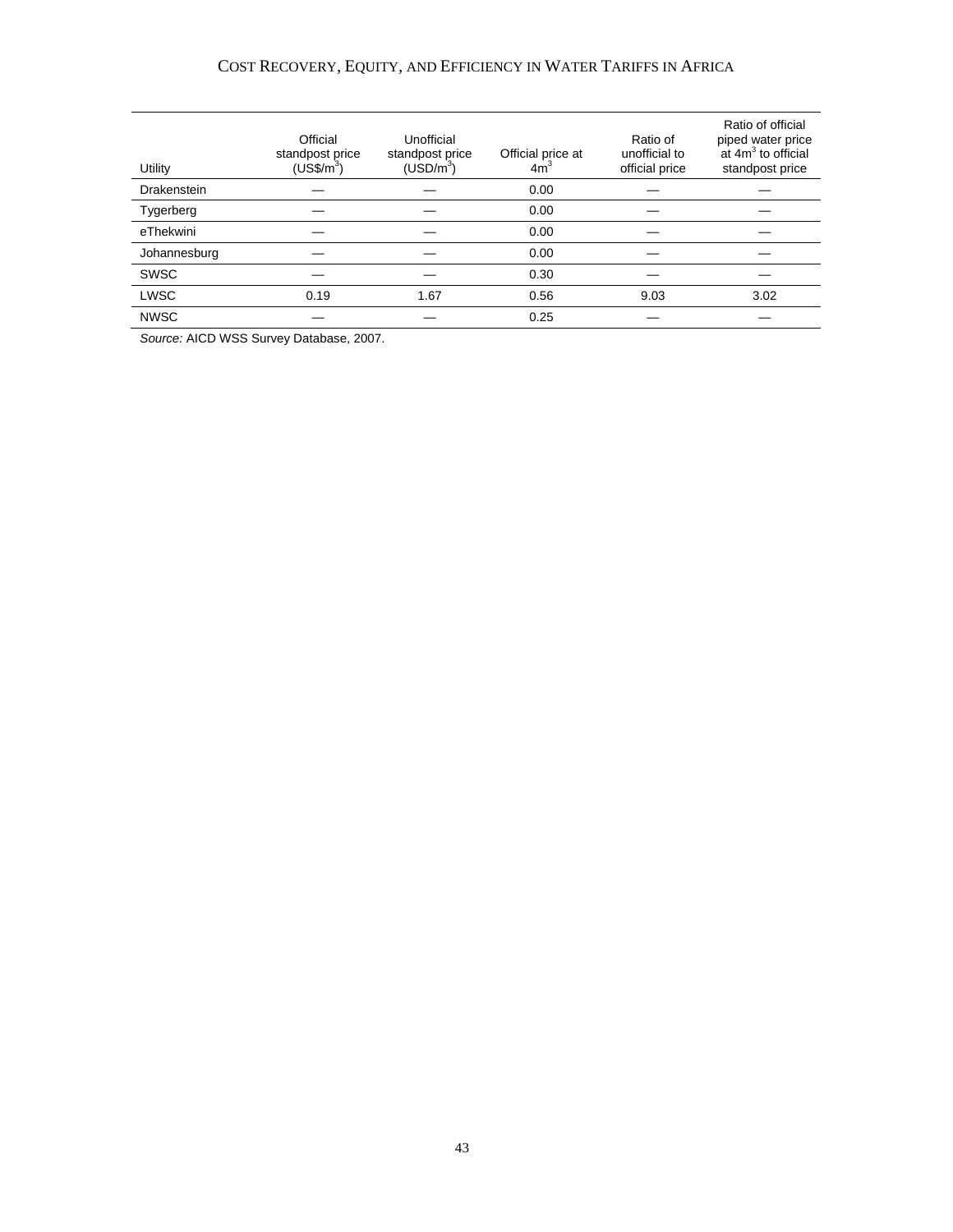# Annex J Scorecard on cost recovery, efficiency, and equity in tariff structure

|                       | recovery     | Cost         |              | <b>Efficiency</b>   |              |              |                     | <b>Equity</b> |                                |                           |                         | <b>Total score</b>         |                         |
|-----------------------|--------------|--------------|--------------|---------------------|--------------|--------------|---------------------|---------------|--------------------------------|---------------------------|-------------------------|----------------------------|-------------------------|
| Utility               | $[1]$        | $[2]$        | $[3]$        |                     | $[5]$        | [6]          | $[7]$               | [8]           | $[9]$                          | Equity score              | Efficiency<br>score     | Cost-<br>recovery<br>score | Total<br>score          |
| SONEB                 | $\mathbf{1}$ | 0            | 1            | $\mathbf{1}$        | 1            | 1            | 0                   | 0             | 1                              | 2                         | 3                       | 1                          | 6                       |
| <b>ONEA</b>           | 1            | 0            | 0            | 1                   | 1            | 0            | 1                   | 0             | 1                              | $\overline{\mathbf{c}}$   | $\overline{2}$          | 1                          | 5                       |
| <b>SODESI</b>         | 0            | 0            | 0            | 0                   | $\mathbf 0$  | $\mathbf{1}$ | 0                   | $\mathbf{1}$  |                                | $\overline{2}$            | 0                       | $\mathbf 0$                | 2                       |
| <b>ELECTRA</b>        | 1            | 1            | $\mathbf{1}$ | 1                   | 1            | $\mathbf{1}$ | $\mathbf{1}$        | —             | 1                              | 3                         | 3                       | $\overline{\mathbf{c}}$    | 8                       |
| <b>REGIDESO</b>       | 0            | 0            | $\mathbf{1}$ | 0                   | 0            | $\mathbf{1}$ | 0                   | -             | 0                              | 1                         | $\mathbf{1}$            | $\mathbf 0$                | $\overline{\mathbf{c}}$ |
| <b>AWSA</b>           | 0            | 0            | $\mathbf{1}$ | 0                   | 0            | $\mathbf{1}$ | $\mathbf{1}$        | 1             | 1                              | 4                         | 1                       | 0                          | 5                       |
| Dire Dawa             | 0            | 0            | $\mathbf{1}$ | $\mathbf{1}$        | 0            | $\mathbf{1}$ |                     | 0             |                                | $\mathbf{1}$              | $\overline{\mathbf{c}}$ | $\mathbf 0$                | 3                       |
| <b>ADAMA</b>          | 0            | 0            | 1            | 0                   | 0            | 1            |                     | 1             | $\qquad \qquad \longleftarrow$ | $\overline{\mathbf{c}}$   | $\mathbf{1}$            | 0                          | 3                       |
| <b>GWCL</b>           | 1            | 0            | 1            | 1                   | 0            | 1            | 0                   | —<br>—        | 1                              | $\overline{2}$            | $\overline{2}$          | 1                          | 5                       |
| <b>NWASCO</b>         | 0            | 0            | 1            | 0                   | 0            | 1            | 1                   |               | 1                              | 3                         | 1                       | 0                          | 4                       |
| <b>KIWASCO</b>        | 1            | 0            | $\mathbf{1}$ | 0                   | 1            | $\mathbf{1}$ |                     | 1             | 0                              | $\overline{c}$            | 2                       | 1                          | 5                       |
| <b>WASA</b>           | $\mathbf{1}$ | 0            | $\mathbf{1}$ | $\mathbf{1}$        | 0            | $\mathbf{1}$ | $\mathbf{1}$        | 0             | 0                              | $\overline{\mathbf{c}}$   | 2                       | 1                          | 5                       |
| <b>JIRAMA</b>         | 0            | 0            | 0            | 0                   | 0            | 0            | 0                   |               |                                | $\mathbf 0$               | 0                       | 0                          | 0                       |
| AdeM Pemba            | 0            | 0            | 0            | $\mathbf{1}$        | 0            | 0            |                     | 0             | 1                              | $\mathbf{1}$              | 1                       | 0                          | $\overline{\mathbf{c}}$ |
| <b>AdeM Quelimane</b> | 0            | 0            | 0            | $\mathbf{1}$        | 0            | 0            | 1                   | 0             | 1                              | 2                         | 1                       | 0                          | 3                       |
| <b>ADeM Beira</b>     | 0            | 0            | 0            | 0                   | 0            | 0            |                     | 0             | 1                              | 1                         | 0                       | 0                          | 1                       |
| Adem Maputo           | 0            | 0            | 0            | 0                   | 0            | 0            |                     | 0             | 1                              | 1                         | 0                       | 0                          | 1                       |
| AdeM Nampula          | 0            | 0            | 0            | 0                   | 0            | 0            |                     | 0             | 1                              | 1                         | 0                       | 0                          | 1                       |
| <b>BWB</b>            | 0            | 0            | 0            | 1                   | 0            | $\mathbf{1}$ |                     |               |                                | $\mathbf{1}$              | 1                       | 0                          | $\overline{\mathbf{c}}$ |
| <b>CRWB</b>           | 0            | 0            | 0            | 1                   | 1            | 0            | 0                   | —             |                                | $\mathbf 0$               | 2                       | $\mathbf 0$                | $\overline{c}$          |
| <b>LWB</b>            | 1            | 0            | 0            | $\mathbf{1}$        | 0            | 0            |                     |               | 0                              | $\mathbf 0$               | 1                       | $\mathbf{1}$               | $\overline{\mathbf{c}}$ |
| Oshakati              | 1            | $\mathbf{1}$ | $\mathbf{1}$ | $\mathbf{1}$        | 1            | 0            | —                   |               | 1                              | 1                         | 3                       | $\overline{\mathbf{c}}$    | 6                       |
| Windhoek              | 1            | 1            | $\mathbf{1}$ | 1                   | 1            | 0            | 1                   |               | 0                              | 1                         | 3                       | $\overline{2}$             | 6                       |
| <b>Walvis Bay</b>     | 1            | 0            | 0            | 1                   | 1            | 1            |                     | 1             |                                | 2                         | 2                       | 1                          | 5                       |
| <b>SEEN</b>           | 0            | 0            | 0            | 0                   | 0            | 0            | 1                   | 1             | 1                              | 3                         | 0                       | 0                          | 3                       |
| Katsina WB            | 0            | 0            | 1            | 1                   | 1            | 1            |                     | 1             | 1                              | 3                         | 3                       | 0                          | 6                       |
| FCT WB                | 0            | 0            | $\mathbf{1}$ | $\mathbf{1}$        | 0            | $\mathbf{1}$ | $\mathbf{1}$        | 0             | 1                              | 3                         | $\overline{2}$          | $\mathbf 0$                | 5                       |
| Kaduna WB             | 0            | 0            | $\mathbf{1}$ | 0                   | 0            | $\mathbf{1}$ | $\qquad \qquad -$   | $\mathbf{1}$  | 1                              | $\mathbf{3}$              | 1                       | 0                          | $\overline{4}$          |
| Electrogaz            | $\mathbf{1}$ | 0            | $\mathbf{1}$ | $\mathbf{1}$        | 0            | $\mathbf{1}$ | $\mathbf{1}$        | $\mathbf{1}$  | $\mathbf 0$                    | $\sqrt{3}$                | $\overline{c}$          | $\mathbf{1}$               | 6                       |
| <b>NWC Upper Nile</b> | $\mathbf{1}$ | 0            | $\mathbf{1}$ | 0                   | $\mathbf{1}$ | $\mathbf{1}$ | $\mathsf{O}\xspace$ | $\pmb{0}$     | $\mathbf{1}$                   | $\sqrt{2}$                | $\overline{2}$          | $\mathbf{1}$               | 5                       |
| NWC Khartoum          | 0            | 0            | $\mathbf{1}$ | 0                   | 0            | $\mathbf{1}$ |                     | $\pmb{0}$     | $\mathbf{1}$                   | $\sqrt{2}$                | $\mathbf{1}$            | $\mathsf 0$                | $\mathbf{3}$            |
| NWC South Darfur      | $\mathbf{1}$ | 0            | $\mathbf{1}$ | 0                   | $\pmb{0}$    | $\mathbf{1}$ |                     | $\mathbf{1}$  | 1                              | $\ensuremath{\mathsf{3}}$ | $\mathbf{1}$            | $\mathbf{1}$               | $\sqrt{5}$              |
| SDE                   | 0            | 0            | $\mathbf{1}$ | $\mathsf{O}\xspace$ | 0            | $\mathbf{1}$ | $\mathsf{O}\xspace$ | $\mathbf{1}$  | $\mathbf{1}$                   | $\mathsf 3$               | $\mathbf{1}$            | $\pmb{0}$                  | $\overline{\mathbf{4}}$ |
| <b>STEE</b>           | 0            | 0            | $\mathbf{1}$ | $\mathbf{1}$        | $\mathbf{1}$ | $\mathbf{1}$ | $\mathbf{1}$        | $\mathbf{1}$  | $\mathbf{1}$                   | $\overline{4}$            | 3                       | 0                          | $\overline{7}$          |
| DAEASCO               | $\mathbf{1}$ | 0            | $\mathbf{1}$ | $\mathbf 0$         | $\pmb{0}$    | $\mathbf{1}$ | $\mathbf 0$         | $\mathbf{1}$  | 1                              | $\mathsf 3$               | $\mathbf{1}$            | $\mathbf{1}$               | $\sqrt{5}$              |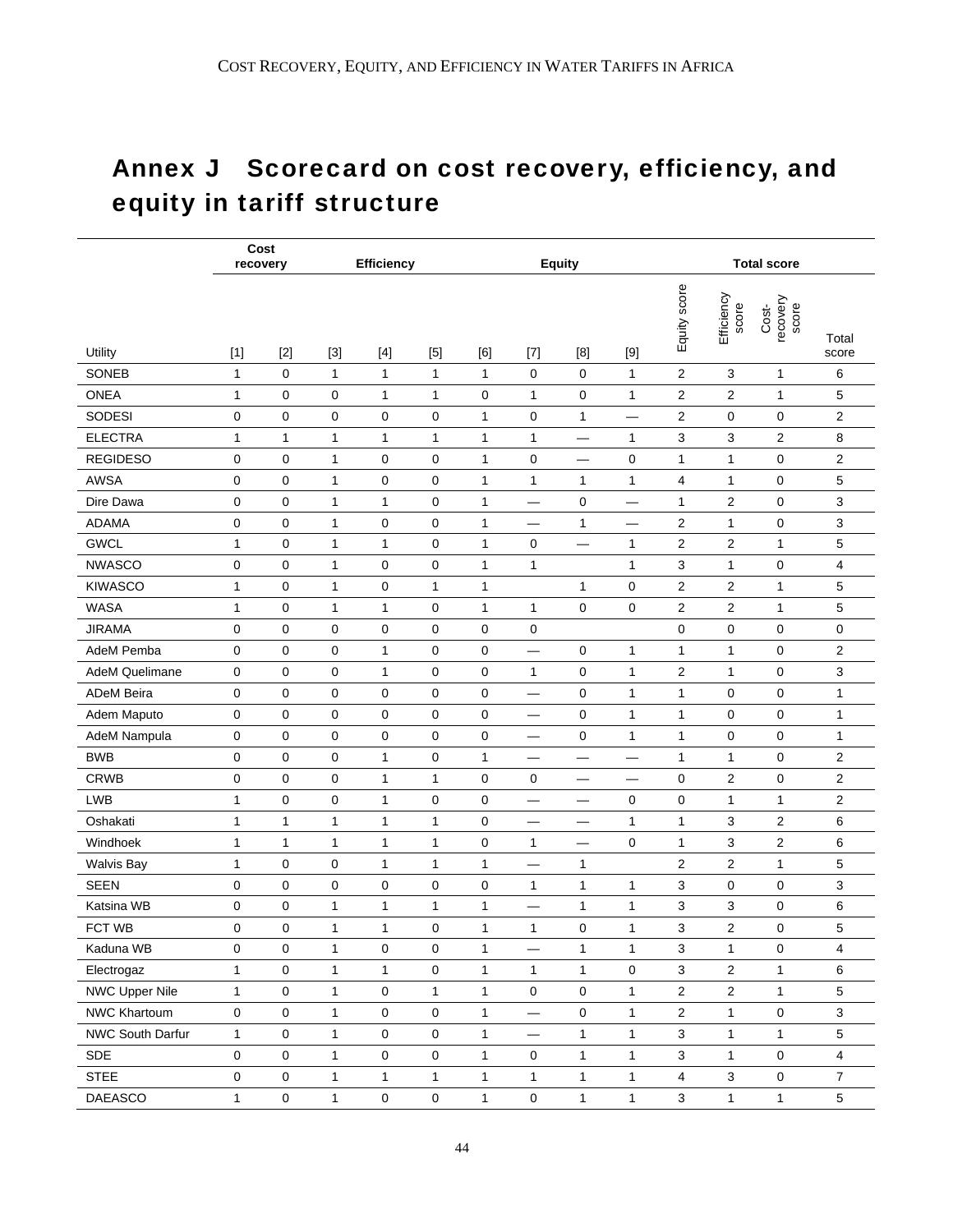#### COST RECOVERY, EQUITY, AND EFFICIENCY IN WATER TARIFFS IN AFRICA

|               | Cost<br>recovery |       |       | <b>Efficiency</b> |       |     | <b>Equity</b> |     |             |                | <b>Total score</b>  |                            |                |  |  |
|---------------|------------------|-------|-------|-------------------|-------|-----|---------------|-----|-------------|----------------|---------------------|----------------------------|----------------|--|--|
| Utility       | $[1]$            | $[2]$ | $[3]$ | $[4]$             | $[5]$ | [6] | $[7]$         | [8] | $[9]$       | Equity score   | Efficiency<br>score | Cost-<br>recovery<br>score | Total<br>score |  |  |
| <b>DUWASA</b> | 0                | 0     | 0     | 0                 | 0     | 0   |               |     |             | 2              | 0                   | 0                          | 2              |  |  |
| <b>MWSA</b>   | 0                | 0     | 0     | 0                 | 0     | 0   |               |     |             | 1              | 0                   | 0                          | 1              |  |  |
| <b>NWSC</b>   | 1                | 0     | 0     |                   | 0     | 0   | 1             |     |             | 3              |                     | 1                          | 5              |  |  |
| eThekwini     |                  | 1     | 0     | 0                 | 1     | 1   |               |     | $\mathbf 0$ | $\overline{2}$ |                     | 2                          | 5              |  |  |
| Johannesburg  | 0                | 0     | 1     |                   | 1     | 1   |               |     | 0           | 2              | 3                   | 0                          | 5              |  |  |
| Tygerberg     | 0                | 0     | 0     |                   | 1     | 1   |               |     | 0           | $\overline{2}$ | $\overline{2}$      | $\mathbf 0$                | 4              |  |  |
| Drakenstein   | 0                | 0     | 0     | 0                 | 1     |     | 1             |     |             | 3              | 1                   | 0                          | 4              |  |  |
| SWSC          | 0                | 0     | 1     | 0                 | 0     |     |               |     |             | $\overline{2}$ |                     | 0                          | 3              |  |  |
| <b>NWSC</b>   | 0                | 0     | 1     | 0                 | 0     | 1   | 1             |     |             | 3              | 1                   | $\mathbf 0$                | 4              |  |  |
| LWSC          | 0                | 0     | 0     | 0                 | 0     | 0   |               |     |             | 2              | 0                   | 0                          | 2              |  |  |

*Source:* AICD WSS Survey Database, 2007.

*Note:* The utility scores 1 against a specific criterion according to:

[1] Cost Recovery: O&M cost recovery

[2] Cost Recovery: Capital cost recovery

[3] Efficiency: No fixed charge or minimum consumption charge

[4] Efficiency: Metering ratio is higher than sample average (77%)

[5] Efficiency: The price of the last block meets the capital cost

[6] Small piped consumers (at 4 m<sup>3</sup>) pay less than average piped consumers (at 10 m<sup>3</sup>)

[7] Standpost consumers pay less than small piped consumers (at 4  $m^3$ )

[8] Connection cost as share of GNI per capita is lower than sample average (27%)

[9] Residential consumers pay less than nonresidential consumers at 100  $m^3$  of consumption

 $-$  = data not available.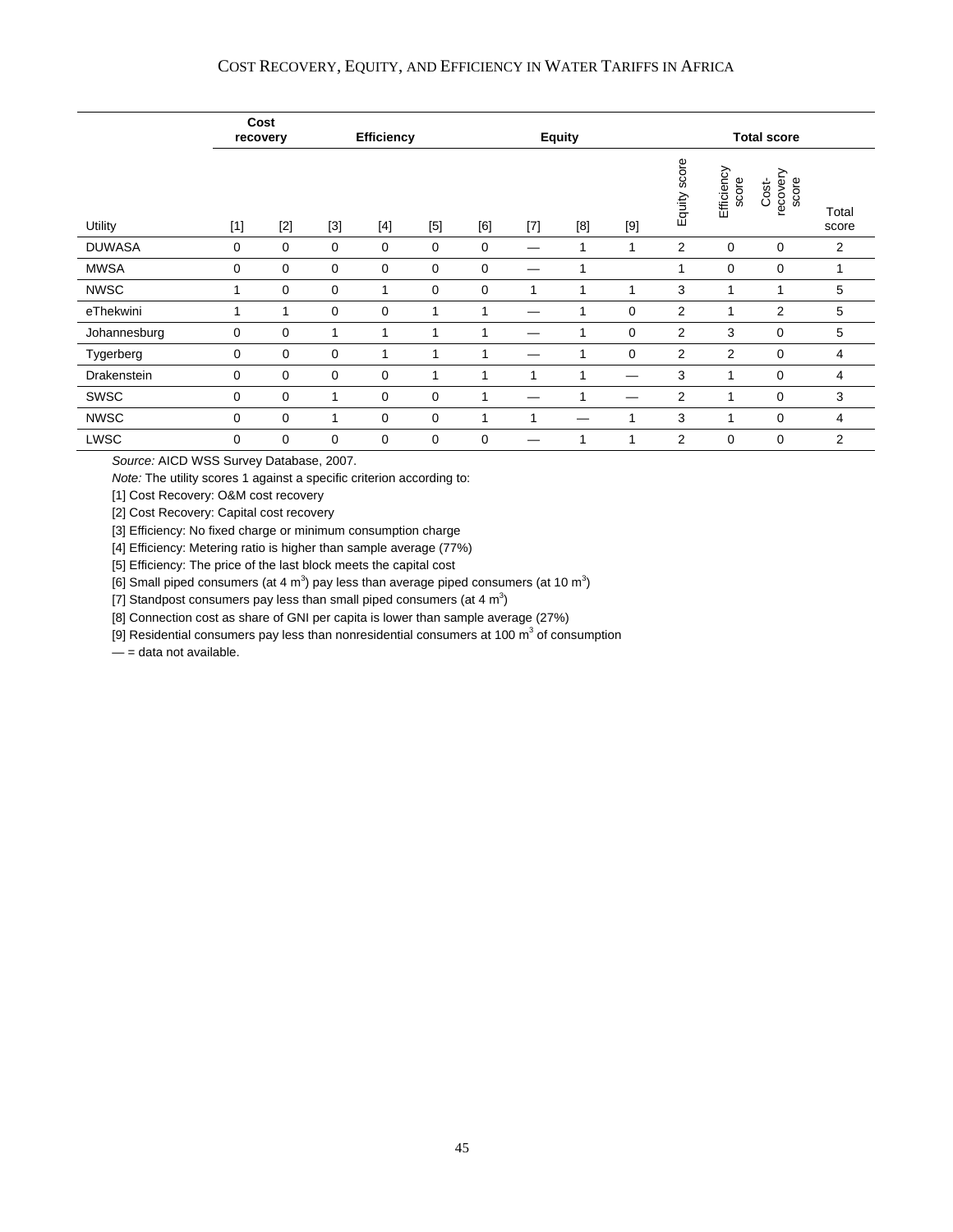



This study is a product of the Africa Infrastructure Country Diagnostic (AICD), a project designed to expand the world's knowledge of physical infrastructure in Africa. AICD will provide a baseline against which future improvements in infrastructure services can be measured, making it possible to monitor the results achieved from donor support. It should also provide a better empirical foundation for prioritizing investments and designing policy reforms in Africa's infrastructure sectors.

AICD is based on an unprecedented effort to collect detailed economic and technical data on African infrastructure. The project has produced a series of reports (such as this one) on public expenditure, spending needs, and sector performance in each of the main infrastructure sectors—energy, information and communication technologies, irrigation, transport, and water and sanitation. *Africa's Infrastructure—A Time for Transformation*, published by the World Bank in November 2009, synthesizes the most significant findings of those reports.

AICD was commissioned by the Infrastructure Consortium for Africa after the 2005 G-8 summit at Gleneagles, which recognized the importance of scaling up donor finance for infrastructure in support of Africa's development.

The first phase of AICD focused on 24 countries that together account for 85 percent of the gross domestic product, population, and infrastructure aid flows of Sub-Saharan Africa. The countries are: Benin, Burkina Faso, Cape Verde, Cameroon, Chad, Côte d'Ivoire, the Democratic Republic of Congo, Ethiopia, Ghana, Kenya, Lesotho, Madagascar, Malawi, Mozambique, Namibia, Niger, Nigeria, Rwanda, Senegal, South Africa, Sudan, Tanzania, Uganda, and Zambia. Under a second phase of the project, coverage is expanding to include as many other African countries as possible.

Consistent with the genesis of the project, the main focus is on the 48 countries south of the Sahara that face the most severe infrastructure challenges. Some components of the study also cover North African countries so as to provide a broader point of reference.